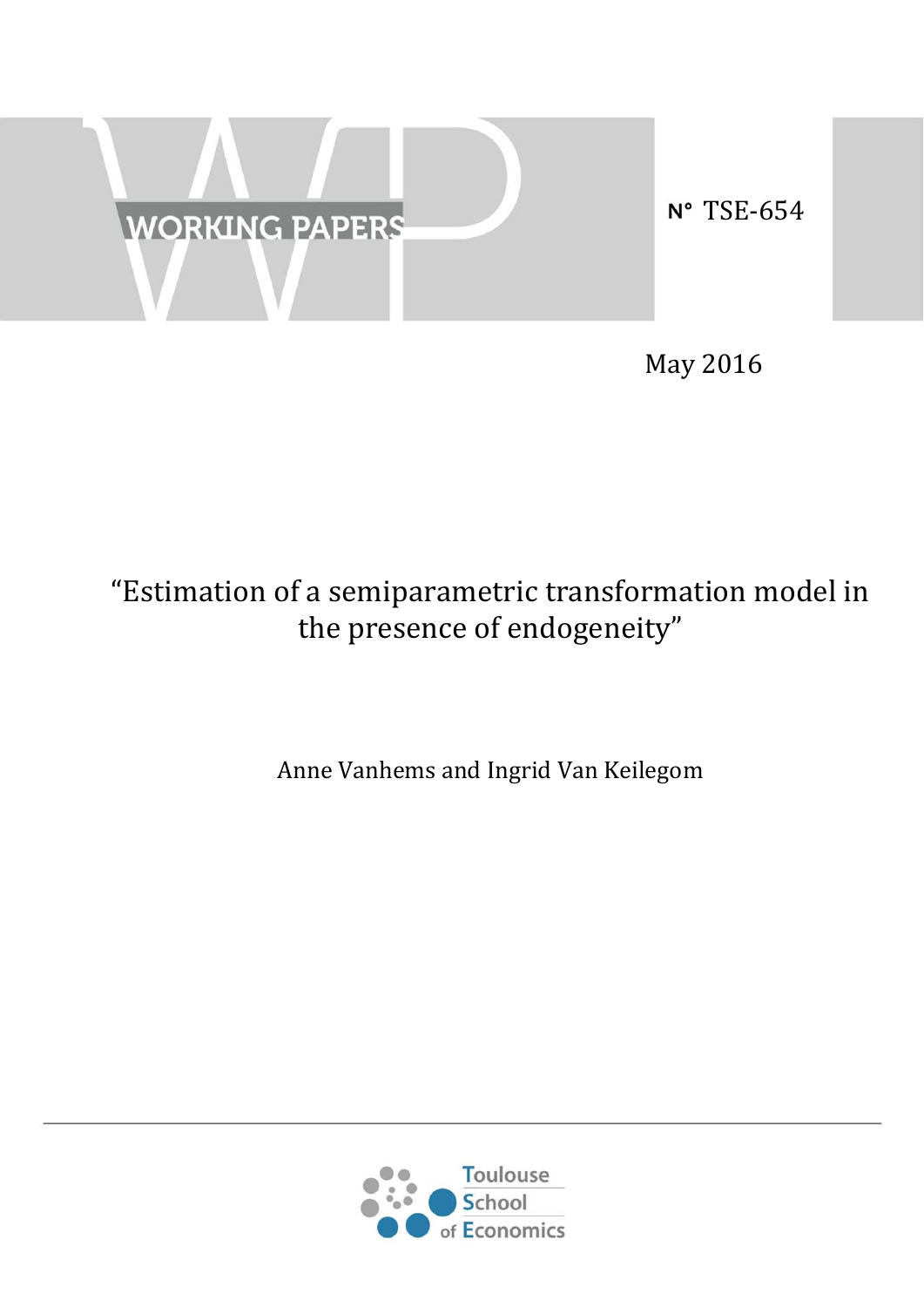# **Estimation of a semiparametric transformation model in the presence of endogeneity**

Anne Vanhems *∗ §* Ingrid Van Keilegom *∗ ¶*

May 24, 2016

#### **Abstract**

We consider a semiparametric transformation model, in which the regression function has an additive nonparametric structure and the transformation of the response is assumed to belong to some parametric family. We suppose that endogeneity is present in the explanatory variables. Using a control function approach, we show that the proposed model is identified under suitable assumptions, and propose a profile estimation method for the transformation. The proposed estimator is shown to be asymptotically normal under certain regularity conditions. A simulation study shows that the estimator behaves well in practice. Finally, we give an empirical example using the U.K. Family Expenditure Survey.

Key Words: Causal inference; Semiparametric regression; Transformation models; Profiling; Endogeneity; Instrumental variable; Control function; Additive models.

*<sup>∗</sup>*We deeply thank Ying-Ying Lee for pointing out some incoherencies in a previous version of our paper and for most stimulating discussions on the impact of a generated covariate on the asymptotic variance of our estimator.

*<sup>§</sup>*Universit´e de Toulouse, Toulouse Business School and Toulouse School of Economics, a.vanhems@tbs-education.fr

*<sup>¶</sup>*Institute of Statistics, Biostatistics and Actuarial Sciences, Universit´e catholique de Louvain, Voie du Roman Pays 20, B 1348 Louvain-la-Neuve, Belgium. E-mail address: ingrid.vankeilegom@uclouvain.be. This research was supported by the European Research Council under the European Community's Seventh Framework Programme (FP7/2007-2013) / ERC Grant agreement No. 203650 and 295298, by IAP research network grant nr. P7/06 of the Belgian government (Belgian Science Policy) and by the contract "Projet d'Actions de Recherche Concertées" (ARC) 11/16-039 of the "Communauté française de Belgique" (granted by the "Académie universitaire Louvain").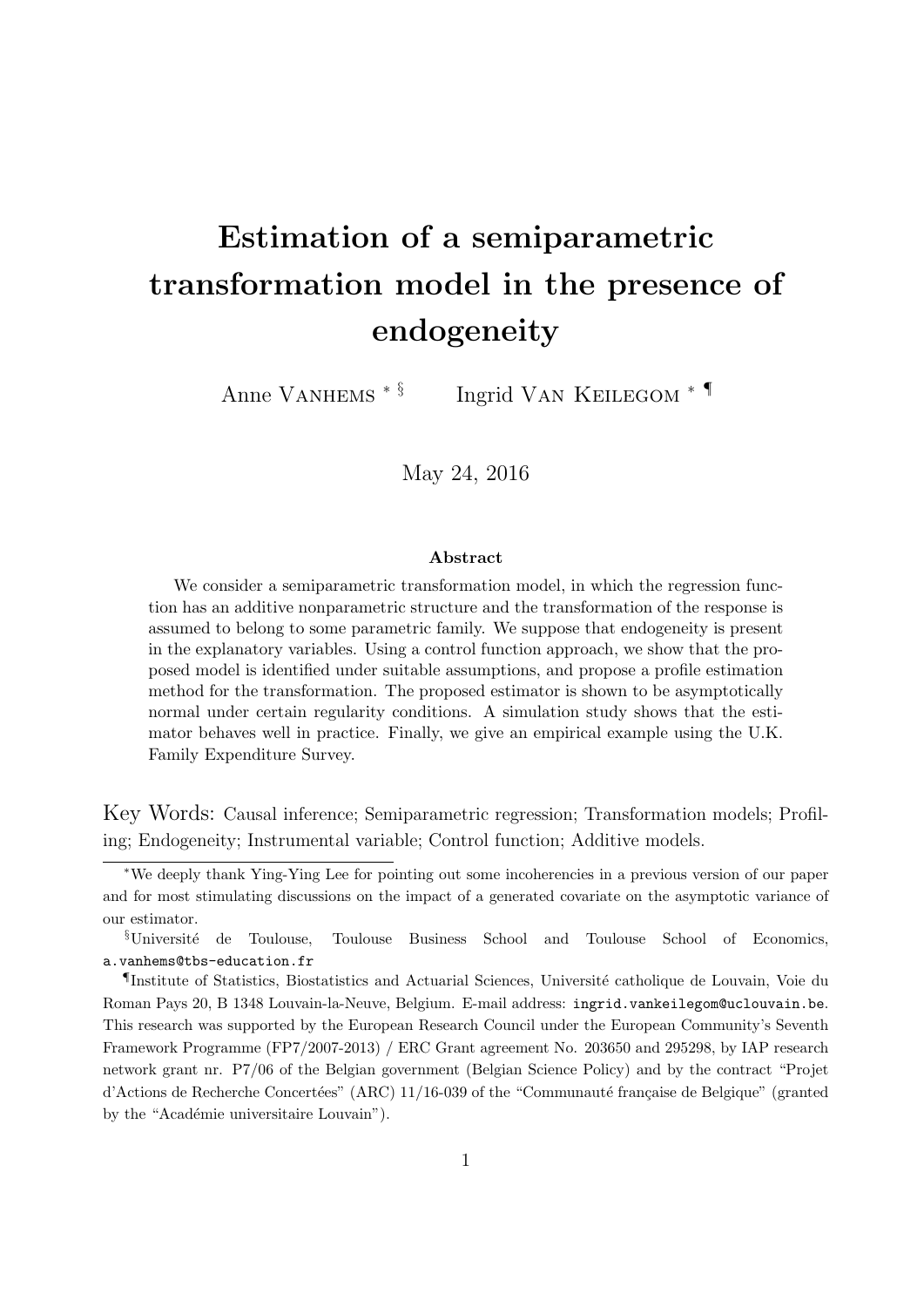## **1 Introduction**

In this paper we consider the problem of estimating a semiparametric transformation model, when some explanatory variables in the model are endogenous. Endogeneity is an important issue in statistics, which is however often ignored in practice. It arises naturally in observational studies, like e.g. in medicine, economics, social sciences, psychology, education, etc. It occurs when some of the independent variables in the model are related to the error term. The formal meaning of 'being related to the error term' depends on the model, like e.g. it could mean that the conditional expectation of the error term is non-zero, or that the error term and the independent variables are not independent. Endogeneity can happen e.g. when relevant explanatory variables are omitted from the model, when certain variables are measured with error, when confounding factors are present, or when simultaneous equations are in place. On the other hand, covariates that are not related to the error term are called exogenous. We refer to the textbooks by Hayashi (2000), Wooldridge (2008) and Imbens and Rubin (2015) for excellent introductions into the problem of endogeneity and how to cope with it in identification, estimation or testing problems.

We are interested in studying the issue of endogeneity in the context of semiparametric transformation models of the following form :

$$
\Lambda_{\theta}(Y) = \phi(X, Z) + \epsilon. \tag{1.1}
$$

Here, the response *Y* is one-dimensional, *X* takes values in  $\mathbb{R}^{d_x}$ , and *Z* in  $\mathbb{R}^{d_z}$ , with  $d_x \geq 1$ and  $d_z \geq 0$ . The class  $\{\Lambda_\theta : \theta \in \Theta\}$  is a parametric family of strictly increasing functions, and the true regression function  $\phi_0(\cdot, \cdot)$  has an additive structure given by

$$
\phi_0(x, z) = c + \sum_{\alpha=1}^{d_x} \phi_{x0}^{\alpha}(x_{\alpha}) + \sum_{\alpha=1}^{d_z} \phi_{z0}^{\alpha}(z_{\alpha}), \qquad (1.2)
$$

with  $E[\phi_{x0}^{\alpha}(X_{\alpha})] = 0$  for  $\alpha = 1, \ldots, d_x$  and  $E[\phi_{z0}^{\alpha}(Z_{\alpha})] = 0$  for  $\alpha = 1, \ldots, d_z$ . We assume moreover that *X* is endogenous, while *Z* represents a vector of exogenous random variables, meaning that  $(X, Z)$  and  $\epsilon$  are not independent. Our objective is to identify the structure  $(\Lambda_{\theta}(\cdot), \phi(\cdot, \cdot), F_{\epsilon}(\cdot) = \Pr(\epsilon \leq \cdot))$ , to estimate  $\theta$  and  $\phi$  given a sample of observations and to do inference on these estimators.

When endogeneity is present, ordinary regression techniques produce biased and inconsistent estimators. There exist several approaches to cope with this issue. The technique we use in this paper is based on so-called 'control variables'. A control variable is such that the error term in the model is conditionally unrelated to the explanatory variables given this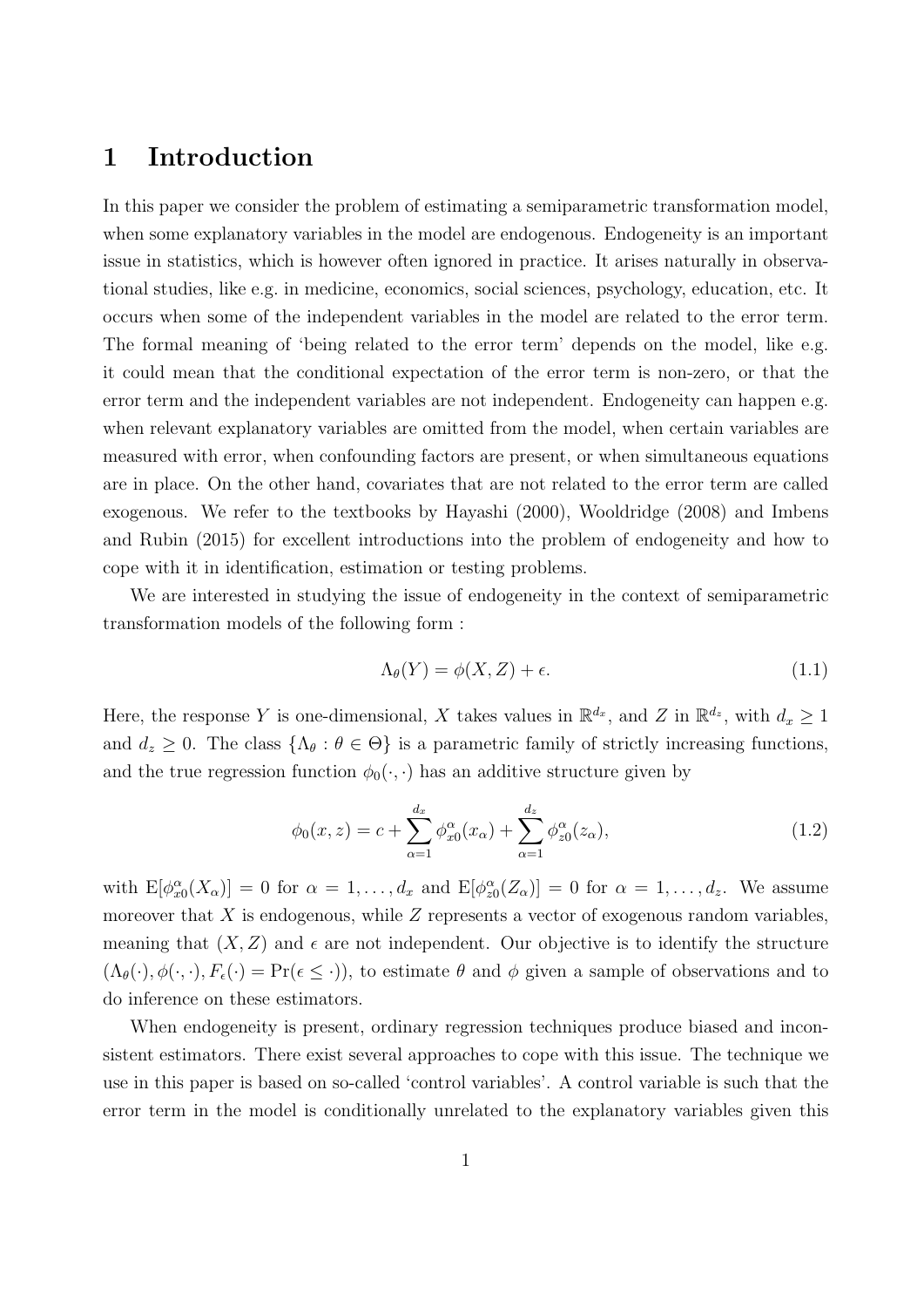control variable, whereas without conditioning on this variable the explanatory variables (or at least the endogenous ones) would be related to the error term. So, in a sense the control variable re-establishes in a sense the desirable property that the covariates and the error term are not related, which is crucial to do correct inference. The control function approach has been detailed in several papers, see e.g. Newey, Powell and Vella (1999) or Imbens and Newey (2009).

A legitimate question is how to find an appropriate control function in practice. As we will see further in this paper, a control variable can be constructed once we have so-called 'instrumental variables' at our disposal. These are variables that are not part of the original model, they are depending on the endogenous variables conditional on the other covariates, and they are unrelated to the error term in the model (i.e. the instruments do not suffer from the same problem as the original explanatory variables). In other words, the instrumental variable does not have a direct effect on the response, other than through the endogenous variables.

We illustrate the concept of instrumental variable by means of the following textbook example : let *X* be the price of an agricultural good, and let *Y* be the demand for the good. This is a case where endogeneity could be present, since the price of a good influences the demand, and vice versa (so we have so-called 'simultaneous equations'). A possible instrument  $W$  in this case could be a certain measure of favorable growing conditions, since it could be believed that *W* is related to *X* and does not influence *Y* in a direct way, other than through *X*.

Many other examples can be found in the literature, see e.g. Angrist and Krueger (2001), Johannes, Van Bellegem and Vanhems (2013) and Manzi, San Martin and Van Bellegem (2014). Detecting sources of endogeneity and finding appropriate instrumental variables is a difficult empirical problem. The aim of this paper is not to propose solutions to this problem. Researchers doing applied work are in a much better position for answering this delicate question. Instead, our goal is to study the interesting statistical challenges encountered when endogeneity arises in the semiparametric transformation model defined in (1.1) with a given instrumental variable *W*.

Transformation models lie at the heart of many problems in statistics, since they aid interpretability, they lead to approximately additive regression functions, they stabilize the variance of the error, and they help to obtain errors that are approximately normal. A seminal paper in the literature on transformations is the one by Box and Cox (1964), who proposed a parametric family of power transformations that includes as special cases the logarithm and the identity. Other transformations have been proposed in the literature, like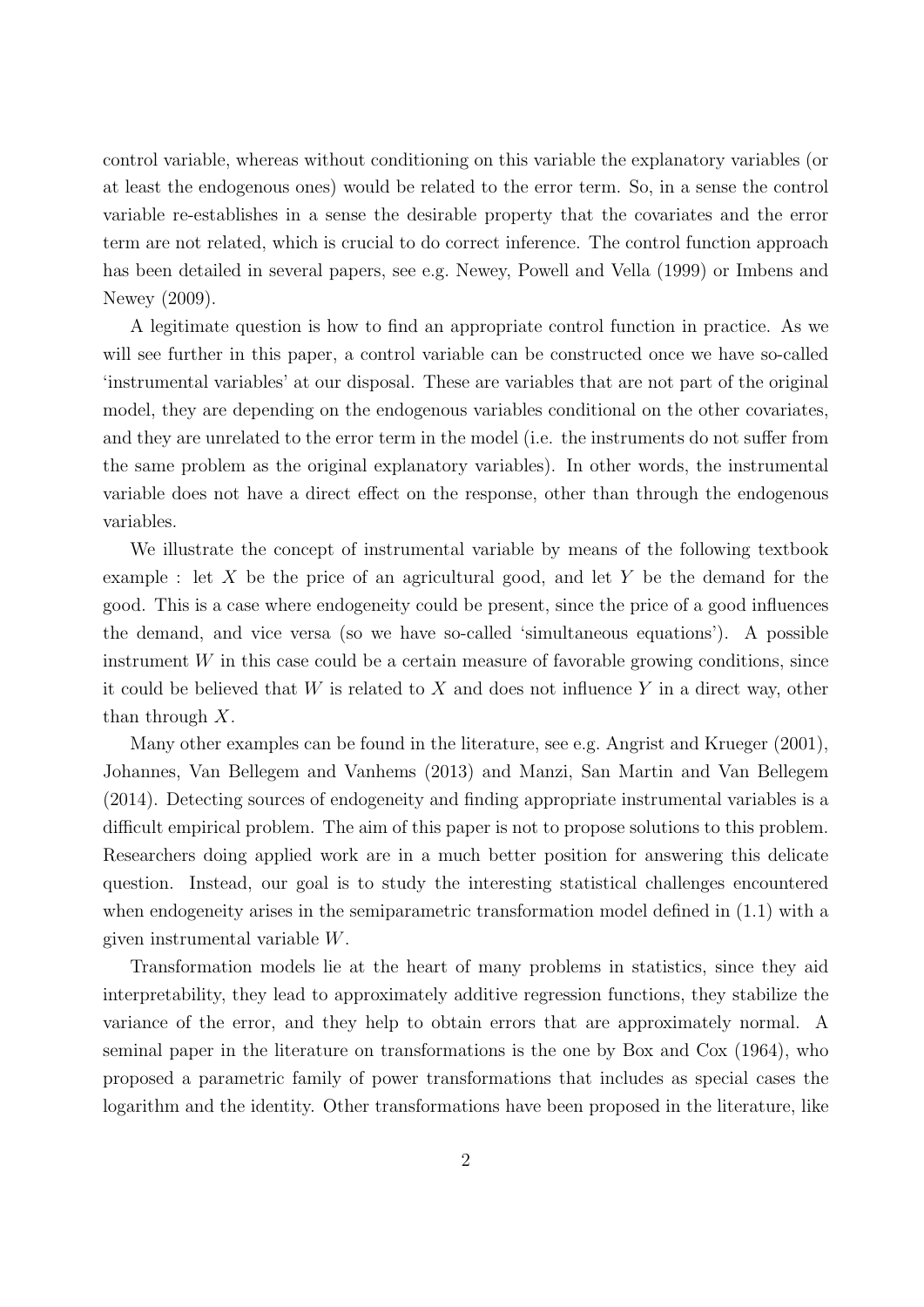for example, the Zellner and Revankar (1969) transform and the Bickel and Doksum (1981) transform. See also the book by Carroll and Ruppert (1988) and the review paper by Sakia (1992) for more details and references on this topic.

Various papers have studied transformation models under different sets of assumptions. In a fully exogenous setting, some papers have considered nonparametric forms for  $\Lambda$  and *ϕ*, like Horowitz (2001) or Jacho-Chavez, Lewbel and Linton (2010). Other papers have analyzed semiparametric transformation models by either assuming a parametric form for  $\phi$ , like in Horowitz (1996) or Moon (2013), or a parametric form for Λ, as in Linton, Sperlich and Van Keilegom (2008). The latter model has also been studied by Colling, Heuchenne, Samb and Van Keilegom (2015) and Heuchenne, Samb and Van Keilegom (2014), who studied nonparametric estimators of the density and of the distribution function of the error term, and by Colling and Van Keilegom (2014) and Neumeyer, Noh and Van Keilegom (2014), who developed tests under this model. Our work extends the latter model by considering a vector *X* of endogenous variables, and we focus on the problem of estimating the different components of the model.

The issue of endogeneity has already been investigated in the setting of transformation models. Chiappori, Komunjer and Kristensen (2010) consider a fully nonparametric setting and, with a little stronger assumption of conditional independence between  $\epsilon$  and one coordinate of *X*, are able to identify the model and recover a parametric rate of convergence for the estimated transformation operator. On the other hand, Florens and Sokullu (2012) and Fève and Florens (2010) consider a semiparametric form for the function  $\phi$  and identify and estimate the model using an instrument *W* and by imposing very few technical assumptions (like conditional mean independence) in the line of ill-posed inverse problems theory. In our case, the parametric assumption concerns the operator  $\Lambda$  and we identify the model using a control function approach.

We also note that there exists a limited literature on other semiparametric regression models with endogenous variables. We refer to Chen and Pouzo (2009) for semiparametric inference with nonsmooth residuals, Florens, Johannes and Van Bellegem (2012) for instrumental regression in partially linear models, and Birke, Van Bellegem and Van Keilegom (2014) for instrumental regression in semiparametric single index models.

At last, one could also relate our work to the semiparametric analysis with generated covariates developed in Mammen, Rothe and Schienle (2012) since the control function needs to be estimated in a first step. However, we also need to take into account the estimation of the density of the error term  $\epsilon$  in the estimation process, and our estimation procedure is therefore, from a structural point of view, quite different from theirs. We will detail more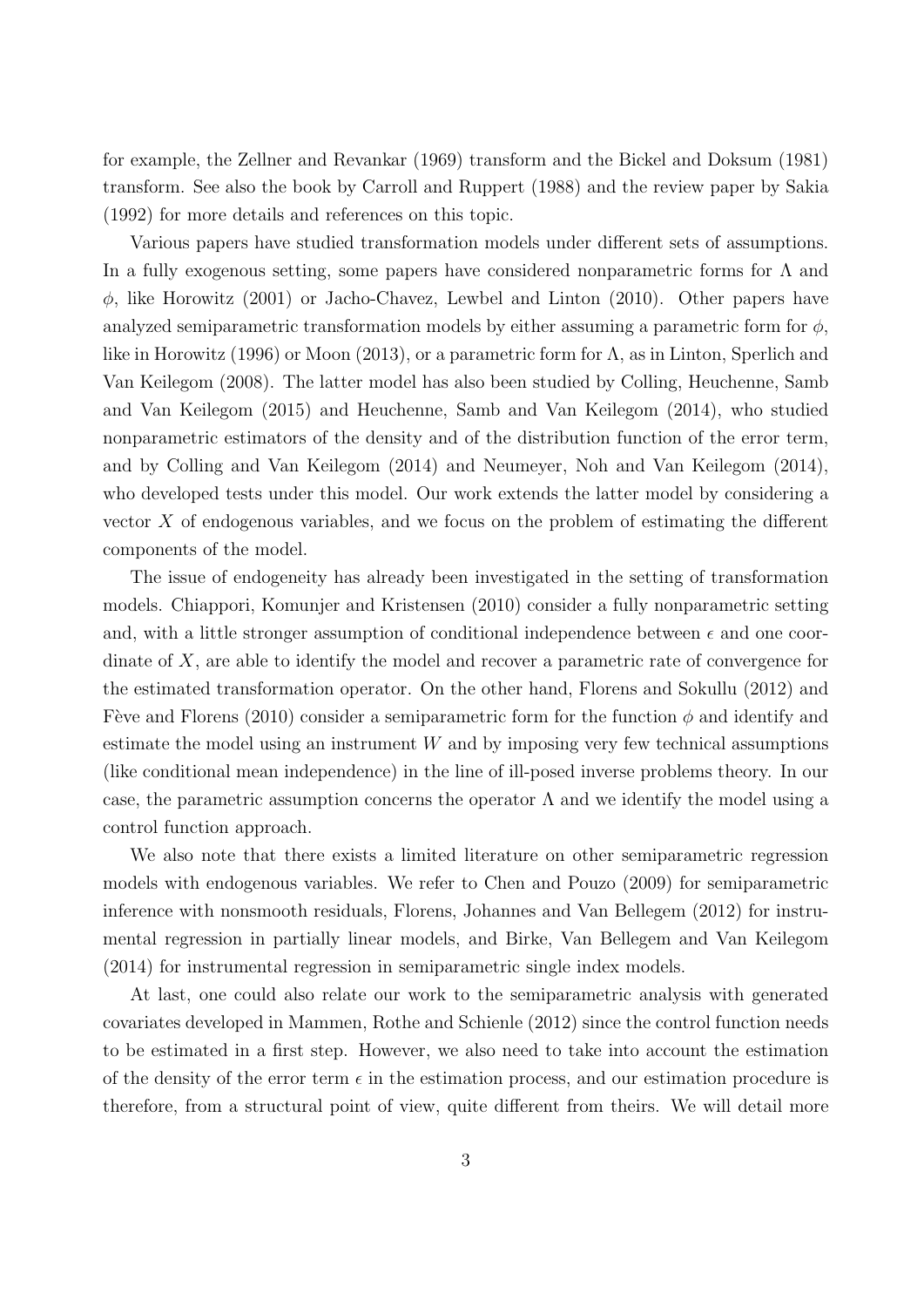explicitly the differences with the existing literature further on in this paper.

The paper is organized as follows. Section 2 is devoted to the identification of the model. In Section 3 we explain in detail our estimation procedure. Section 4 states the consistency and asymptotic normality of the estimators of  $\theta$  and  $\phi$ . A finite sample study is presented in Section 5, including some simulations and an application to real data, and we also propose a bootstrap procedure to estimate the distribution of  $\hat{\theta}$  in practice. Some general conclusions are given in Section 6, and finally all the proofs are collected in the Appendix.

## **2 Identification**

Consider model (1.1) with, as explained earlier, a vector of endogenous variables *X* and a vector of exogenous variables *Z*. We use a control function approach to treat the endogeneity and we assume that there exists a control variable *V* such that :

 $(A.1)$   $(X, Z)$  and  $\epsilon$  are independent conditional on *V* 

 $(A.2)$  The support of *V* conditional on  $(X, Z)$  equals the support of *V*.

These assumptions are standard in the literature on nonseparable models (see Imbens and Newey 2009) and will allow to identify the functions  $\phi$  and  $F_{\epsilon}$ . The result we present below allows to identify the fully nonparametric structure  $(\Lambda, \phi, F_{\epsilon})$ , i.e.  $\phi$  is not necessarily additive but can take any functional form, and  $\Lambda$  can be any monotone transformation that does not necessarily belong to a parametric family. Therefore, in this section, we omit the index *θ* for the operator  $\Lambda$  and the functions  $\phi$  and  $F_{\epsilon}$ .

To stick to a general setting, we suppose there exists an unknown function *r* and an instrumental variable *W* such that  $V \equiv r(X, Z, W)$  satisfies assumptions (A.1) and (A.2) and *r* is identified. In Remark 2.2 below, we will give some classical examples of this function *r*. Moreover, we assume that the random vector  $(X, Z, W, Y)$  is absolutely continuous with density  $f_{X,Z,W,Y}$ , whose support is  $R_{X,Z,W,Y} \subset \mathbb{R}^{d_x+d_z+d_w+1}$ .

We also need to identify  $\Lambda$  and based on Chiappori, Komunjer and Kristensen (2010) and Linton, Sperlich and Van Keilegom (2008), we impose the following additional assumptions:

- (A.3) Λ is a continuously differentiable and strictly increasing function defined on the support *R<sup>Y</sup>* of *Y* .
- (A.4) For almost all  $(x, z) \in R_{X,Z}$  (the support of  $(X, Z)$ ), the density  $f_{\epsilon|X,Z}(\cdot|x, z)$  exists, is strictly positive and continuously differentiable.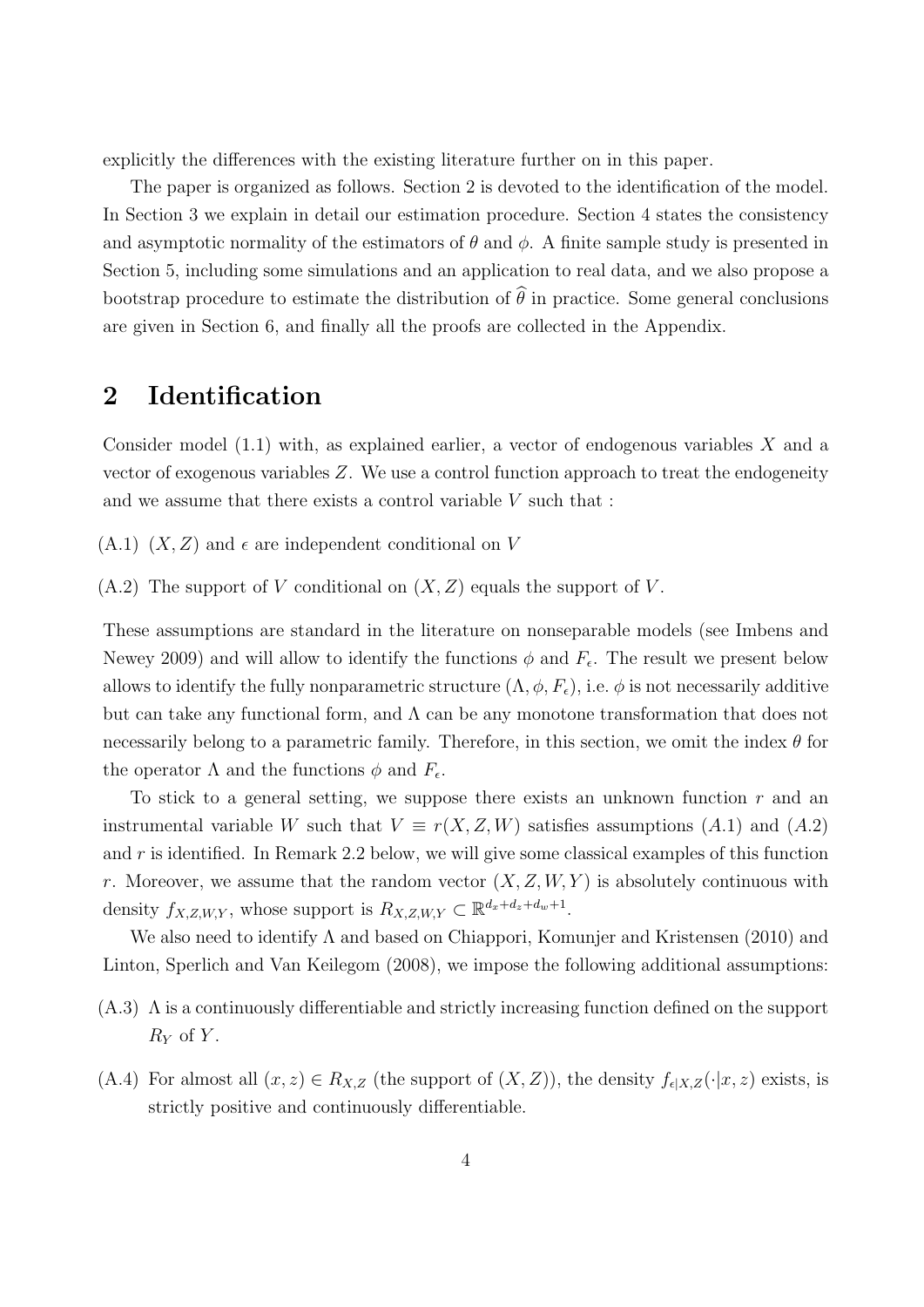(A.5) The derivative of  $\phi$  with respect to  $x_1$  (the first coordinate of  $x$ ) exists and the set *{*(*x, z*) *∈ RX,Z* : *∂*  $\frac{\partial}{\partial x_1}\phi(x,z) \neq 0$ } has a nonempty interior.

(A.6) 
$$
E(\Lambda(Y)) = 1
$$
,  $\Lambda(0) = 0$ , and  $E(\epsilon) = 0$ .

Our result is based on the equality:

$$
F_{Y|X,Z,V}(y|x,z,v) = \Pr[\Lambda(Y) \le \Lambda(y)|X=x, Z=z, V=v]
$$
  
= 
$$
\Pr[\epsilon \le \Lambda(y) - \phi(X,Z)|X=x, Z=z, V=v]
$$
  
= 
$$
\Pr[\epsilon \le \Lambda(y) - \phi(x,z)|V=v],
$$

where the first equality comes from the monotonicity Assumption (*A.*3), and the third one follows from Assumption (*A.*1). Then, following Imbens and Newey (2009) we have:

$$
\int F_{Y|X,Z,V}(y|x,z,v)F_V(dv) = F_{\epsilon}(\Lambda(y) - \phi(x,z)).
$$
\n(2.1)

**Proposition 2.1.** *Under Assumptions*  $(A.1) - (A.6)$ *, the structure*  $(\Lambda, \phi, F_{\epsilon})$  *is identified.* 

The proof is given in the Appendix.

- **Remark 2.1.** *1. Note that Chiappori, Komunjer and Kristensen (2010) suggest a slightly different independence assumption, instead of*  $(A.1)$ *:*  $\epsilon$  *is independent of*  $X_1$  *conditional on*  $(X_1, Z, V)$  (where  $X = (X_1, X_1)$ ). Although an equivalent identification result *could be derived with their set of assumptions, the estimation of the parameter*  $\theta$  *would become more tricky since the distribution of*  $\epsilon$  *would remain conditional on*  $(X_{-1}, Z)$ *.* 
	- *2. Note also that Proposition 2.1 only gives sufficient conditions to identify the structure*  $(\Lambda, \phi, F_{\epsilon})$ *. In particular, Assumption* (*A.2*) *could be weakened using a separability assumption as proposed in Newey, Powell and Vella (1999). Indeed, once* Λ *is identified using Assumptions* (*A.*1)*,* (*A.*3) *−* (*A.*6)*, we get:*

$$
E(\Lambda(Y)|X=x, Z=z, V=v) = \phi(x, z) + \lambda(v),
$$

*where*  $\lambda(v) = E[\epsilon|V = v]$ . Then, using Theorem 2.2 in Newey, Powell and Vella (1999) *and the normalization assumption* (*A.*6)*, we conclude that if there is no functional relationship between*  $(X, Z)$  *and*  $V$ *, then*  $\phi$  *is identified.* 

**Remark 2.2.** *Note that different candidates can be proposed to characterize the control variable V . In the line of Newey, Powell and Vella (1999), V can be defined as the error of the following (separable) nonparametric model :*

$$
X = \psi(Z, W) + V,\tag{2.2}
$$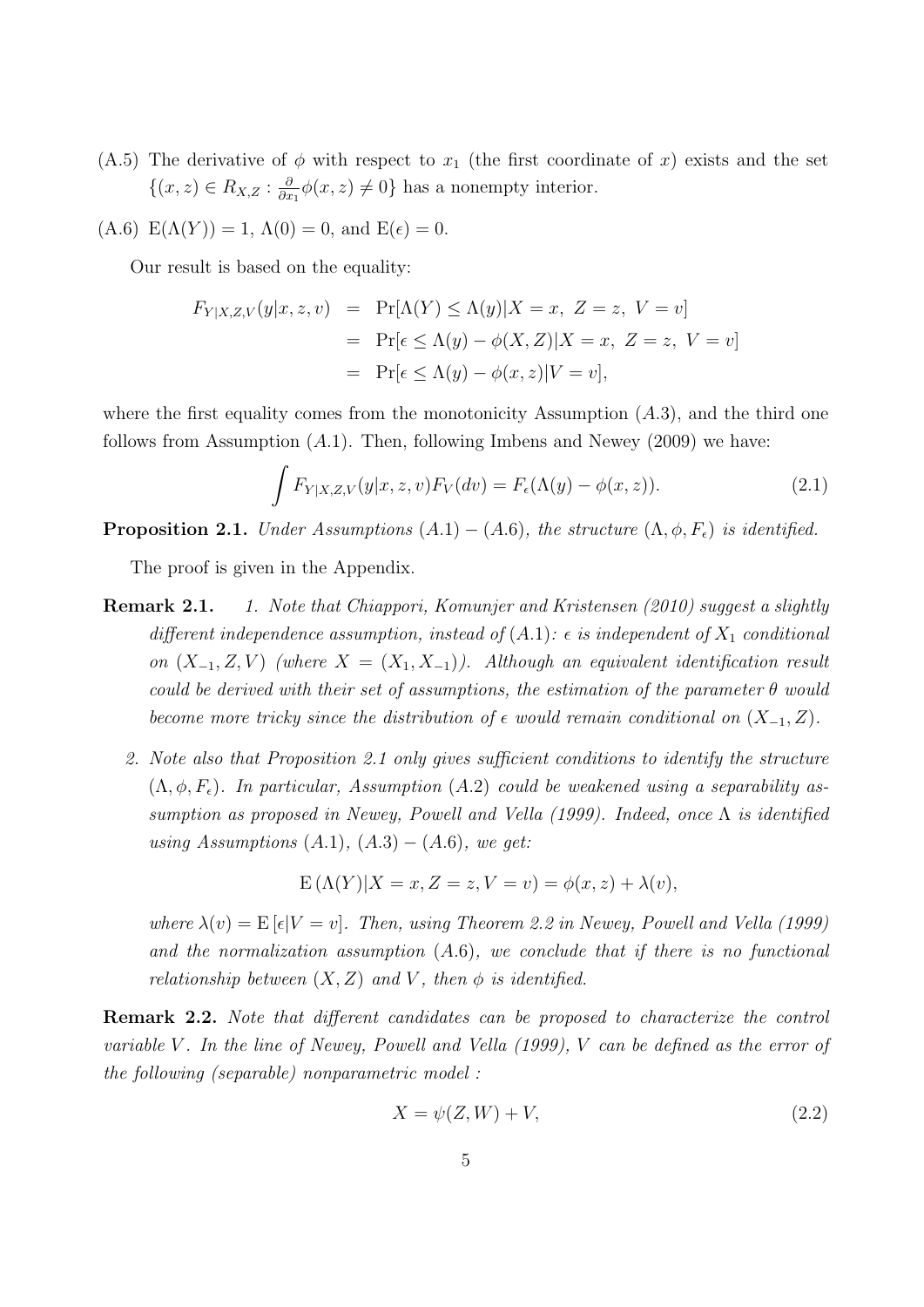*where W is a vector of instrumental variables taking values in*  $\mathbb{R}^{d_w}$  *such that*  $(\epsilon, V)$  *and* (*Z, W*) *are independent, in order to satisfy Assumption (A.1).*

*A second option would be to consider a nonseparable model and a single endogenous variable X defined by:*

$$
X = \psi(Z, W, \eta),\tag{2.3}
$$

*where*  $\psi$  *is strictly monotone in*  $\eta$ *. Then,*  $V = F_{X|Z,W}(X|Z,W) = F_{\eta}(\eta)$  *is a uniformly distributed control variable under the following conditions: (i)*  $(\epsilon, \eta)$  *and*  $(Z, W)$  *are independent, and (ii) η is a continuously distributed random variable with strictly increasing distribution function on the support of*  $\eta$  *and*  $\psi$ (*Z,W,t*) *is strictly monotone in t with probability* 1 *(see Imbens and Newey 2009 for more details).*

*A natural extension of model* (2.3) *when X is multidimensional, consists in considering the set of one-dimensional independent models:*

$$
\begin{cases}\nX_1 &= \psi_1(Z, W, \eta_1) \\
\vdots \\
X_{d_x} &= \psi_{d_x}(Z, W, \eta_{d_x}),\n\end{cases}
$$
\n(2.4)

 $and \eta = (\eta_1, ..., \eta_{d_x}).$ 

## **3 Estimation**

Although a fully nonparametric approach is possible, we return now (and for the rest of the paper) to model (1.1), which assumes that the transformation  $\Lambda$  is parametric and that the true regression function  $\phi_0$  has the additive structure given in (1.2). Hence, we assume that  $\Lambda(\cdot) \equiv \Lambda_{\theta}(\cdot)$ , for some parametric family  $\{\Lambda_{\theta}(\cdot) : \theta \in \Theta\}$ , where we suppose that  $\Theta$  is compact. Indeed, considering a parametric transformation can lead to easier interpretation, like for the family of power transformations proposed by Box and Cox (1964), and the Bickel and Doksum (1981) class of transformations.

From equation (2.1) we obtain:

$$
\int f_{Y|X,Z,V}(y|x,z,v)dF_V(v) = f_{\epsilon(\theta_0)}(\Lambda_0(y) - \phi_0(x,z)) \cdot \Lambda'_0(y), \qquad (3.1)
$$

where  $f_{\epsilon(\theta_0)}$  and  $f_{Y|X,Z,V}$  are the probability density functions of  $\epsilon$  and of Y given  $(X, Z, V)$ , respectively, and where  $\theta_0$  is the true value of  $\theta$  and  $\Lambda_0 \equiv \Lambda_{\theta_0}$ .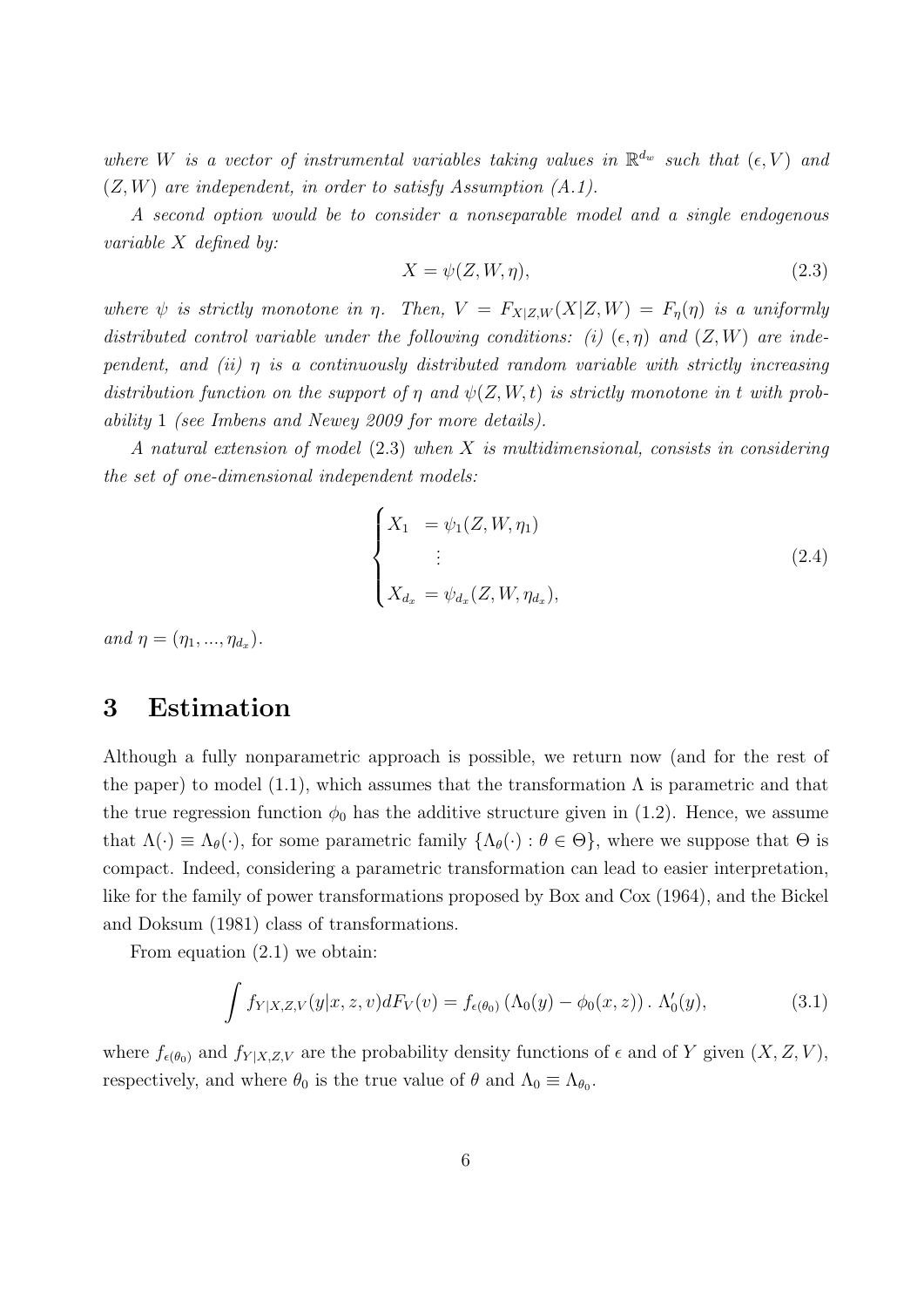Consider now a randomly drawn i.i.d. sample  $(X_i, Z_i, W_i, Y_i)$ ,  $i = 1, ..., n$  from the random vector  $(X, Z, W, Y)$ . Then, the criterion function is derived from equation (3.1) by:

$$
\sum_{i=1}^{n} \left\{ \log[f_{\epsilon(\theta_0)} \left( \Lambda_0(Y_i) - \phi_0(X_i, Z_i) \right)] + \log[\Lambda'_0(Y_i)] \right\}.
$$
 (3.2)

This criterion function depends on the unknown functions  $f_{\epsilon(\theta_0)}$ , *r* and  $\phi_0$ . The idea is now to estimate  $\theta$  be replacing all unknown quantities in the above criterion function by nonparametric estimators for a fixed value of  $\theta$ , and to maximize the so-obtained expression with respect to the unknown parameter  $\theta$ . In what follows, we denote  $H(\theta, f, \phi) =$  $\mathbb{E}[\log[f(\Lambda_{\theta}(Y) - \phi(X, Z))] + \log[\Lambda_{\theta}'(Y)]\}$  and we let  $H_n(\theta, f, \phi)$  be its empirical counterpart.

Let us first of all consider the estimation of the function  $\phi_0$ . Consider, for  $\theta \in \Theta$ , the functions

$$
m_{\theta}(x, z, v) = \mathcal{E}\left(\Lambda_{\theta}(Y)|X = x, Z = z, V = v\right)
$$

and

$$
\phi_{\theta}^{add}(x,z) := c_{\theta} + \sum_{\alpha=1}^{d_x} \phi_{x\theta}^{\alpha}(x_{\alpha}) + \sum_{\alpha=1}^{d_z} \phi_{z\theta}^{\alpha}(z_{\alpha})
$$

with  $\phi_{x\theta}^{\alpha}(x_{\alpha})$  =  $E(m_{\theta}(x_{\alpha}, X_{-\alpha}, Z, V)) - c_{\theta}$ , where  $X = (X_{\alpha}, X_{-\alpha})$ ,  $\phi_{z\theta}^{\alpha}(z_{\alpha})$  =  $E(m_{\theta}(X, z_{\alpha}, Z_{-\alpha}, V)) - c_{\theta}$ , where  $Z = (Z_{\alpha}, Z_{-\alpha})$ , and  $c_{\theta} = E[\Lambda_{\theta}(Y)]$ . Hence, for estimating  $\phi_{\theta}^{add}(x, z)$ , we first need to estimate  $m_{\theta}(x, z, v)$ .

**Remark 3.1.** *Note that for*  $\phi_{\theta}(x, z) := \mathbb{E}[m_{\theta}(x, z, V)]$  *we have in general that*  $\phi_{\theta}^{\text{add}}(x, z) \neq$  $\phi_{\theta}(x, z)$  *except if*  $\theta = \theta_0$ *, since the additive structure of*  $m_{\theta}(x, z, v)$  *only holds for*  $\theta = \theta_0$ *.* 

Denoting  $m_0 \equiv m_{\theta_0}$ , we have that

$$
m_0(x, z, v) = \phi_0(x, z) + \lambda(v), \tag{3.3}
$$

where  $\lambda(v) = \mathbb{E}[\epsilon|V = v]$  using assumption (*A.1*). Note that, under Assumption (*A.6*) we have:

$$
\mathcal{E}\left[\lambda(V)\right] = \mathcal{E}\left[\mathcal{E}\left(\epsilon\right|V\right)\right] = \mathcal{E}\epsilon = 0.
$$

We assume in what follows that we dispose of a nonparametric estimator of  $V_i$  $r(X_i, Z_i, W_i)$ , denoted by  $V_i = \hat{r}(X_i, Z_i, W_i)$   $(i = 1, ..., n)$ . For instance, consider the nonseparable equation  $(2.3)$ . A nonparametric estimator of  $V_i$  is then given by

$$
\begin{aligned}\n\widehat{V}_{i} &= \widehat{F}_{X|Z,W}(X_{i}|Z_{i},W_{i}) \\
&= \frac{\sum_{j=1}^{n} 1(X_{j} \le X_{i}) K_{h}(Z_{i} - Z_{j}) K_{h}(W_{i} - W_{j})}{\sum_{j=1}^{n} K_{h}(Z_{i} - Z_{j}) K_{h}(W_{i} - W_{j})},\n\end{aligned} \tag{3.4}
$$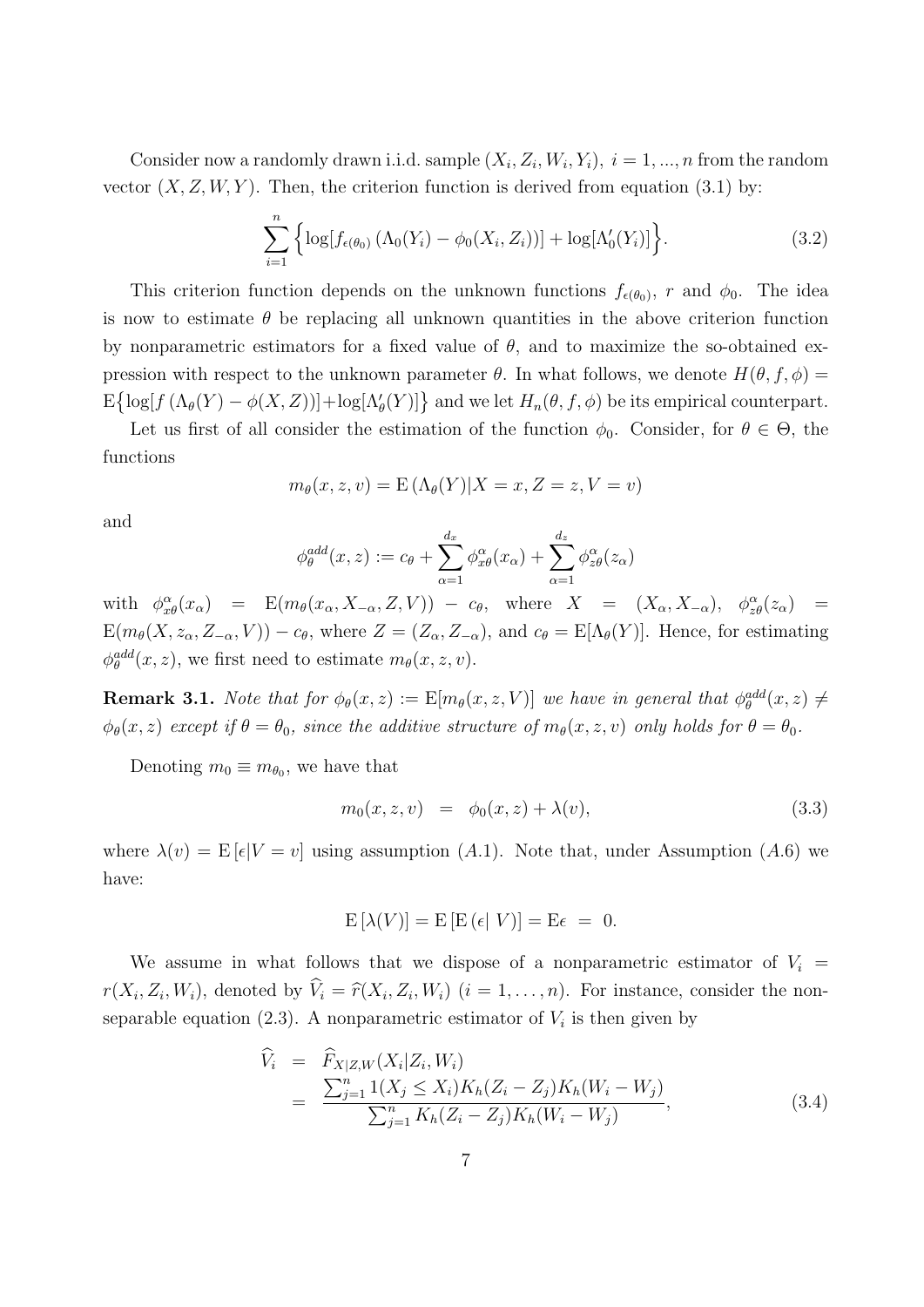where *K* is a *d*-dimensional product kernel of the form  $K(u_1, \ldots, u_d) = \prod_{j=1}^d k_1(u_j)$ , with  $d = d_z$  or  $d_w$  and  $k_1$  is a univariate kernel function. As usual, h is a bandwidth converging to zero when *n* tends to infinity,  $k_{1h}(\cdot) = k_1(\cdot/h)/h$  and  $K_h(u_1, \ldots, u_d) = \prod_{j=1}^d k_{1h}(u_j)$ . Later in the paper we will develop conditions on  $\hat{V}_i - V_i$  that are needed for the asymptotic theory.

We first estimate the function  $m_{\theta}(x, z, v)$  by using a nonparametric kernel estimator based on  $(X_i, Z_i, V_i, Y_i)$   $(i = 1, ..., n)$ :

$$
\widehat{m}_{\theta}(x, z, v) = \widehat{\mathbf{E}} \left[ \Lambda_{\theta}(Y) | X = x, Z = z, \widehat{V} = v \right]
$$

$$
= \frac{\sum_{i=1}^{n} \Lambda_{\theta}(Y_i) K_h(x - X_i) K_h(z - Z_i) K_h(v - \widehat{V}_i)}{\sum_{i=1}^{n} K_h(x - X_i) K_h(z - Z_i) K_h(v - \widehat{V}_i)}.
$$

For simplifying the presentation, we work with the same bandwidth for all variables.

In what follows, we use marginal integration techniques (see e.g. Linton and Nielsen 1995). Note that other methods could have been used like smooth backfitting techniques (see Mammen, Linton and Nielsen 1999). We briefly comment on this in Section 4. Consider

$$
\widehat{\phi}_{x\theta}^{\alpha}(x_{\alpha}) = \frac{1}{n} \sum_{i=1}^{n} \widehat{m}_{\theta}(x_{\alpha}, X_{-\alpha i}, Z_i, \widehat{V}_i) - \widehat{c}_{\theta} \qquad (\alpha = 1, ..., d_x)
$$
  

$$
\widehat{\phi}_{z\theta}^{\alpha}(z_{\alpha}) = \frac{1}{n} \sum_{i=1}^{n} \widehat{m}_{\theta}(X_i, z_{\alpha}, Z_{-\alpha i}, \widehat{V}_i) - \widehat{c}_{\theta} \qquad (\alpha = 1, ..., d_z),
$$

where  $\hat{c}_{\theta} = n^{-1} \sum_{i=1}^{n} \Lambda_{\theta}(Y_i)$ . The nonparametric estimator of  $\phi_{\theta}^{add}(x, z)$  is now given by:

$$
\widehat{\phi}_{\theta}^{add}(x,z) = \widehat{c}_{\theta} + \sum_{\alpha=1}^{d_x} \widehat{\phi}_{x\theta}^{\alpha}(x_{\alpha}) + \sum_{\alpha=1}^{d_z} \widehat{\phi}_{z\theta}^{\alpha}(z_{\alpha}). \tag{3.5}
$$

Using the estimator of  $\phi_{\theta}^{add}(x, z)$  we can now estimate the error density  $f_{\epsilon(\theta)}$  of the variable  $\epsilon(\theta) = \Lambda_{\theta}(Y) - \phi_{\theta}^{add}(X, Z)$  for a fixed value of  $\theta$ :

$$
\widehat{f}_{\epsilon(\theta)}(e) = \frac{1}{n} \sum_{i=1}^{n} k_{2g} \left( e - \widehat{\epsilon}_{i}(\theta) \right), \qquad (3.6)
$$

where  $\hat{\epsilon}_i(\theta) = \Lambda_{\theta}(Y_i) - \hat{\phi}_{\theta}^{add}(X_i, Z_i)$ ,  $k_2$  is a univariate kernel, and *g* is a bandwidth parameter.

Finally, we are in position to estimate the transformation parameter  $\theta$ , by plugging-in the estimators of all unknown quantities in the criterion function given in (3.2):

$$
\hat{\theta} = \arg \max_{\theta \in \Theta} H_n(\theta, \hat{f}_{\epsilon(\theta)}, \hat{\phi}_{\theta}^{add})
$$
\n
$$
= \arg \max_{\theta} \sum_{i=1}^n \left\{ \log[\hat{f}_{\epsilon(\theta)}(\Lambda_{\theta}(Y_i) - \hat{\phi}_{\theta}^{add}(X_i, Z_i))] + \log[\Lambda_{\theta}'(Y_i)] \right\}.
$$
\n(3.7)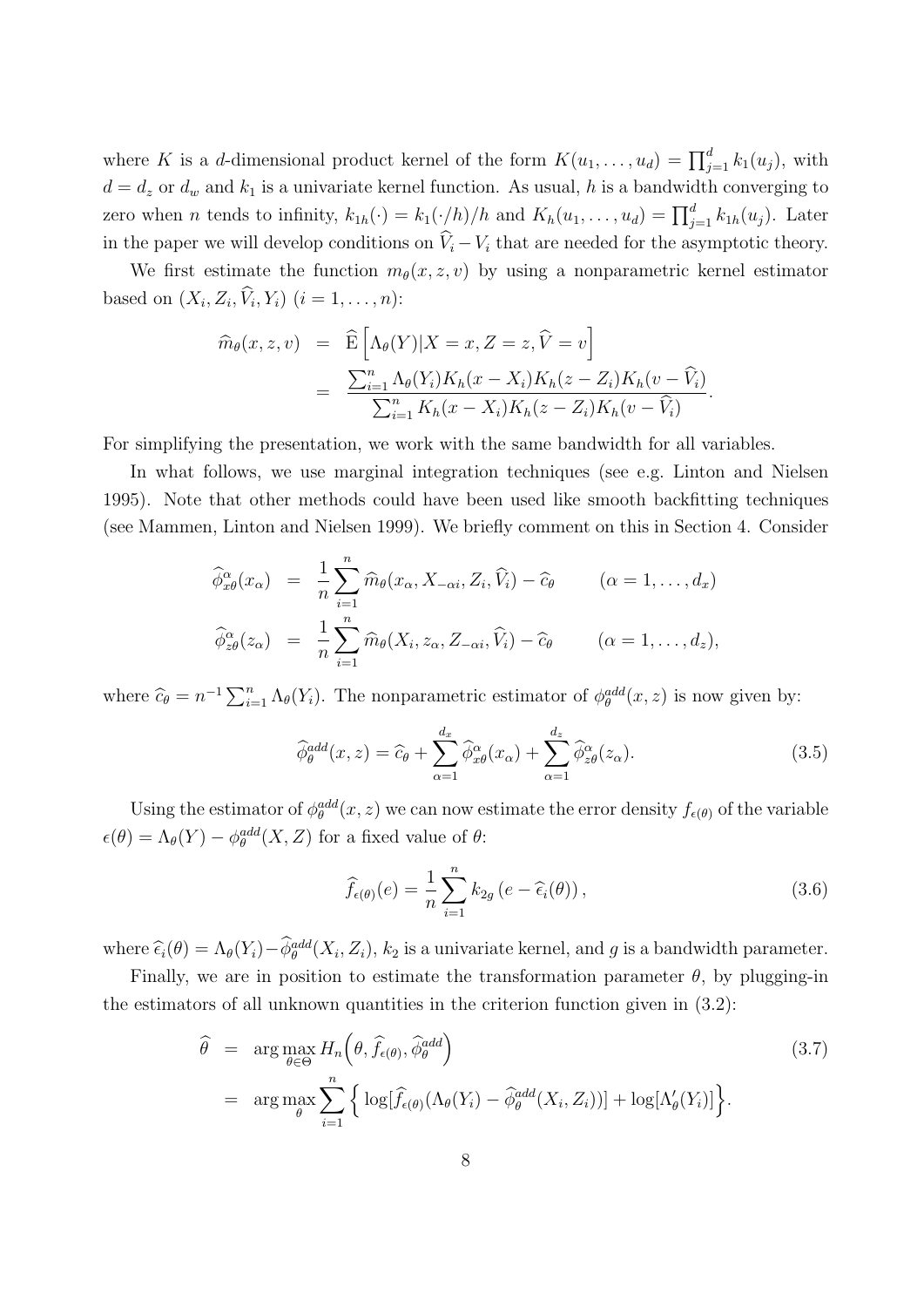Once  $\theta$  is estimated we can estimate the unknown regression function  $\phi_0(x, y)$ . This gives

$$
\widehat{\phi}^{add}(x,z) = \widehat{\phi}_{\widehat{\theta}}^{add}(x,z)
$$

for any *x* and *z*.

## **4 Large sample properties**

In this section we present the consistency and the asymptotic normality of our estimators. Our consistency result will be proved using the paper by Delsol and Van Keilegom (2014), which considers general semi-parametric *M*-estimation problems when the criterion function is not necessarily smooth and is allowed to have several local maxima. This framework is appropriate in our context, since the criterion function defined in (3.7) depends in a complicated way on  $\theta$ , and so the existence of a unique (local) maximizer is not guaranteed.

The regularity conditions  $(C.1)$ – $(C.10)$  under which the results below are valid, are given in the Appendix.

**Theorem 4.1.** *Assume (A.1)–(A.6) and (C.1)–(C.9). Then,*

$$
\widehat{\theta} - \theta_0 \stackrel{P}{\to} 0.
$$

Given that we now know that  $\hat{\theta}$  is a consistent estimator of  $\theta_0$ , we can from now on maximize the criterion function with respect to a shrinking neighborhood around  $\theta_0$ . In this shrinking neighborhood the criterion function will have a unique local maximum (namely  $\hat{\theta}$ ) and hence we can from now on consider  $\hat{\theta}$  as the solution of the derivative of the criterion function *H* with respect to  $\theta$  over this shrinking neighborhood, and prove the asymptotic normality using the general framework considered in Chen, Linton and Van Keilegom (2003) on semiparametric *Z*-estimation. (Note that Delsol and Van Keilegom (2014) also propose some asymptotic distribution theory of their estimator, but in a much more general setting since their criterion function may not be differentiable, which is not our case.)

We now denote Θ for a shrinking neighborhood of the finite dimensional parameter set around  $\theta_0$  (and we will implicitly consider the associated shrinking neighborhood for the infinite dimensional parameter space). We define a non-random measurable vector-valued function *G* by the derivative of the function *H* with respect to  $\theta$ :

$$
G(\theta, \gamma_{\theta}^{add}) = \mathbf{E}\{M(\theta, \gamma_{\theta}^{add}, X, Z, W, Y)\}.
$$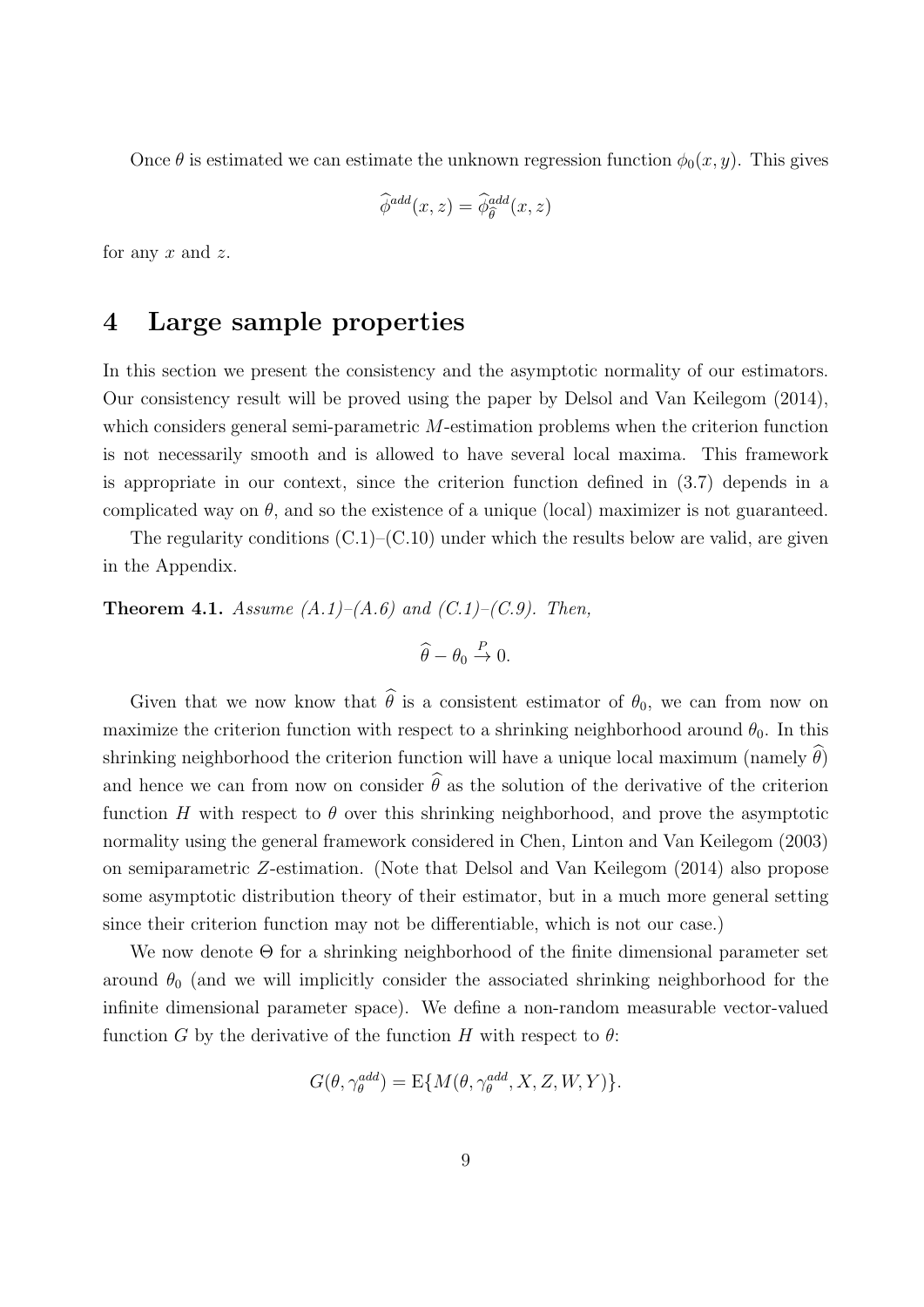Here,  $\gamma_{\theta}^{add}$  is a vector of nuisance parameters defined by

$$
\gamma_{\theta}^{add} = (\phi_{\theta}^{add}, \dot{\phi}_{\theta}^{add}, f_{\epsilon(\theta)}, f'_{\epsilon(\theta)}, \dot{f}_{\epsilon(\theta)})^t,
$$

where  $\dot{\phi}_{\theta}^{add}$  (respectively  $\dot{f}_{\epsilon(\theta)}$ ) denotes the vector of partial derivatives of  $\phi_{\theta}^{add}$  (respectively  $f_{\epsilon(\theta)}$  with respect to the components of  $\theta$  and  $f'_{\epsilon(\theta)}(y)$  denotes the derivative of  $f_{\epsilon(\theta)}(y)$  with respect to *y*, and the function *M* is defined as follows:

$$
M(\theta, \gamma_{\theta}^{add}, X, Z, W, Y)
$$
\n
$$
= \frac{1}{f_{\epsilon(\theta)}(\epsilon(\theta))} \Big[ f'_{\epsilon(\theta)}(\epsilon(\theta)) \{ \dot{\Lambda}_{\theta}(Y) - \dot{\phi}_{\theta}^{add}(X, Z) \} + \dot{f}_{\epsilon(\theta)}(\epsilon(\theta)) \Big] + \frac{\dot{\Lambda}_{\theta}'(Y)}{\Lambda_{\theta}'(Y)}.
$$
\n(4.1)

Let  $M_n(\theta, \gamma_{\theta}^{add}) = n^{-1} \sum_{i=1}^n M(\theta, \gamma_{\theta}^{add}, X_i, Z_i, W_i, Y_i)$ . Then,  $M_n(\theta, \hat{\gamma}_{\theta}^{add})$  is the derivative (up to the multiplicative factor  $n^{-1}$ ) of the criterion function defined in equation (3.7) with respect to  $\theta$ , where  $\hat{\gamma}_{\theta}^{add} = (\hat{\phi}_{\theta}^{add}, \hat{\phi}_{\theta}^{add}, \hat{f}_{\epsilon(\theta)}, \hat{f}'_{\epsilon(\theta)}, \hat{f}_{\epsilon(\theta)})^t$ .

**Remark 4.1.** *Note that, by construction,*  $G(\theta, \gamma_{\theta}^{add}) = 0$  *at*  $\theta = \theta_0 \in \Theta$  *where*  $\theta_0 \in \Theta$  *and*  $\gamma_0^{add} \equiv \gamma_{\theta_0}^{add}$  are the true unknown finite and infinite dimensional parameters. Note also that  $\|M_n(\theta, \hat{\gamma}_{\theta}^{add})\|$  *takes its minimum at*  $\hat{\theta}$ *, where*  $\| \cdot \|$  *denotes the Euclidean norm.* 

We denote by  $\Gamma$  the matrix of partial derivatives of  $G(\theta, \gamma_{\theta}^{add})$  with respect to  $\theta$ :

$$
\Gamma = \dot{G}(\theta, \gamma_{\theta}^{add})\Big|_{\theta = \theta_0} \tag{4.2}
$$

We also need to introduce the matrix

$$
\Sigma = \text{Var}\big\{A(T)\big\},\tag{4.3}
$$

where

$$
A(T) = M(\theta_0, \gamma_0^{add}, T) + \sum_{\alpha=1}^{d_x + d_z} D_1^{\alpha}(T) + D_2(T), \qquad (4.4)
$$

 $T = (X, Z, W, Y)$ , and the functions  $D_1^{\alpha}$  and  $D_2$  are given in (7.6) and (7.7) in the Appendix. We are now ready to state the asymptotic normality result :

**Theorem 4.2.** *Assume (A.1)–(A.6) and (C.1)–(C.10). Then,*

$$
n^{1/2}(\widehat{\theta}-\theta_0) \stackrel{d}{\to} N(0,\Omega),
$$

*where*

$$
\Omega = \Gamma^{-1} \Sigma (\Gamma^t)^{-1},
$$

*and where*  $\Gamma$  *and*  $\Sigma$  *are defined in* (4.2) *and* (4.3).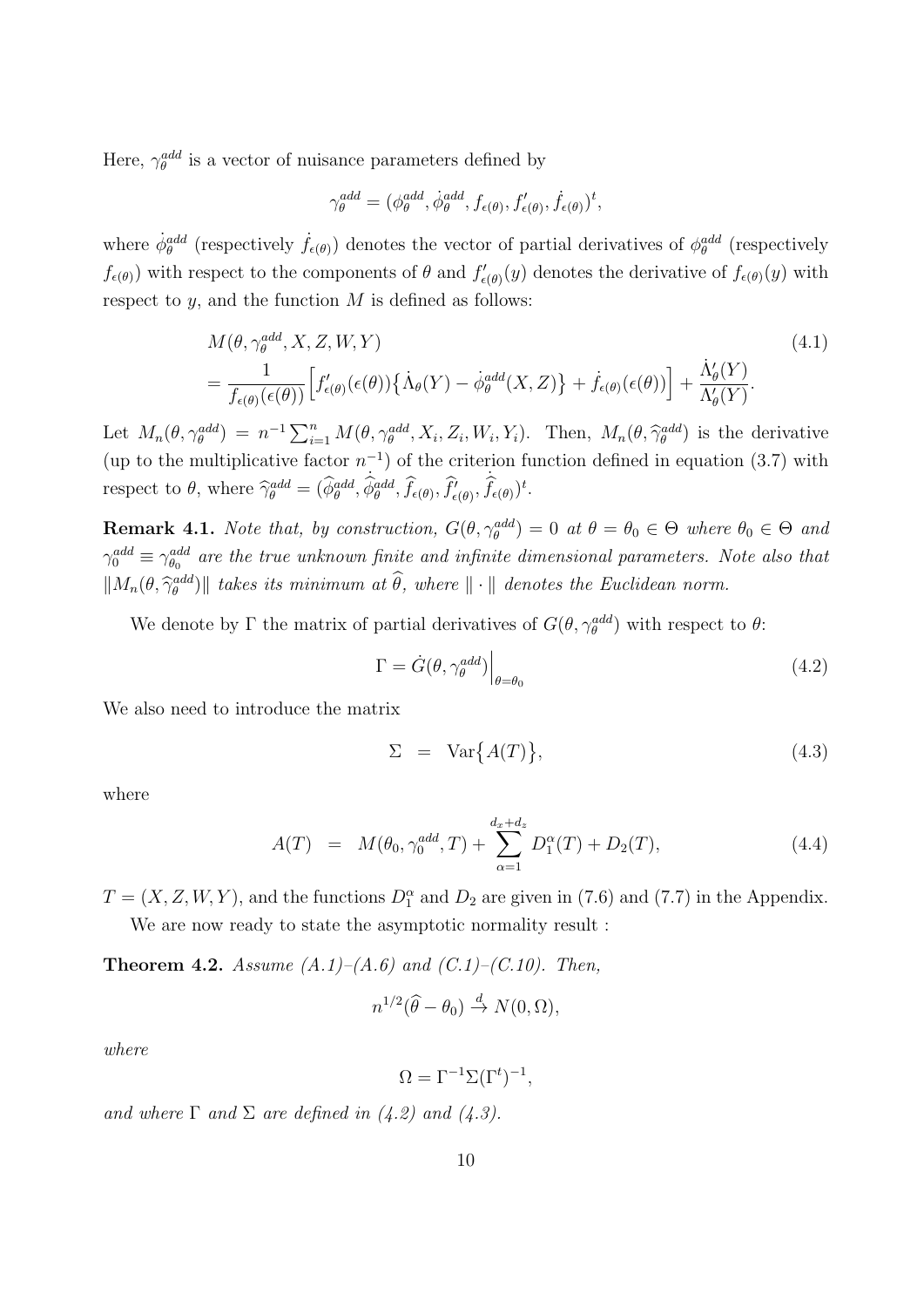The following corollary is a by-product of the main result:

**Corollary 4.1.** *Assume*  $(A.1)$ – $(A.6)$  and  $(C.1)$ – $(C.10)$ . Consider the notation  $S = (X, Z)$ *and*  $d_s = d_x + d_z$ *. Then, for any*  $s = (x, z) \in R_{X,Z}$ *,* 

$$
(nh)^{1/2} \left(\widehat{\phi}^{add}(s) - \phi_0(s)\right) \stackrel{d}{\to} N(0, \sigma^2(s)),
$$

*where*

$$
\sigma^2(s) = \int k_1^2(u) du \sum_{\alpha=1}^{d_s} f_{S_{\alpha}}(s_{\alpha}) Var\Big\{ \Big[\Lambda_0(Y) - m_{\theta_0}(S, V)\Big] f_{S_{\alpha}|S_{-\alpha}, V}^{-1}(s_{\alpha}|S_{-\alpha}, V) \Big| S_{\alpha} = s_{\alpha} \Big\}.
$$

Let us comment on these asymptotic results:

- 1. It can be seen from the proof of Theorem 4.2 that the extra terms in the formula of  $\Sigma$  come from the estimation of the nuisance functions  $φ_0$ ,  $φ_0^{add}$ ,  $f_{ε(θ_0)}$ ,  $f'_{ε(θ_0)}$  and  $\dot{f}_{ε(θ_0)}$ . Note that these terms would be equal to zero if  $(X, Z)$  and  $\epsilon$  would be independent, which is the case in the exogenous model considered by Linton, Sperlich and Van Keilegom (2008). Another difference between the variance in the endogenous and the exogenous case lies in the formula of  $\phi_{\theta}^{add}(x, z)$  (denoted by  $m_{\theta}(x)$  in their paper). Even for  $\theta = \theta_0$ , the function  $\phi_0(x, z)$  is different in the two cases, namely in the exogenous case it equals  $E[\Lambda_0(Y)|X=x, Z=z]$ , whereas in the endogenous case it is given by  $\int E[\Lambda_0(Y)|X=x, Z=z, V=v]dF_V(v).$
- 2. Note that the asymptotic distribution of  $\hat{\phi}^{add}(x, z)$  in Corollary 4.1 is the same as that of  $\widehat{\phi}_0^{add}(x, z)$ , i.e. the asymptotic distribution is as if the parameter  $\theta_0$  were known.
- 3. Instead of using the marginal integration method to estimate  $\phi_0(x, z)$ , we could as well use other estimation procedures, like e.g. the smooth backfitting method (see e.g. Mammen, Linton and Nielsen, 1999, and Mammen and Park, 2005). However, the proofs are considerably more complicated in that case. For the smooth backfitting, we expect that the asymptotic distribution of  $\hat{\theta}$  will be the same as for the marginal integration method, except that  $\phi_{\theta}^{add}(x, z)$  is now given by the components depending on *x* and *z* of the function  $m_{\theta}^{add}(x, z, v)$  defined as:

$$
m_{\theta}^{add}(x,z,v) = \operatorname{argmin}_{m \in \mathcal{M}_{add}} \int \left[ m_{\theta}(x,z,v) - m(x,z,v) \right]^2 dF_{X,Z,V}(x,z,v),
$$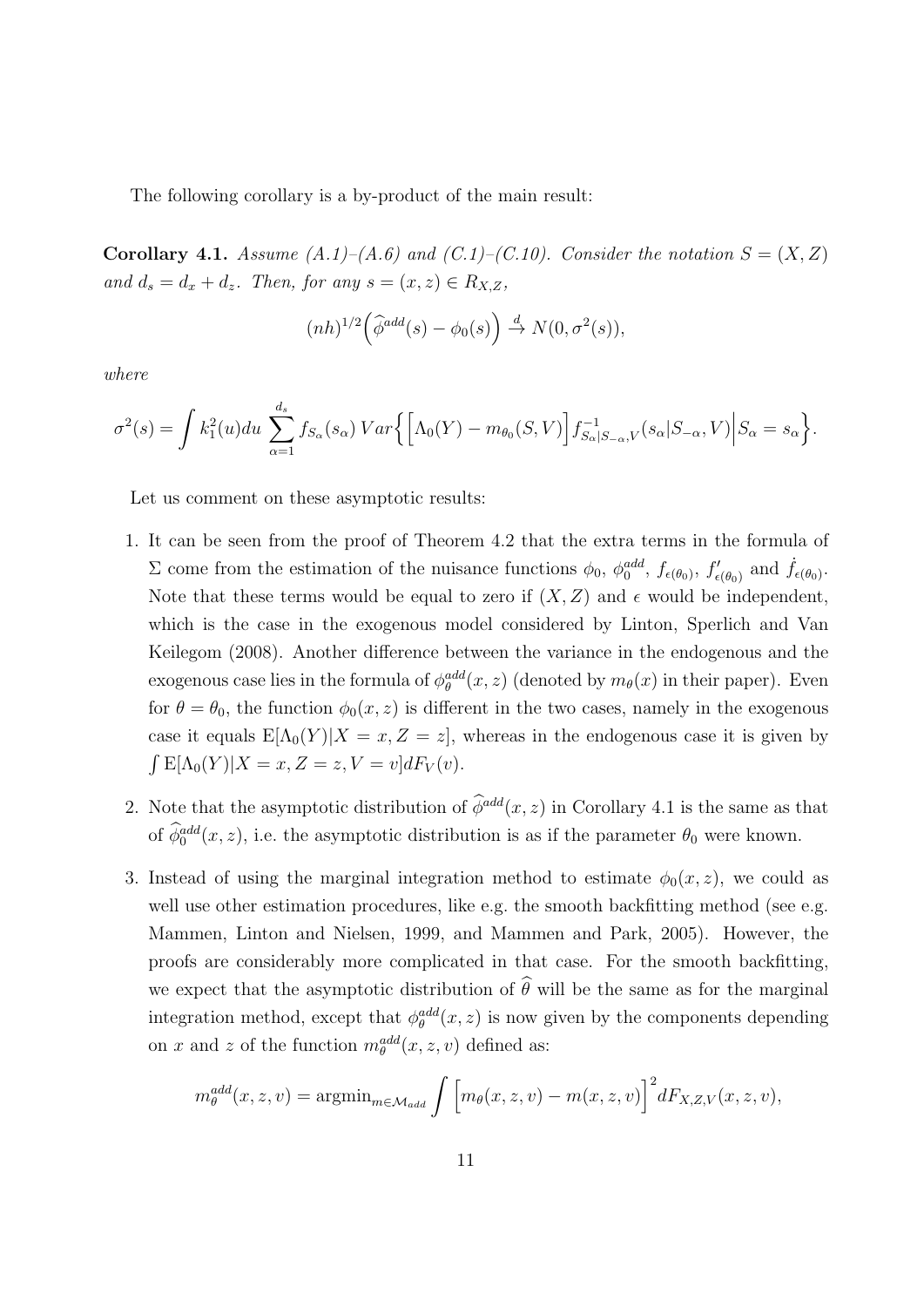where

$$
\mathcal{M}_{add} = \left\{ m : m(x, z, v) = \sum_{\alpha=1}^{d_x} m_{x_{\alpha}}(x_{\alpha}) + \sum_{\alpha=1}^{d_z} m_{z_{\alpha}}(z_{\alpha}) + m_v(v) \right\}
$$
  
for some  $m_{x_1}, \dots, m_{x_{d_x}}, m_{z_1}, \dots, m_{z_{d_z}}, m_v \right\}.$ 

Proving the asymptotic properties of this type of estimator is however not at all an easy task. We therefore restrict attention in this paper to the marginal integration estimator. The refinement of our method to smooth backfitting methods (or other methods to estimate an additive regression function) is left as a topic of future research.

4. The asymptotic results of this section can be compared with some related papers. First of all, the paper by Mammen, Rothe and Schienle (2012) considers also a general class of semiparametric optimization estimators with infinite-dimensional nuisance parameters that include a conditional expectation function estimated nonparametrically using generated covariates. In our model, the generated covariate *V* affects the function  $\phi_{\theta}^{add}$ , its derivative with respect to  $\theta$ , the residual density function  $f_{\epsilon(\theta)}$  as well as its derivatives with respect to the principal argument and to  $\theta$ . This structural difference between both models has of course an impact, not only on the estimation step, but also on the inference.

Second, our model extends the setup considered in Linton, Sperlich and Van Keilegom (2008), which includes no endogenous variable *X*, and therefore no generated covariate *V*. As it has just been stressed, the estimation of *V* appears in each step and thus affects all the nuisance functions. In addition, the assumption of endogeneity implies that  $(X, Z)$  and  $\epsilon$  are not independent anymore, which complicates a lot the derivation of the asymptotic variance in Theorem 3.2. This second main difference is stressed in the first comment above, as well as in the proof where more lemmas are required to derive the asymptotic normality (Lemmas 7.2 and 7.3).

Third, our framework is also very different from Imbens and Newey (2009) although the identification proof is partly based on their arguments. From a structural point of view, we need to identify two functions namely  $\Lambda$  and  $\phi$  whereas they only consider the identification of *ϕ*. Moreover, we consider a semiparametric model and our estimation procedure includes the estimation of the parameter  $\theta$  (whereas they consider a fully nonparametric setting). As we have stressed above, the estimation of  $\theta$  in an endogenous setting complicates a lot the estimation step, since our model also requires the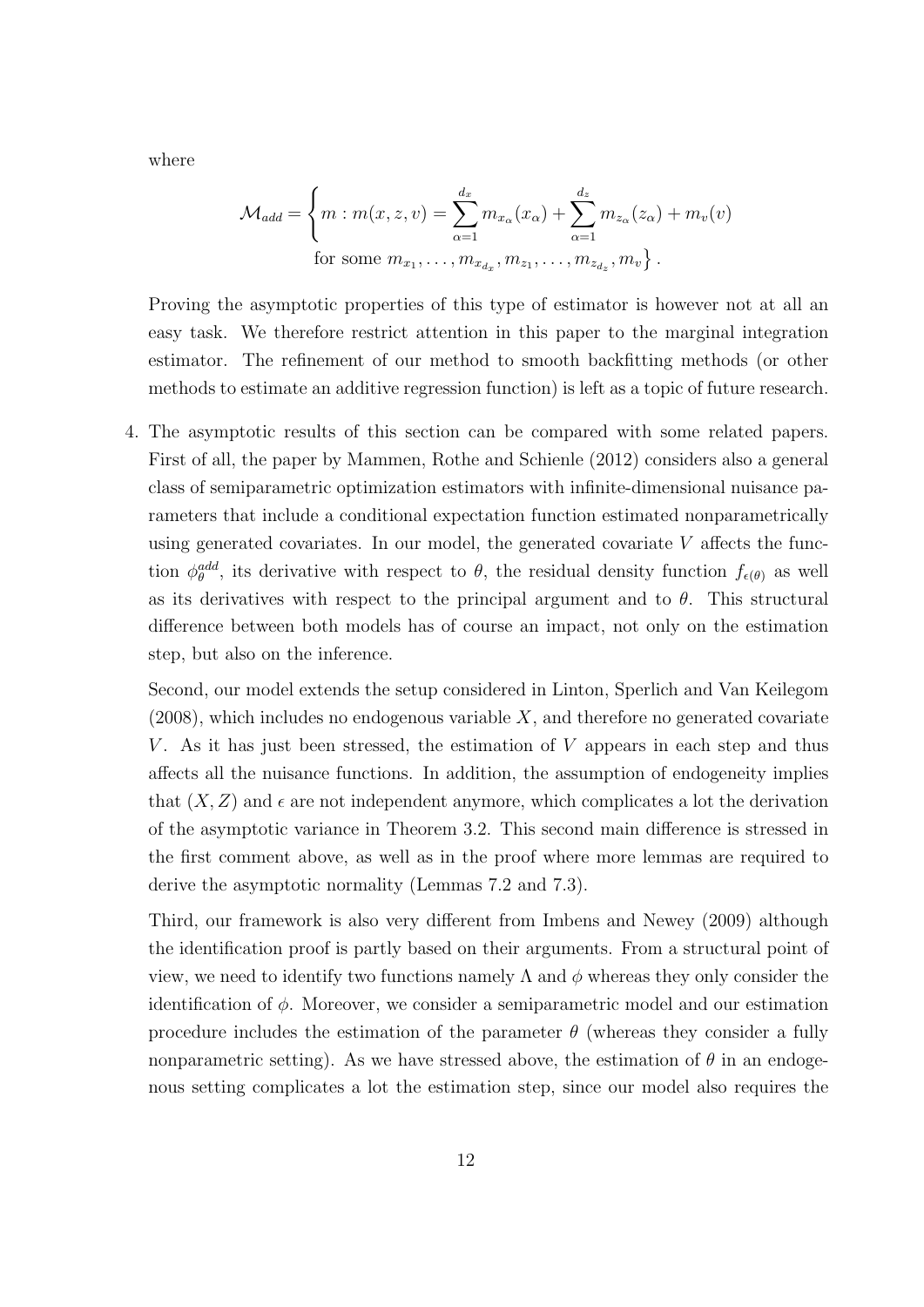estimation of the function  $\phi$  and the density  $f_{\epsilon}$  of the error, as well as the derivatives of  $\phi$  and  $f_{\epsilon}$ .

## **5 Finite sample study**

#### **5.1 Simulations**

We consider the following data generating process:

$$
\Lambda_{\theta}(Y) = b_0 + b_1 X + \epsilon,
$$

where  $\Lambda_{\theta}$  is the Box-Cox transformation, that is  $\Lambda_{\theta}(y) = \frac{y^{\theta}-1}{\theta}$  ( $\theta \neq 0$ ),  $\Lambda_{\theta}(y) = \log(y)$  $(\theta = 0)$ , and  $\epsilon$  is drawn from  $N(0, \sigma_e^2)$ . In this setting, we omit the exogenous variable *Z*. The variable *X* is generated from the following generating process:

$$
X = a_0 + a_1W + a_2\epsilon + U,
$$

where  $W$ ,  $\epsilon$  and  $U$  are mutually independent,  $W$  is drawn from  $N(0, \sigma_w^2)$  and  $U$  from  $N(0, \sigma_u^2)$ . The regressor X is then correlated with the error term  $\epsilon$  and the instrumental variable W is correlated with *X* but not with  $\epsilon$  in order to correct for this endogeneity issue. The control function *V* is identified as the residual of the regression of *X* on *W*. We present here the results for the case where  $b_0 = 1, b_1 = 0.25, a_0 = 1, a_1 = -0.5, a_2 = 2, \sigma_w = 1, \sigma_e = 0.25$  and  $\sigma_u = 0.2$ .

The parameter  $\theta_0$  is set equal to 1, 2 and 3 and is estimated using the package "optimize" in *R*. We use the gaussian kernel and fix the bandwidth parameters as follows:  $h_X = h_W =$ 0.1,  $h_V = 0.04$  and  $h_\epsilon = 0.05$ . Note that optimizing the bandwidth parameters in order to minimize the mean squared error should give better results but we believe this is beyond the scope of this paper. The Monte Carlo study has been performed with *mc* = 500 replications and a sample size  $n = 100$ . We provide each time the mean, the standard deviation and the mean squared error (mse hereafter) of  $\hat{\theta}$ . We also provide the bias, the standard deviation and mse for the nonparametric estimator  $\hat{\phi}(x)$  evaluated at the median value of *X*. Moreover we also present the same results when the true value of *V* is used. The results are summarized in Table 1 and show that the method works well for reasonable sample size, that is the bias and variance are relatively small.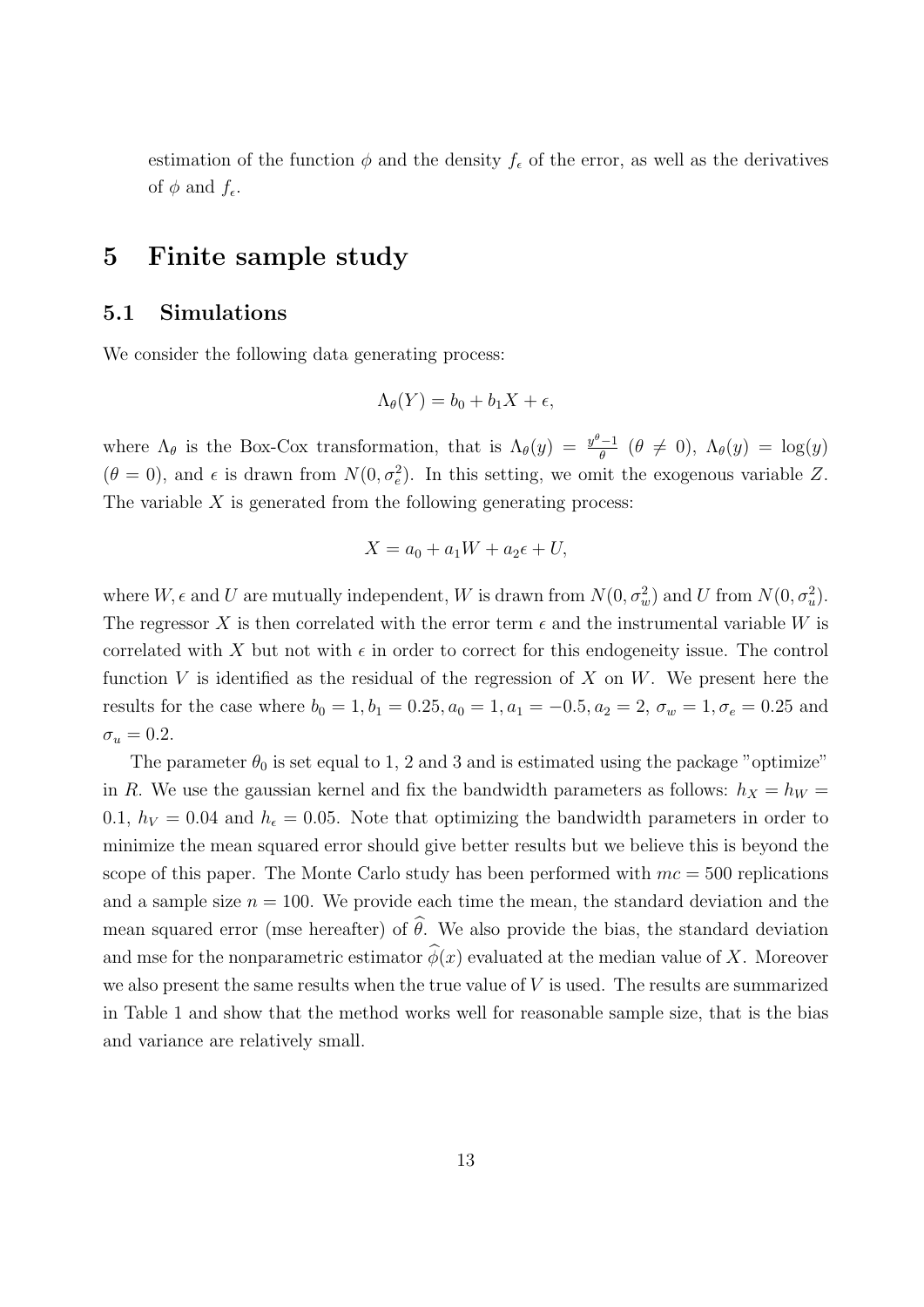|  | $\theta_0$ mean( $\widehat{\theta}$ ) sd( $\widehat{\theta}$ ) mse( $\widehat{\theta}$ ) bias( $\widehat{\phi}$ ) sd( $\widehat{\phi}$ ) |  | $\text{mse}(\widehat{\phi})$ |
|--|------------------------------------------------------------------------------------------------------------------------------------------|--|------------------------------|
|  | $1   0.94 (0.96) 0.69 (0.64) 0.48 (0.41)   0.09 (0.09) 0.44 (0.42) 0.20 (0.18)$                                                          |  |                              |
|  | $2   1.91 (1.95) 0.76 (0.74) 0.58 (0.54)   0.06 (0.06) 0.36 (0.38) 0.14 (0.14)$                                                          |  |                              |
|  | $3 \mid 2.89 \ (2.93) \quad 0.81 \ (0.79) \quad 0.66 \ (0.63) \mid 0.05 \ (0.05) \quad 0.33 \ (0.34) \quad 0.11 \ (0.11)$                |  |                              |

Table 1: Simulation results for  $\theta_0$  and  $\phi_0(x)$  evaluated at the median of *X*. The numbers between parentheses correspond to the values computed using the true control function *V* .

#### **5.2 Bootstrap**

Note that although the asymptotic limit of  $n^{1/2}(\hat{\theta} - \theta_0)$  is explicitly defined and has a simple normal distribution, it cannot be directly applied in practice, since the covariance matrix contains a number of unknown quantities, namely the parameter vector  $\theta_0$ , the error density  $f_{\epsilon(\theta_0)}$ , its derivative  $f'_{\epsilon(\theta_0)}$ , the function  $\phi_0$  and the derivatives of these functions with respect to  $\theta$ . Each of these functions can be estimated by a kernel estimator, by taking the appropriate derivative of the kernel estimator of  $\phi_0$  and of  $f_{\epsilon(\theta_0)}$  given in (3.5) and (3.6). This approach leads (under suitable conditions on the bandwidths) to a consistent estimator of the asymptotic variance, by using similar results as in Lemma 7.1 (for  $\phi_0$  and its derivatives) and Lemma 7.2 (for  $f_{\epsilon(\theta_0)}$  and its derivatives). However, we do not recommend to follow this approach in practice since some of these unknown quantities are hard to estimate and require the introduction of new smoothing parameters.

An alternative approach consists in approximating the variance, or even the whole distribution, of  $\hat{\theta}$  by means of a bootstrap procedure. The use of bootstrap techniques in the context of semiparametric inference has received a lot of attention in recent years. Chen, Linton and Van Keilegom (2003) propose a naive bootstrap procedure and give primitive conditions under which the bootstrap estimator converges to the same limit as the original estimator. Our estimator, which is a two-step semiparametric *Z*-estimator whose nuisance function depends on  $\theta$ , is a special case of the general estimator considered in their setting. In a closely related context of one-step semiparametric *M*-estimation whose nuisance function is independent of  $\theta$ , Cheng and Huang (2010), respectively Cheng (2015), proposed an exchangeable bootstrap scheme for approximating the distribution, respectively the moments, of  $\hat{\theta}$ , whereas Cheng and Pillai (2012) proposed a model based bootstrap procedure. Finally, instead of using a bootstrap procedure, one could also make use of Bayesian inference techniques to approximate the distribution of a semiparametric estimator. We refer to Cheng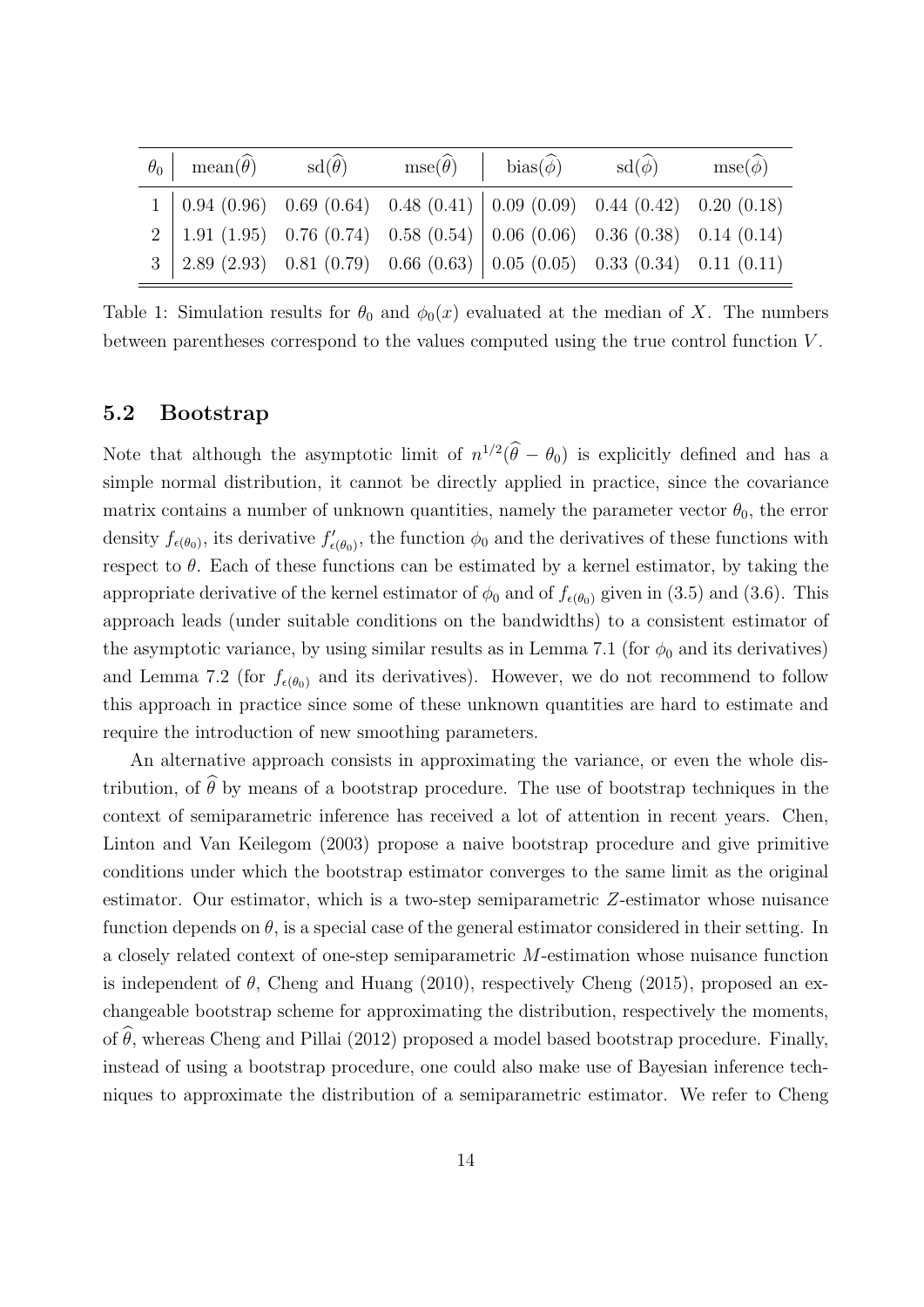and Kosorok (2008) for more details.

Let us now focus on how the naive bootstrap proposed in Chen, Linton and Van Keilegom (2003) can be applied in our setting. Let  $(X_i^*, Z_i^*, W_i^*, Y_i^*)$ ,  $i = 1, \ldots, n$ , be drawn randomly with replacement from the original data  $(X_i, Z_i, W_i, Y_i), i = 1, \ldots, n$ , and for any  $\theta$  let  $\hat{\gamma}^{add,*} = (\hat{\phi}_{\theta}^{add,*}, \hat{\phi}_{\theta}^{add,*}, \hat{f}_{\epsilon(\theta)}^*, \hat{f}_{\epsilon(\theta)}^*, \hat{f}_{\epsilon(\theta)}^*)^t$  be the same estimator as  $\hat{\gamma}_{\theta}^{add}$  but based on the bootstrap data. For each  $(\theta, \gamma)$ , define

$$
M_n^*(\theta, \gamma) = n^{-1} \sum_{i=1}^n M(\theta, \gamma, X_i^*, Z_i^*, W_i^*, Y_i^*)
$$

and define

$$
\widehat{\theta}^* = \mathrm{argmin}_{\theta \in \Theta} \left\| M_n^*(\theta, \widehat{\gamma}_{\theta}^{add,*}) \right\|.
$$

Theorem B in Chen, Linton and Van Keilegom (2003) shows that under certain regularity conditions  $n^{1/2}(\hat{\theta}^* - \hat{\theta})$  and  $n^{1/2}(\hat{\theta} - \theta_0)$  converge in distribution to the same normal limit. More precisely, using similar techniques as in the proof of Theorem 4.2, we conjecture that

$$
n^{1/2}(\widehat{\theta}^* - \widehat{\theta}) = -\Gamma^{-1} n^{-1/2} \sum_{i=1}^n \left[ A(X_i^*, Z_i^*, W_i^*, Y_i^*) - A(X_i, Z_i, W_i, Y_i) \right] + o_{P^*}(1), \tag{5.1}
$$

where the function  $A(X, Z, W, Y)$  is defined in (4.4) and where the  $o_{P*}(1)$ -term goes to zero in probability, conditionally on the original data  $(X_i, Z_i, W_i, Y_i)$ ,  $i = 1, \ldots, n$ . From this claim together with the central limit theorem and Theorem 4.2 the result would follow. However, a detailed proof of (5.1) is beyond the scope of this paper, since it requires elaborate, lengthy and sophisticated calculations which are too space consuming. Instead we will check the validity of the proposed bootstrap procedure by means of a simulation study.

We continue to use the same model as in Subsection 5.1. For each sample of observations  $(X_i, Y_i, W_i)_{i=1,\dots,n}$  of size  $n = 100$ , we generate  $B = 100$  bootstrapped samples  $(X_i^*, Y_i^*, W_i^*)_{i=1,\dots,n}$  of the same size, drawn randomly with replacement from the original data. Then, from these bootstrapped samples, *B* estimators  $(\hat{\theta}^{b,*})_{b=1,\dots,B}$  are computed as well as the mean and the variance of these  $B$  bootstrapped estimators. We simulate  $mc = 100$ initial samples  $(X_i, Y_i, W_i)_{i=1,\dots,n}$  in order to obtain a total of mc bootstrapped means and bootstrapped variances. At last, we provide the histograms of these bootstrapped means and bootstrapped variances for different values of  $\theta_0$  (see Figures 1, 2 and 3). In order to provide an empirical proof of the validity of our bootstrap procedure, we check that each histogram is centered around the mean and the variance of the 100 estimated values of  $\theta_0$ . This is indeed the case for each of the 6 figures which therefore suggests that the proposed bootstrap procedure works well in practice.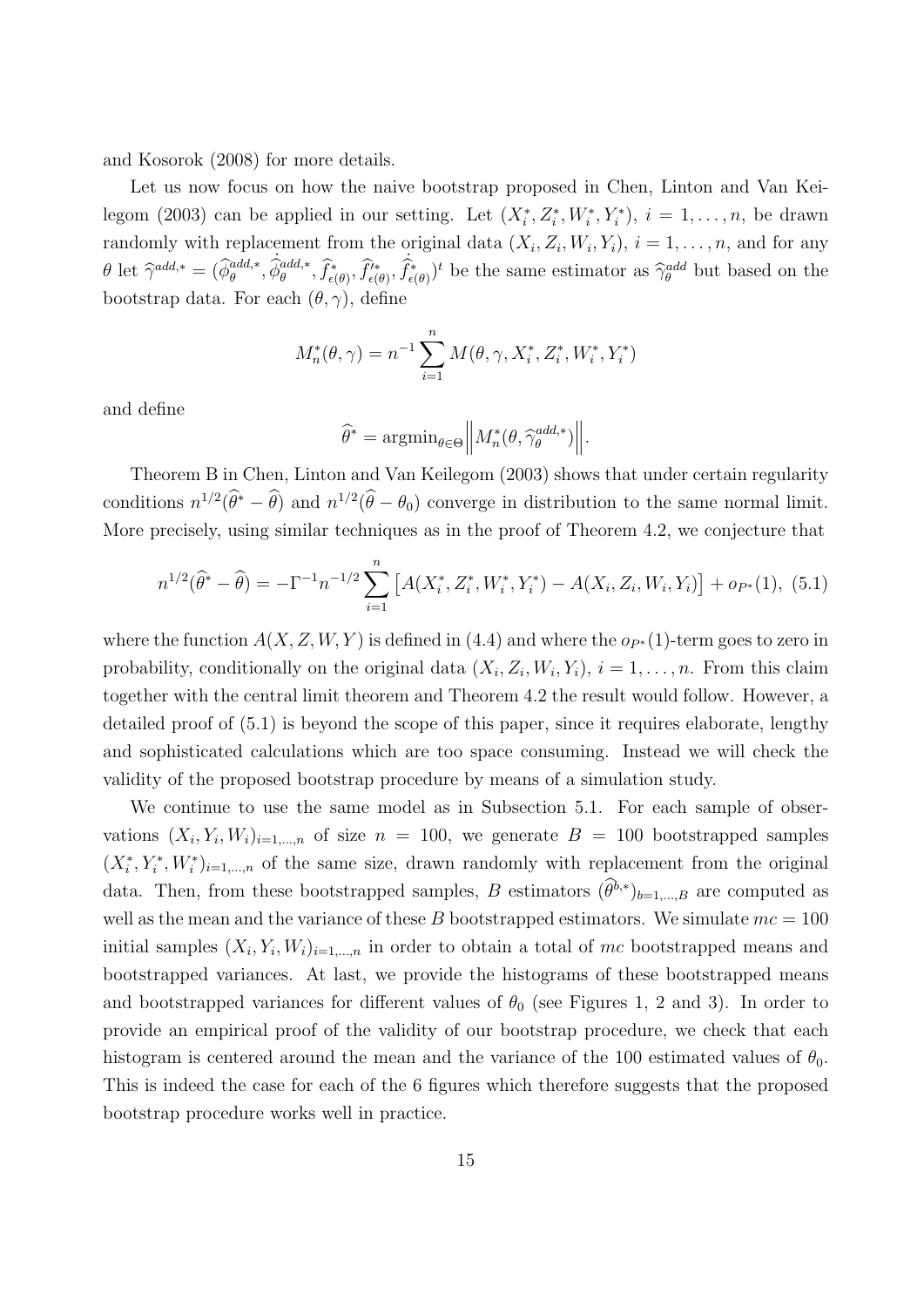

We conclude this finite sample study by considering the estimation of Engel curves based on the UK Family Expenditure Survey as in Blundell, Chen and Kristensen (2007). The Engel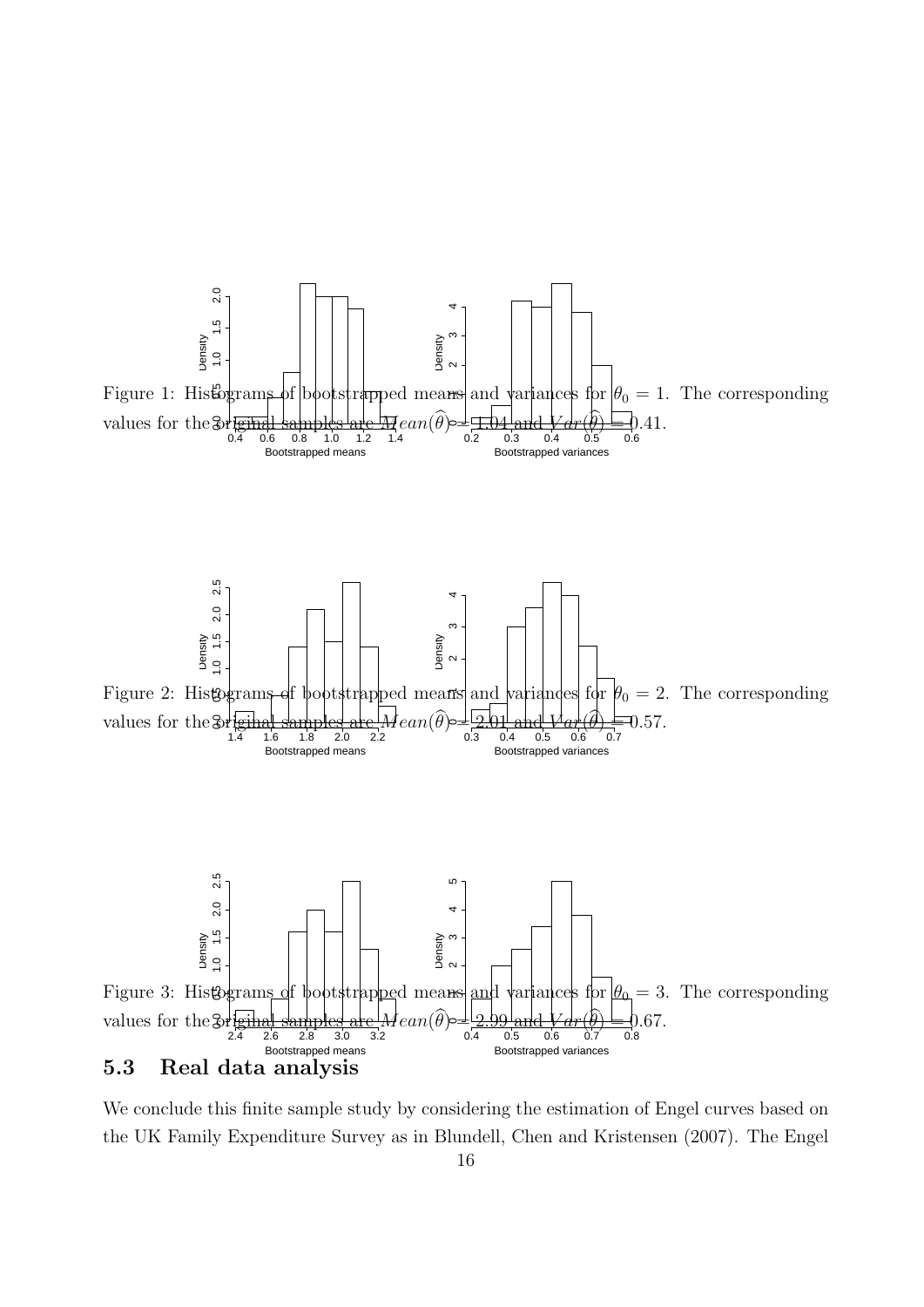curve relationship describes the expansion path for commodity demands as the household's budget increases. The motivation for a control function approach derives from the endogeneity of the total budget variable. As total expenditure is endogenous for individual commodity demands, we use gross earnings of the household head as an instrument (see Blundell, Chen and Kristensen 2007 for a detailed discussion). In this application, we consider a single year of study, 1995, and 3 broad categories of nondurables and services: (1) leisure goods and services, (2) travel and (3) household goods and services. To preserve some demographic homogeneity, we consider couples where the head of household is aged between 20 and 55 and at work and among them select a subset of couples with 3 children. We first present some descriptive statistics for this subsample in Table 2.

|                            | Mean                | Sd.   |
|----------------------------|---------------------|-------|
| Leisure goods              | $0.129$ $0.105$     |       |
| Travel                     | $0.190 \quad 0.098$ |       |
| Household goods            | $0.114$ $0.085$     |       |
| log nondurable expenditure | 5.810               | 0.637 |
| log gross earnings         | 5.769 0.644         |       |
| Sample size                | 294                 |       |

Table 2: Data descriptives

The objective is to estimate the model defined in (1.1) where *Y* represents a budget share (leisure, travel or household) and *X* the log of nondurable expenditure. There is no exogenous variable *Z* in the application. The instrumental variable *W* used to identify and estimate the model is the log of gross earnings. The operator  $\Lambda_{\theta}$  is chosen as the Box-Cox transformation. The control variable *V* is identified as the conditional distribution of *X* given *W* and the bandwidth parameters are fixed as follows:  $h_X = h_W = 0.5$ ,  $h_V = 0.02$  and  $h_\epsilon = 0.3$ . The same remark as in Subsection 5.1 applies, that is optimizing the bandwidth parameters in order to minimize the mse should give better results but this is beyond the scope of this paper. Figure 4 presents the estimated curves of  $\phi_0$  for the three goods and the corresponding 95% pointwise confidence bands obtained using the naive bootstrap described above and based on 100 resamples. The results for the estimation of  $\theta_0$  are presented in Table 3 with the values of the mean and the standard deviation obtained by the same bootstrap procedure. The results show small standard deviations and relatively small confidence intervals.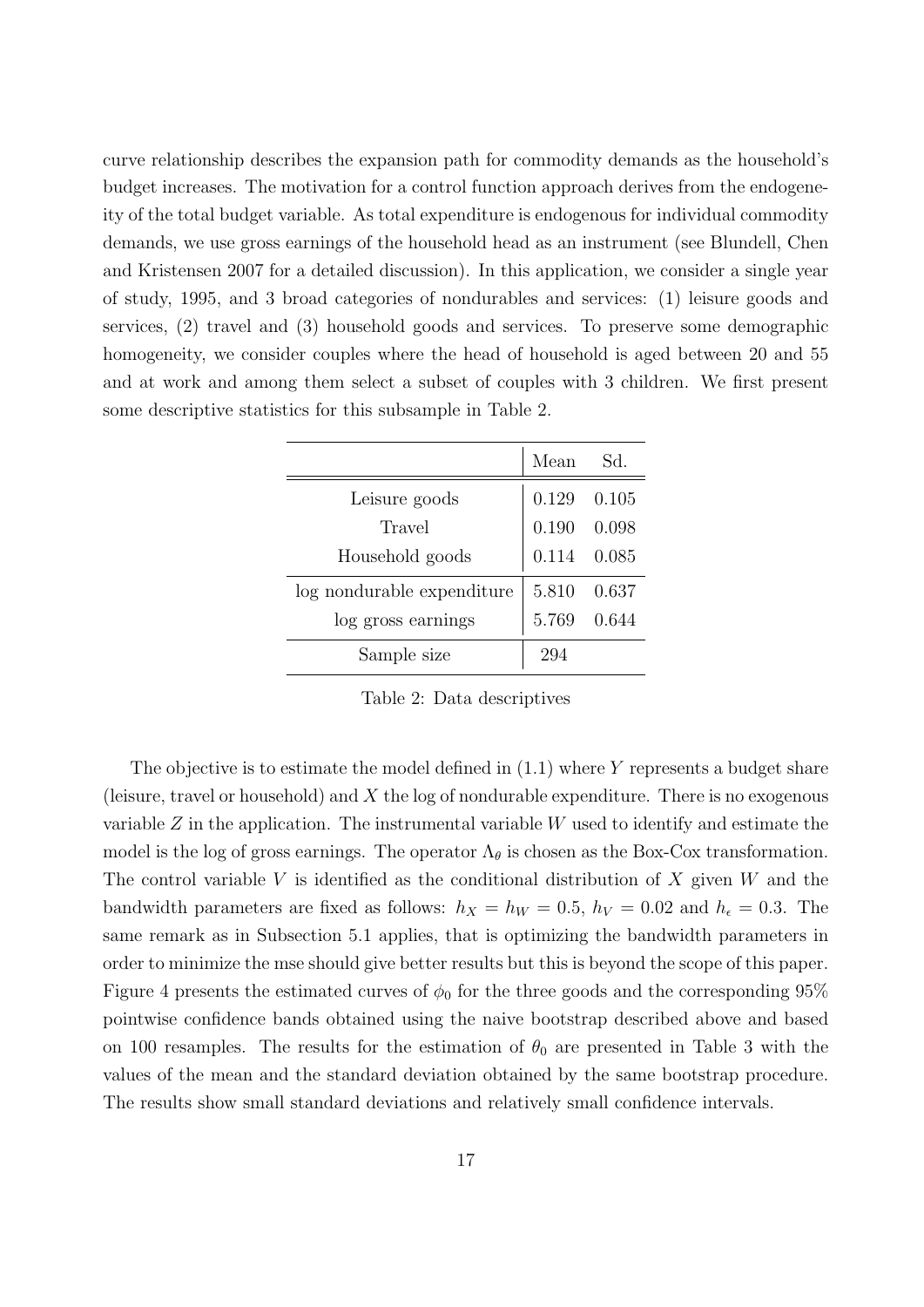

Table 3: Estimation of  $\theta_0$  for the 3 budget shares together with bootstrapped means and standard deviations based on 100 resamples.

## **6 Conclusion**

In this work we have studied a semiparametric transformation model with a parametric transformation operator Λ*θ*, a nonparametric regression function *ϕ* and some endogenous explanatory variables. We use a control function approach to identify the nonparametric structure  $(\Lambda, \phi, F_{\epsilon})$ . A profiling method is proposed to estimate the parametric transformation, and by imposing an additive structure on the function  $\phi$ , we showed the asymptotic normality of the proposed estimator with  $\sqrt{n}$  rate of convergence. Some finite sample simulations confirm the validity of our method. Finally, we illustrated our method using data from the UK Family Expenditure Survey.

## **7 Appendix : Proofs**

In this Appendix we first prove in Subsection 7.1 the identification of the model stated in Proposition 2.1. Next, in Subsection 7.2 we state the conditions under which the asymptotic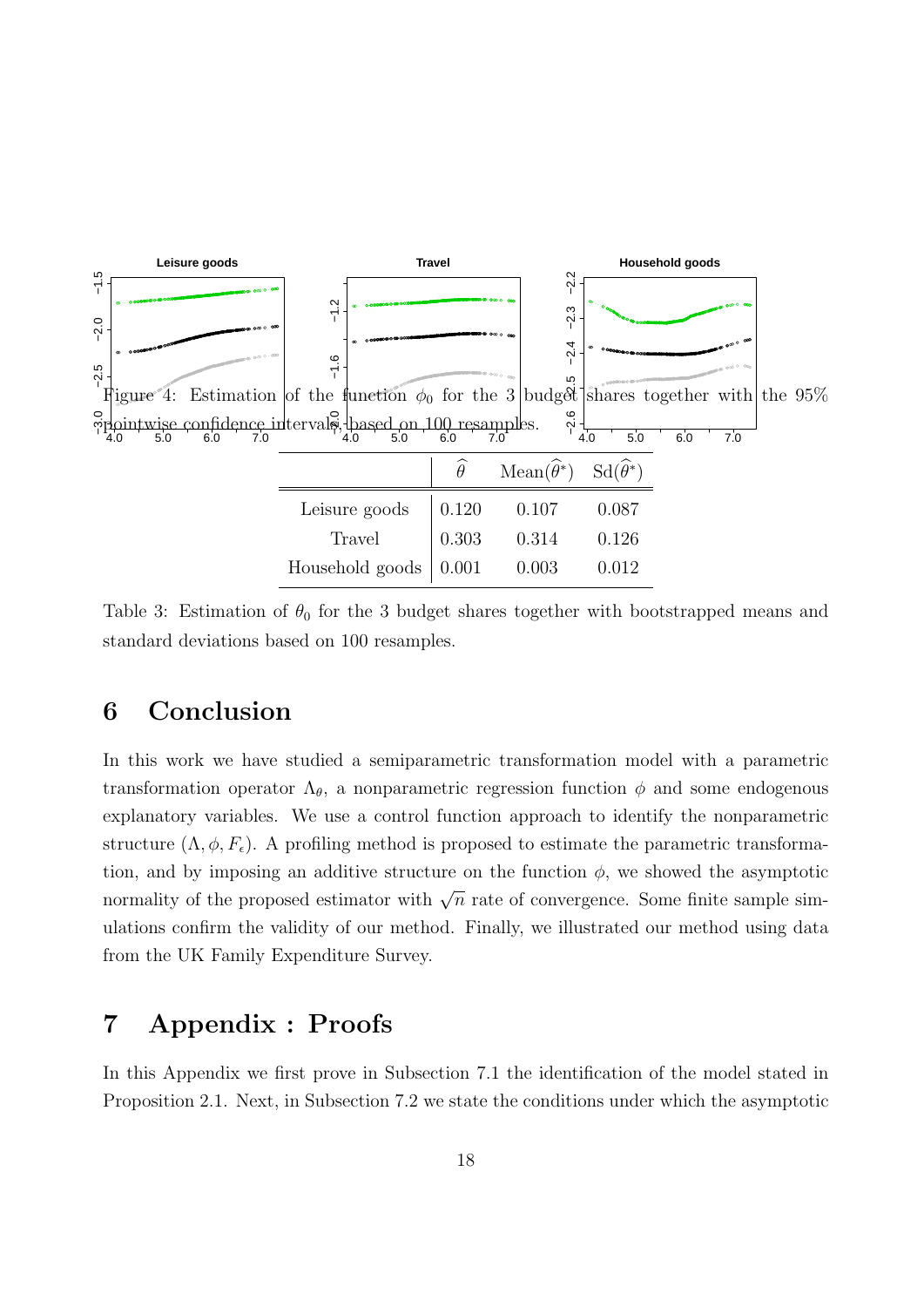results of Section 4 are valid. To prove these asymptotic results we need a number of lemmas, which are proved in Subsection 7.3. Finally, Subsections 7.4 and 7.5 contain the proofs of the consistency and asymptotic normality results, respectively.

#### **7.1 Identification**

**Proof of Proposition 2.1.** To prove identification of the structure  $(\Lambda, \phi, F_{\epsilon})$ , we proceed in two steps: we first establish identification of  $\Lambda$  and then prove that  $\phi$  and  $F_{\epsilon}$  are identified.

1. *Identification of* Λ. This first step is inspired by the proof of Chiappori, Komunjer and Kristensen (2010). Under the regularity assumptions (*A.*3) and (*A.*4), we can differentiate equation (2.1) with respect to *y* and  $x_1$  (the first coordinate of *x*) to obtain:

$$
\frac{\partial}{\partial y} \int F_{Y|X,Z,V}(y|x,z,v) F_V(dv) = f_{\epsilon}(\Lambda(y) - \phi(x,z)).\Lambda'(y)
$$
  

$$
\frac{\partial}{\partial x_1} \int F_{Y|X,Z,V}(y|x,z,v) F_V(dv) = -f_{\epsilon}(\Lambda(y) - \phi(x,z)).\frac{\partial}{\partial x_1} \phi(x,z).
$$

Let  $A = \{(x, z) \in R_{X,Z} : \frac{\partial}{\partial x}$  $\frac{\partial}{\partial x_1}$  ∫  $F_{Y|X,Z,V}(y|x,z,v)F_V(dv) \neq 0$  for every  $y \in R_Y$ }. Under Assumptions (*A.*4) and (*A.*5), the set *A* has a nonempty interior. Then, for any point  $(x, z)$  ∈ *A* and for every  $y$  ∈  $R_Y$ , we have:

$$
-\frac{\Lambda'(y)}{\frac{\partial}{\partial x_1}\phi(x,z)} = s(y,x,z),
$$

where  $s(y, x, z) = \frac{\frac{\partial y}{\partial y} \int F_{Y|X, Z, V}(y|x, z, v) F_V(dv)}{\frac{\partial}{\partial x_1} \int F_{Y|X, Z, V}(y|x, z, v) F_V(dv)}$ . Note that  $s(y, x, z)$  is non zero and keeps a constant sign for all  $y \in R_Y$ . Integrating from 0 to *y* and under Assumption (*A.*6) we get:

$$
\Lambda(y) = -\frac{\partial}{\partial x_1} \phi(x, z) . S(y, x, z),
$$

where  $S(y, x, z) = \int_0^y s(t, x, z) dt$ . Again,  $S(y, x, z)$  is nonzero and keeps a constant sign for all  $y \in R_Y$ . Hence,  $E[S(Y, x, z)] \neq 0$ . Using again Assumption (*A.*6) we get:

$$
\frac{\partial}{\partial x_1}\phi(x,z) = -\frac{1}{\mathbb{E}[S(Y,x,z)]},
$$

and finally we obtain that:

$$
\Lambda(y) = \frac{S(y, x, z)}{\mathbb{E}[S(Y, x, z)]}.
$$

Hence,  $\Lambda$  is identified.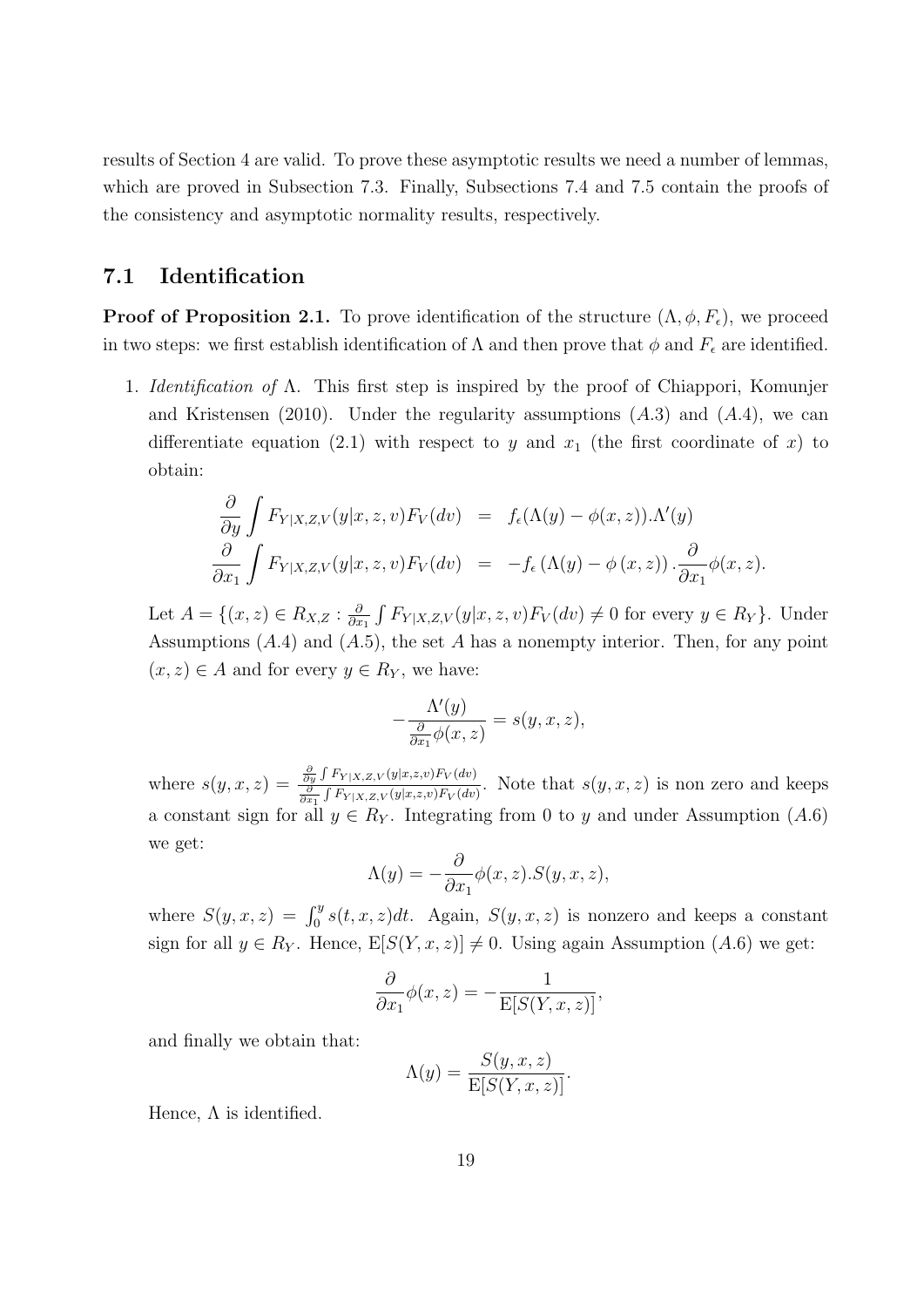2. *Identification of*  $\phi$  *and*  $F_{\epsilon}$ . The identification of  $\phi$  is a direct consequence of Assumptions (*A.*1) and (*A.2*) following Imbens and Newey (2009). Identification of  $F_{\epsilon}$ eventually follows from equation (2.1). This finishes the proof.  $\Box$ 

#### **7.2 Assumptions**

For any  $\ell \geq 1$  we let  $\frac{\partial}{\partial e_{\ell}}$  denote the derivative with respect to the  $\ell$ <sup>th</sup> argument of a vector *e*,  $\nabla_e$  denotes the gradient with respect to the vector *e*, and  $\nabla_e^t$  is its transpose. At last, we denote by  $\dot{m}_{\theta}(x, z, v)$  the vector of partial derivatives of  $m_{\theta}(x, z, v)$  with respect to the components of  $\theta$ . The following regularity conditions are required for the asymptotic results:

- (C.1) For  $j = 1, 2, k_j$  is a symmetric kernel of order  $q_j \geq 4$ , i.e.  $\int u^m k_j(u) du = 0$  for  $m = 1, \ldots, q_j - 1$  and  $\int u^{q_j} k_j(u) du \neq 0$ . Moreover,  $k_j$  has compact support and is twice continuously differentiable, and  $q_1$  satisfies  $q_1 > 2d_z + d_w + d_x + d_v + 1$ .
- $(C.2)$   $nh^{4d_z+2d_w+2d_x+2d_v+2} \to \infty$ ,  $nh^{2q_1} \to 0$ ,  $ng^6(\log g^{-1})^{-2} \to \infty$  and  $ng^{2q_2} \to 0$ , where  $q_1$ and  $q_2$  are defined in condition  $(C.1)$ .
- $(C.3)$  The density  $f_{X,Z,V}$  exists and is bounded away from zero and infinity. Moreover,  $f_{X,Z,V}$ is Lipschitz continuous and has a compact support  $R_{X,Z,V}$ .
- (C.4)  $m_{\theta}(x, z, v)$ ,  $\dot{m}_{\theta}(x, z, v)$  and  $\nabla_v m_{\theta}(x, z, v)$  exist and are  $q_1$  times continuously differentiable with respect to the components of *x*, *z* and *v* on  $R_{X,Z,V}$   $\times$   $\Theta$ . In addition, all derivatives up to order  $q_1$  are bounded, uniformly in  $(x, z, v, \theta)$  in  $R_{X, Z, V} \times \Theta$ .
- $(C.5)$   $f_{Z,W}(z,w)$  and  $F_{X|Z,W}(x|z,w)$  exist and are  $q_1$  times continuously differentiable with respect to the components of *z* and *w* on *RZ,W* . In addition, all derivatives up to order *q*<sub>1</sub> are bounded, uniformly in  $(x, z, w) \in R_{X, Z, W}$ , and  $f_{Z, W}(z, w)$  is bounded away from zero, uniformly in *z* and *w*.
- $(C.6)$   $\Lambda_{\theta}(y)$  is three times continuously differentiable with respect to *y* and  $\theta$ , and there exists a  $\delta > 0$  such that *k*+*l*

$$
\mathcal{E}\Big[\sup_{\|\theta' - \theta\| \le \delta} \Big| \frac{\partial^{k+l}}{\partial y^k \partial \theta_1^{l_1} \dots \partial \theta_p^{l_p}} \Lambda_{\theta'}(Y) \Big| \Big] < \infty
$$

for all  $\theta$  in  $\Theta$  and for all  $k$  and  $l$  such that  $0 \leq k + l \leq 3$ , where  $l = l_1 + ... + l_p$  and  $\theta = (\theta_1, ..., \theta_p)^t$ . Moreover,  $\overline{2}$ 

$$
\sup_{\theta \in \Theta} \mathcal{E} \left\| \dot{\Lambda}_{\theta}(Y) \right\|^{2} < \infty.
$$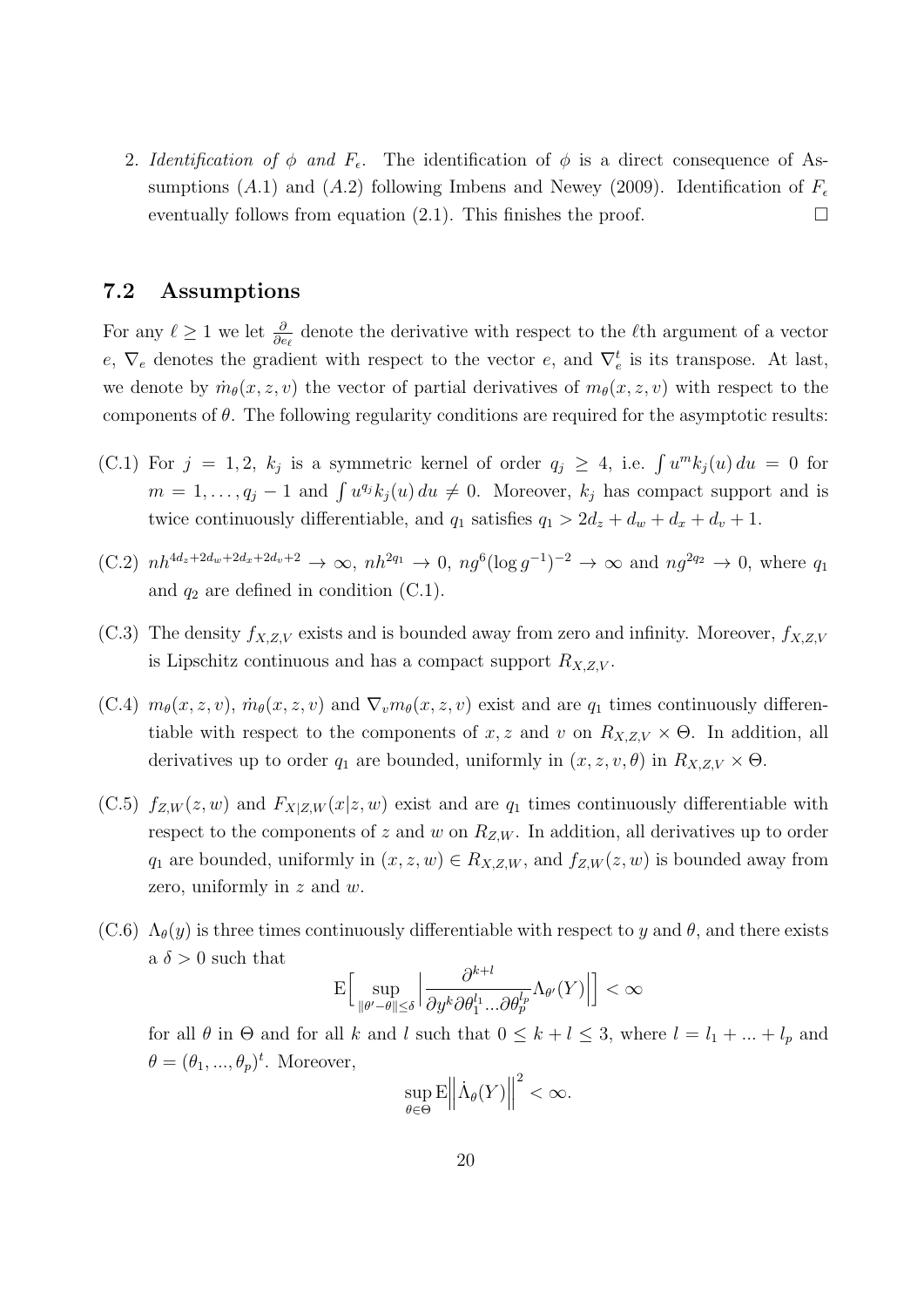(C.7)  $F_{\epsilon(\theta)}(y)$  is three times continuously differentiable with respect to *y* and  $\theta$ , and

$$
\sup_{\theta,y} \Big| \frac{\partial^{k+l}}{\partial y^k \partial \theta_1^{l_1} \dots \partial \theta_p^{l_p}} F_{\epsilon(\theta)}(y) \Big| < \infty
$$

for all *k* and *l* such that  $0 \le k + l \le 2$ , where  $l = l_1 + ... + l_p$  and  $\theta = (\theta_1, ..., \theta_p)^t$ . (C.8)  $\forall \epsilon > 0$ ,  $\exists \delta(\epsilon) > 0$  such that  $\|\theta - \theta_0\| > \epsilon$  implies

$$
H(\theta_0, f_{\epsilon(\theta_0)}, \phi_0) - H(\theta, f_{\epsilon(\theta)}, \phi_{\theta}^{\text{add}}) > \delta(\epsilon)
$$

(C.9) The control function  $V_i$  and its estimate  $\hat{V}_i$  satisfy

$$
\widehat{V}_i - V_i = \left( n^{-1} \sum_{k=1}^n B_{ik} \right) (1 + R_i),
$$

where  $(B_{ik})_{k=1,\dots,n}$  have the same dimension as  $V_i$  and

$$
B_{ik} = Q(X_i, X_k, Z_i, W_i) K_h (Z_i - Z_k) K_h (W_i - W_k)
$$

for some bounded function *Q*,

$$
\max_{1 \le i,k \le n} \left\| E(B_{ik}|Z_k, W_k, X_i, Z_i, W_i) \right\| = O_P(h^{q_1}),
$$

and  $R_i$  is the residual term of dimension 1 such that  $\max_{1 \leq i \leq n} |R_i| = o_P(1)$ .

(C.10) The matrix  $\Gamma$  is of full rank.

**Remark 7.1.** *Conditions (C.1)–(C.7) are quite similar to the assumptions in Linton, Sperlich and Van Keilegom (2008). Condition (C.8) is needed to identify the true parameter*  $\theta_0$ . *It is taken from the paper of Delsol and Van Keilegom (2014) on which our consistency proof is based. Also note that, contrary to other papers in the literature, we explicitly show the consistency of*  $\widehat{\theta}$ *. At last, condition (C.9) gives high level conditions for the convergence of the generated regressor*  $\widehat{V}$  *to V*, which is required to prove the consistency and the rate of *convergence* of  $\widehat{\theta}$ *.* 

Let us check briefly that condition  $(C.9)$  is satisfied for the estimator  $\hat{V}_i$  defined in (3.4).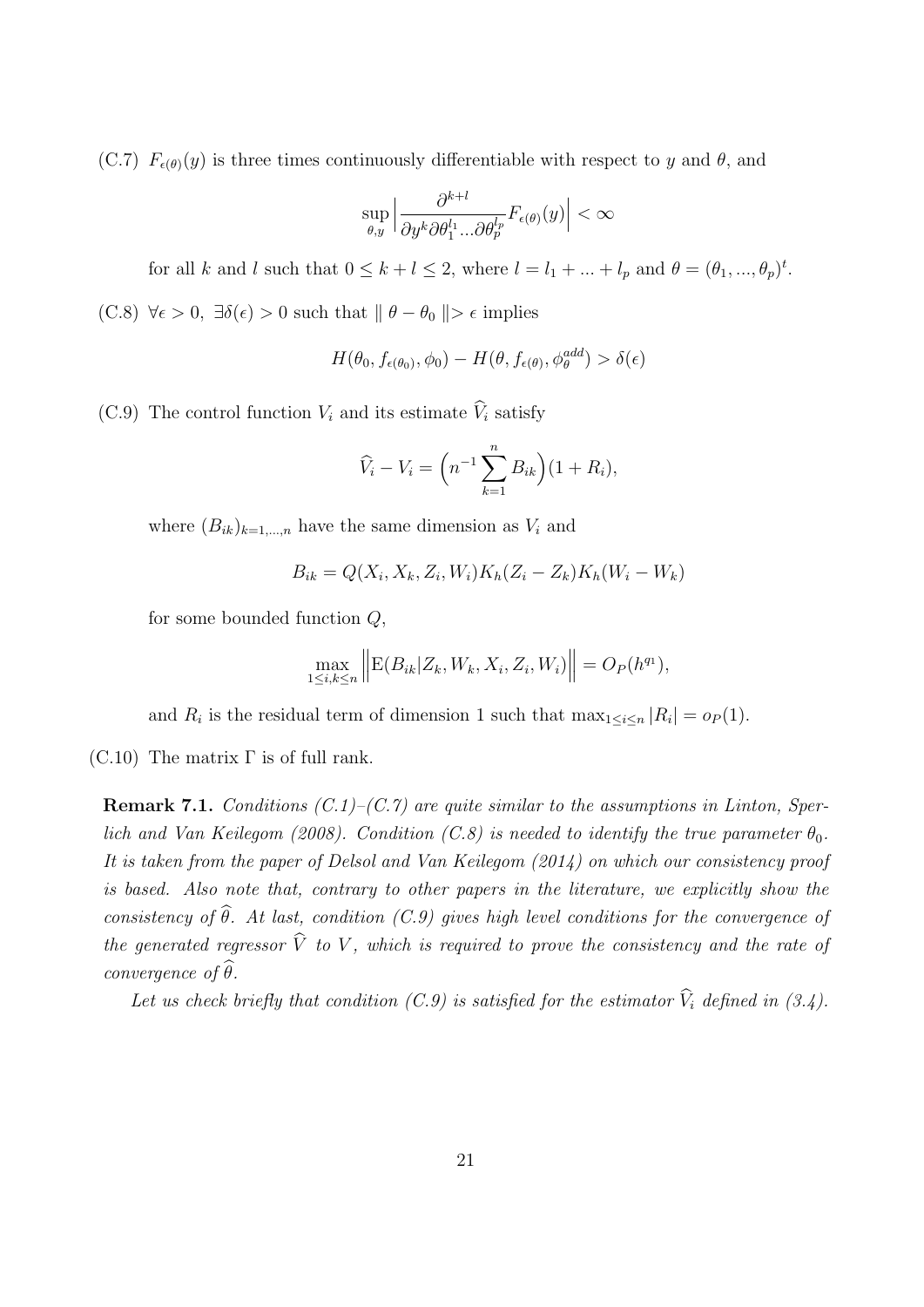*We have:*

$$
\hat{V}_i - V_i
$$
\n
$$
= \frac{\sum_{k=1}^n \left[ 1(X_k \le X_i) - F_{X|ZW}(X_i|Z_i, W_i) \right] K_h(Z_i - Z_k) K_h(W_i - W_k)}{\sum_{k=1}^n K_h(Z_i - Z_k) K_h(W_i - W_k)}
$$
\n
$$
= \frac{n^{-1} \sum_{k=1}^n \left[ 1(X_k \le X_i) - F_{X|ZW}(X_i|Z_i, W_i) \right] K_h(Z_i - Z_k) K_h(W_i - W_k)}{f_{ZW}(Z_i, W_i)}
$$
\n
$$
+ O_P((nh^{d_x + d_w})^{-1}) + O(h^{2q_1})
$$
\n
$$
:= \left( n^{-1} \sum_{k=1}^n B_{ik} \right) (1 + o_P(1)).
$$

It can be shown that  $E(B_{ik}|Z_k, W_k, X_i, Z_i, W_i) = O_P(h^{q_1})$  uniformly in i and k which proves *the result.*

### **7.3 Some useful lemmas**

We first start this subsection by presenting a few lemmas that will be useful to prove both the consistency and the asymptotic normality result.

From now on, in order to simplify the notations, we consider  $S = (X, Z)$  and  $d_s = d_x + d_z$ . The following lemma gives an i.i.d. representation of the estimators  $\hat{\phi}_{\theta}^{add}(s)$  and  $\hat{\phi}_{\theta}^{add}(s)$ , uniformly in  $\theta$  and  $s$ , and will be a key ingredient for obtaining the asymptotic limit of our estimator  $\widehat{\theta}$ .

**Lemma 7.1.** *Assume*  $(A.1)$ *–* $(A.6)$  *and*  $(C.1)$ *–* $(C.9)$ *. Then, using the abbreviated notation*  $S = (X, Z)$  *and*  $s = (x, z)$ *, we have* 

$$
\begin{split}\n\widehat{\phi}_{\theta}^{add}(s) - \phi_{\theta}^{add}(s) \\
= n^{-1} \sum_{i=1}^{n} \left( \sum_{\alpha=1}^{d_s} k_{1h}(s_{\alpha} - S_{\alpha i}) \Big[ \Lambda_{\theta}(Y_i) - m_{\theta}(S_i, V_i) \Big] f_{S_{\alpha}|S_{-\alpha}, V}^{-1}(S_{\alpha i}|S_{-\alpha i}, V_i) \right. \\
\left. + \sum_{\alpha=1}^{d_x} \mathbb{E}_{X_{-\alpha}} \Big[ \nabla_v^t \Big\{ \frac{\mathbb{E}(\Lambda_{\theta}(Y)|S, W) - m_{\theta}(S, V)}{f_{S_{\alpha}|S_{-\alpha}, V}(s_{\alpha}|S_{-\alpha}, V)} \Big\} f_{S_{\alpha}ZW|X_{-\alpha}}(s_{\alpha}, Z, W|X_{-\alpha}) \right. \\
&\times Q(X, S_i, W_i) \Big| S_{\alpha} = s_{\alpha}, Z = Z_i, W = W_i \Big] \\
&+ \sum_{\alpha=d_x+1}^{d_s} \mathbb{E}_{X} \Big[ \nabla_v^t \Big\{ \frac{\mathbb{E}(\Lambda_{\theta}(Y)|S, W) - m_{\theta}(S, V)}{f_{S_{\alpha}|S_{-\alpha}, V}(s_{\alpha}|S_{-\alpha}, V)} \Big\} f_{ZW|X}(Z, W|X) f_{S_{\alpha}|XZ_{-\alpha}W}(s_{\alpha}|X, Z_{-\alpha}, W) \\
&\times Q(X, s_{\alpha}, S_{-\alpha i}, W_i) \Big| S_{\alpha} = s_{\alpha}, Z_{-\alpha} = Z_{-\alpha i}, W = W_i \Big]\n\end{split}
$$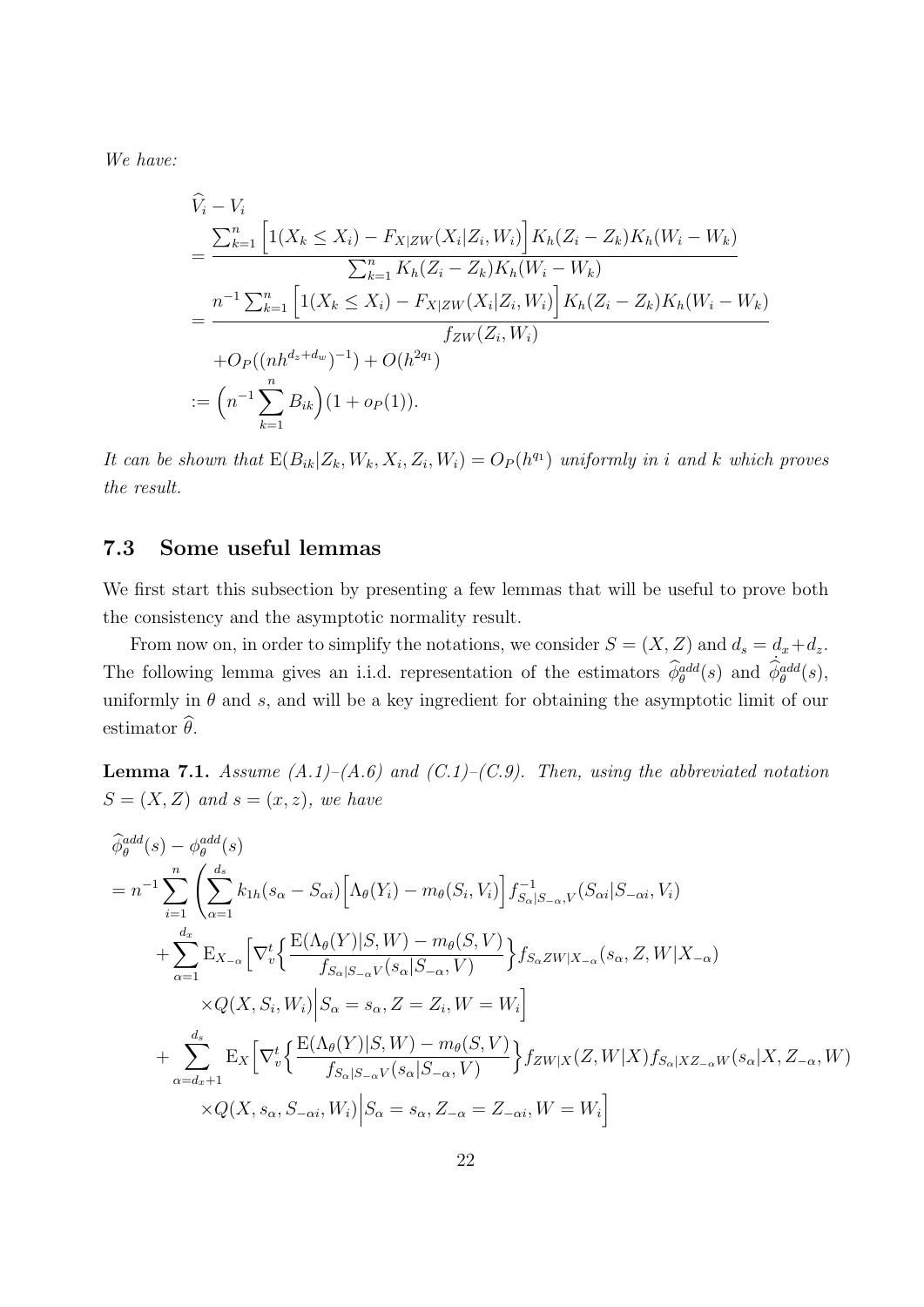+
$$
\sum_{\alpha=1}^{d_s} \mathbf{E}_X \Big[ \nabla_v^t m_\theta(s_\alpha, S_{-\alpha}, V) Q(X, S_i, W_i) \Big| Z = Z_i, W = W_i \Big] f_{ZW}(Z_i, W_i)
$$
  
+
$$
\Big[ \sum_{\alpha=1}^{d_s} m_\theta(s_\alpha, S_{-\alpha i}, V_i) - (d_s - 1) \Lambda_\theta(Y_i) - \phi_\theta^{add}(s) \Big] \Big)
$$
  
+
$$
o_P(n^{-1/2}),
$$

uniformly in  $s \in R_{X,Z}$  and  $\theta \in \Theta$ . The i.i.d. representation for  $\hat{\phi}_{\theta}^{add}(s) - \dot{\phi}_{\theta}^{add}(s)$  is obtained by replacing  $\Lambda_{\theta}$ ,  $m_{\theta}$  and  $\phi_{\theta}^{add}$  in the above representation by respectively  $\dot{\Lambda}_{\theta}$ ,  $\dot{m}_{\theta}$  and  $\dot{\phi}_{\theta}^{add}$ .

Proof of Lemma 7.1. We restrict attention to proving the first result of Lemma 7.1, since the second one can be shown in a very similar way. We first decompose  $\phi_{\theta}^{add}(s) - \phi_{\theta}^{add}(s)$  as follows:

$$
\hat{\phi}_{\theta}^{add}(s) - \phi_{\theta}^{add}(s)
$$
\n
$$
= \frac{1}{n} \sum_{i=1}^{n} \left[ \sum_{\alpha=1}^{d_s} \hat{m}_{\theta}(s_{\alpha}, S_{-\alpha i}, \hat{V}_i) - (d_s - 1) \Lambda_{\theta}(Y_i) \right] - \phi_{\theta}^{add}(s)
$$
\n
$$
= \frac{1}{n} \sum_{i=1}^{n} \left[ \sum_{\alpha=1}^{d_s} m_{\theta}(s_{\alpha}, S_{-\alpha i}, V_i) - (d_s - 1) \Lambda_{\theta}(Y_i) - \phi_{\theta}^{add}(s) \right]
$$
\n
$$
+ \sum_{\alpha=1}^{d_s} \frac{1}{n} \sum_{i=1}^{n} \left[ \hat{m}_{\theta}(s_{\alpha}, S_{-\alpha i}, \hat{V}_i) - m_{\theta}(s_{\alpha}, S_{-\alpha i}, V_i) \right]
$$
\n
$$
= R_1(s) + \sum_{\alpha=1}^{d_s} R_2^{\alpha}(s).
$$

Then, using a Taylor expansion on  $R_2^{\alpha}(s)$ , we have:

$$
R_2^{\alpha}(s) = \frac{1}{n} \sum_{i=1}^n (\widehat{m}_{\theta} - m_{\theta}) (s_{\alpha}, S_{-\alpha i}, \widehat{V}_i) + \frac{1}{n} \sum_{i=1}^n \left( m_{\theta}(s_{\alpha}, S_{-\alpha i}, \widehat{V}_i) - m_{\theta}(s_{\alpha}, S_{-\alpha i}, V_i) \right)
$$
  
\n
$$
= \frac{1}{n} \sum_{i=1}^n (\widehat{m}_{\theta} - m_{\theta}) (s_{\alpha}, S_{-\alpha i}, V_i) + \frac{1}{n} \sum_{i=1}^n \nabla_v^t m_{\theta}(s_{\alpha}, S_{-\alpha i}, V_i) (\widehat{V}_i - V_i)
$$
  
\n
$$
+ \frac{1}{n} \sum_{i=1}^n \nabla_v^t (\widehat{m}_{\theta} - m_{\theta}) (s_{\alpha}, S_{-\alpha i}, \xi_i) (\widehat{V}_i - V_i)
$$
  
\n
$$
+ \frac{1}{2n} \sum_{i=1}^n (\widehat{V}_i - V_i)^t \nabla_{vv} m_{\theta}(s_{\alpha}, S_{-\alpha i}, \xi'_i) (\widehat{V}_i - V_i)
$$
  
\n
$$
= R_2^{\alpha}(s) + R_2^{\alpha}(s) + R_2^{\alpha}(s) + R_2^{\alpha}(s) + R_2^{\alpha}(s),
$$

where  $\xi_i = \lambda_i V_i + (1 - \lambda_i) \hat{V}_i$  for some  $\lambda_i \in [0, 1], \xi'_i = \lambda'_i V_i + (1 - \lambda'_i) \hat{V}_i$  for  $\lambda'_i \in [0, 1], (\hat{V}_i - V_i)^t$ is the transpose of the vector  $V_i - V_i$ ,  $\nabla_v m_\theta$  represents the gradient of  $m_\theta$ , i.e. the vector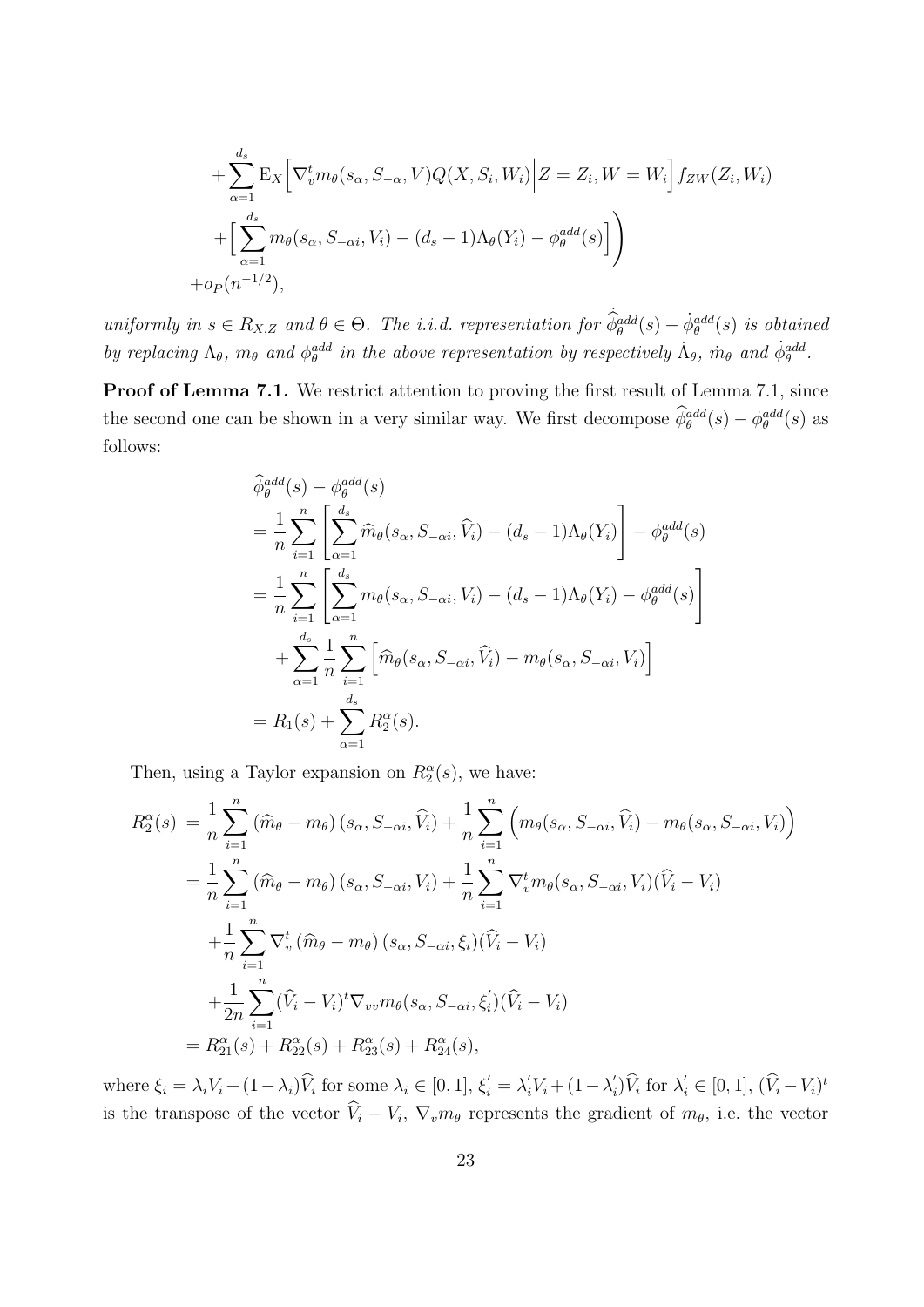of partial derivatives of  $m_\theta$  with respect to the components of  $v$ ,  $\nabla_v^t m_\theta$  its transpose, and  $\nabla_{vv} m_{\theta}$  is the Hessian matrix.

In what follows we concentrate on  $R_{21}^{\alpha}(s)$  and  $R_{22}^{\alpha}(s)$ , since it is easily seen that  $R_{23}^{\alpha}(s)$ and  $R_{24}^{\alpha}(s)$  are of lower order.

We start with  $R_{21}^{\alpha}(s)$ . Write

$$
R_{21}^{\alpha}(s) = \frac{1}{n} \sum_{i=1}^{n} (\widehat{m}_{\theta} - \widetilde{m}_{\theta})(s_{\alpha}, S_{-\alpha i}, V_i) + \frac{1}{n} \sum_{i=1}^{n} (\widetilde{m}_{\theta} - m_{\theta})(s_{\alpha}, S_{-\alpha i}, V_i)
$$
  
=  $R_{211}^{\alpha}(s) + R_{212}^{\alpha}(s),$ 

where

$$
\widetilde{m}_{\theta}(s,v) = \frac{\sum_{i=1}^{n} \Lambda_{\theta}(Y_i) K_h(s-S_i) K_h(v-V_i)}{\sum_{i=1}^{n} K_h(s-S_i) K_h(v-V_i)},
$$

i.e. with respect to  $\hat{m}_{\theta}(s, v)$  we have replaced the *V*<sub>i</sub>'s by the true (but unknown) *V*<sub>i</sub>'s. The term  $R_{212}^{\alpha}(s)$  can be worked out similarly as in e.g. Linton and Nielsen (1995), since this is the ordinary marginal integration estimator. Hence, this term equals

$$
n^{-1} \sum_{i=1}^{n} \left[ \Lambda_{\theta}(Y_i) - m_{\theta}(S_i, V_i) \right] k_{1h}(s_{\alpha} - S_{\alpha i}) f_{S_{\alpha}|S_{-\alpha}, V}^{-1}(S_{\alpha i}|S_{-\alpha i}, V_i) + o_P(n^{-1/2}).
$$

Now consider

$$
(\widehat{m}_{\theta} - \widetilde{m}_{\theta})(s_{\alpha}, S_{-\alpha i}, V_i) = \frac{\sum_{j=1}^n \widehat{N}_{ij}}{\sum_{j=1}^n \widehat{D}_{ij}} - \frac{\sum_{j=1}^n \widetilde{N}_{ij}}{\sum_{j=1}^n \widetilde{D}_{ij}},
$$

where  $\hat{N}_{ij} = \Lambda_{\theta}(Y_j) k_{1h}(s_{\alpha} - S_{\alpha j}) K_h(S_{-\alpha i} - S_{-\alpha j}) K_h(Y_i - \hat{V}_j), \hat{D}_{ij} = k_{1h}(s_{\alpha} - S_{\alpha j}) K_h(S_{-\alpha i} - S_{\alpha j}) K_h(Y_i - \hat{V}_j)$  $S$ <sup>*−*</sup> $\alpha$ <sup>*j*</sup> ), and similarly for  $\widetilde{N}_{ij}$  and  $\widetilde{D}_{ij}$ . In analogy with these notations, we define  $N_i = E(\Lambda_{\theta}(Y)|s_{\alpha}, S_{-\alpha i}, V_i)f_{S,V}(s_{\alpha}, S_{-\alpha i}, V_i)$  and  $D_i = f_{S,V}(s_{\alpha}, S_{-\alpha i}, V_i)$ . In order to simplify the notation, we have omitted the dependence on  $\theta$  and  $s_{\alpha}$ , but of course it will be a crucial point in the proof. Next, write

$$
R_{211}^{\alpha}(s) = n^{-1} \sum_{i=1}^{n} \sum_{j=1}^{n} (\widehat{N}_{ij} - \widetilde{N}_{ij}) \frac{1}{\sum_{j=1}^{n} \widehat{D}_{ij}} + n^{-1} \sum_{i=1}^{n} \sum_{j=1}^{n} \widetilde{N}_{ij} \left( \frac{1}{\sum_{j=1}^{n} \widehat{D}_{ij}} - \frac{1}{\sum_{j=1}^{n} \widehat{D}_{ij}} \right)
$$
  
= 
$$
\left[ n^{-2} \sum_{i=1}^{n} \sum_{j=1}^{n} (\widehat{N}_{ij} - \widetilde{N}_{ij}) \frac{1}{D_i} - n^{-2} \sum_{i=1}^{n} \sum_{j=1}^{n} (\widehat{D}_{ij} - \widetilde{D}_{ij}) \frac{N_i}{D_i^2} \right] (1 + o_P(1)),
$$

where the  $o_P(1)$  term is uniform in  $s_\alpha$  (from assumption (C.3)) and in  $\theta$ . The latter equals

$$
\left[n^{-2}\sum_{i=1}^{n}D_{i}^{-1}\sum_{j=1}^{n}\left\{\nabla_{v}^{t}\widetilde{N}_{ij}-\nabla_{v}^{t}\widetilde{D}_{ij}\frac{N_{i}}{D_{i}}\right\}(V_{j}-\widehat{V}_{j})\right](1+o_{P}(1))
$$
\n
$$
=-\left[n^{-3}\sum_{i=1}^{n}D_{i}^{-1}\sum_{j=1}^{n}\sum_{k=1}^{n}\left\{\nabla_{v}^{t}\widetilde{N}_{ij}-\nabla_{v}^{t}\widetilde{D}_{ij}\frac{N_{i}}{D_{i}}\right\}B_{jk}\right](1+o_{P}(1)),\tag{7.1}
$$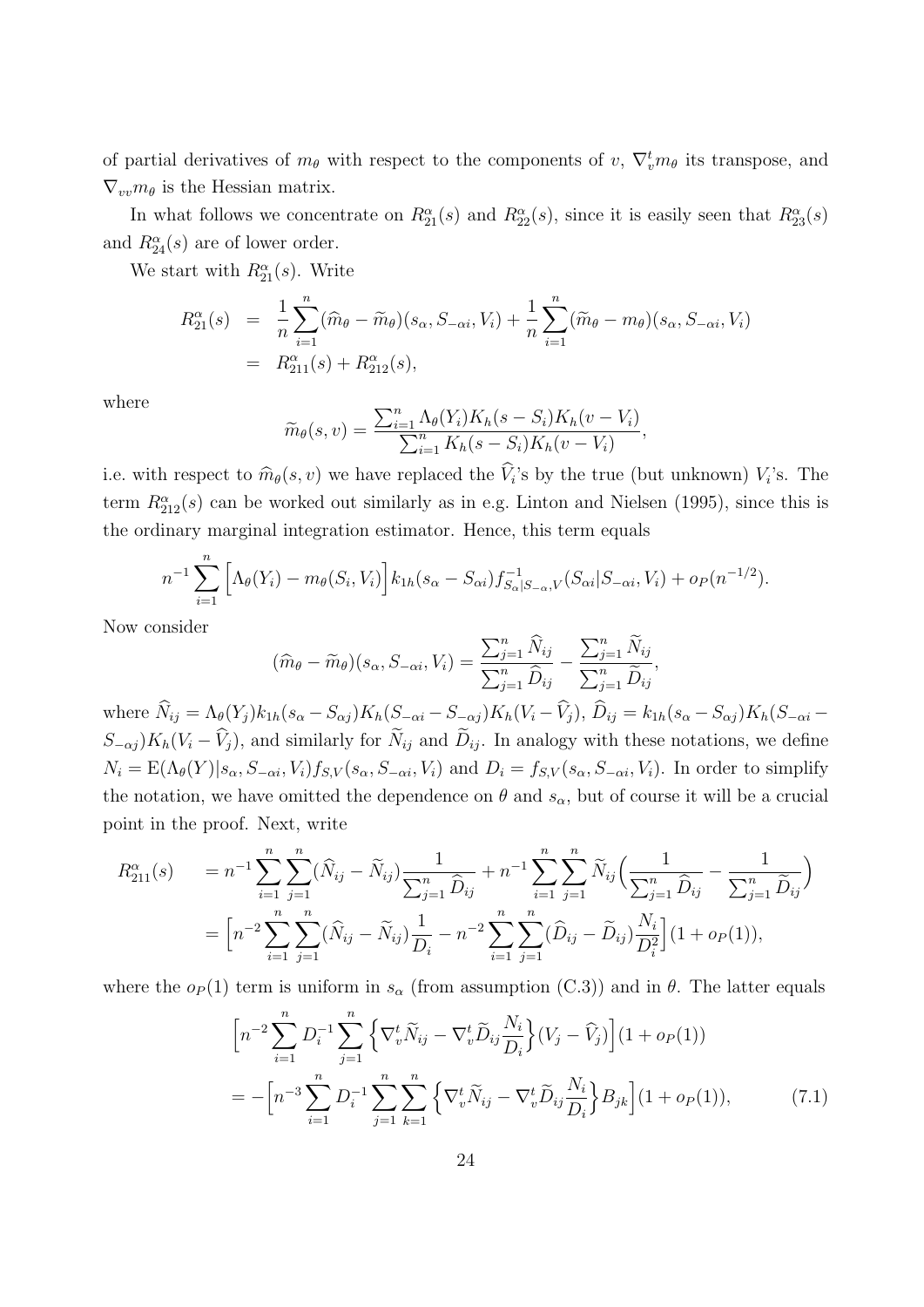where the  $o_P(1)$  term is again uniform in  $s_\alpha$  and  $\theta$ , and where  $\nabla_v \widetilde{N}_{ij} = \Lambda_\theta(Y_i) k_{1h}(s_\alpha - \theta_i)$  $S_{\alpha j}K_h(S_{-\alpha i}-S_{-\alpha j})h^{-1}\nabla_v K_h(V_i-V_j), \nabla_v D_{ij}=k_{1h}(s_{\alpha}-S_{\alpha j})K_h(S_{-\alpha i}-S_{-\alpha j})h^{-1}\nabla_v K_h(V_i-V_j)$ *V<sup>j</sup>* ), and

$$
\widehat{V}_j - V_j = \left( n^{-1} \sum_{k=1}^n B_{jk} \right) (1 + o_P(1)),
$$

uniformly in  $1 \leq j \leq n$ , by condition (C.9). Ignoring the factor  $(1 + o_P(1))$ , (7.1) is a *V*-process of order three depending on  $s_\alpha$ ,  $\theta$  and  $h$ , which can be rewritten as:

$$
n^{-3} \sum_{i=1}^{n} \sum_{j=1}^{n} \sum_{k=1}^{n} q(T_i, T_j, T_k, s_\alpha, \theta, h)
$$

where  $T_i = (X_i, Z_i, W_i, Y_i)^t$  and

$$
q(T_i, T_j, T_k, s_\alpha, \theta, h) = -D_i^{-1} \Big\{ \nabla_v^t \widetilde{N}_{ij} - \nabla_v^t \widetilde{D}_{ij} \frac{N_i}{D_i} \Big\} B_{jk}.
$$

We denote  $p(T_i, T_j, T_k, s_\alpha, \theta, h) = h^{2d_z+d_w+d_x+d_v+1} q(T_i, T_j, T_k, s_\alpha, \theta, h)$  and consider the following *V* -process:

$$
\mathcal{V}_n(s_\alpha, \theta, h) = n^{-3} \sum_{i=1}^n \sum_{j=1}^n \sum_{k=1}^n p(T_i, T_j, T_k, s_\alpha, \theta, h).
$$

Since a *V* -process can be written as a *U*-process plus negligible terms, following Sherman (1994), we introduce the associated *U*-process  $\mathcal{U}_n(s_\alpha, \theta, h)$  which can be decomposed as (see equation (6) on page 449 in Sherman):

$$
\mathcal{U}_n(s_\alpha, \theta, h)
$$
\n
$$
= \frac{1}{n(n-1)(n-2)} \sum_{i,j,k \neq} p(T_i, T_j, T_k, s_\alpha, \theta, h)
$$
\n
$$
= n^{-1} \sum_{i=1}^n \mathbb{E}[p(T_i, T, T', s_\alpha, \theta, h) | T_i] + n^{-1} \sum_{j=1}^n \mathbb{E}[p(T_i, T_j, T', s_\alpha, \theta, h) | T_j]
$$
\n
$$
+ n^{-1} \sum_{k=1}^n \mathbb{E}[p(T_i, T', T_k, s_\alpha, \theta, h) | T_k] - 2\mathbb{E}[p(T_i, T', T'', s_\alpha, \theta, h)] + \mathcal{R}_n(s_\alpha, \theta, h), \quad (7.2)
$$

where  $T, T', T''$  are i.i.d. and have the same distribution as  $T_1, ..., T_n$ . The last term  $\mathcal{R}_n(s_\alpha, \theta, h)$ is by construction the sum of two degenerate *U*-processes, one of order 2, denoted by  $\mathcal{R}_{n2}(s_{\alpha},\theta,h)$ , and one of order 3, denoted by  $\mathcal{R}_{n3}(s_{\alpha},\theta,h)$ . In what follows, we concentrate on  $\mathcal{R}_{n2}(s_{\alpha},\theta,h)$ , which will be dominant. In order to control uniformly in  $s_{\alpha}$ ,  $\theta$  and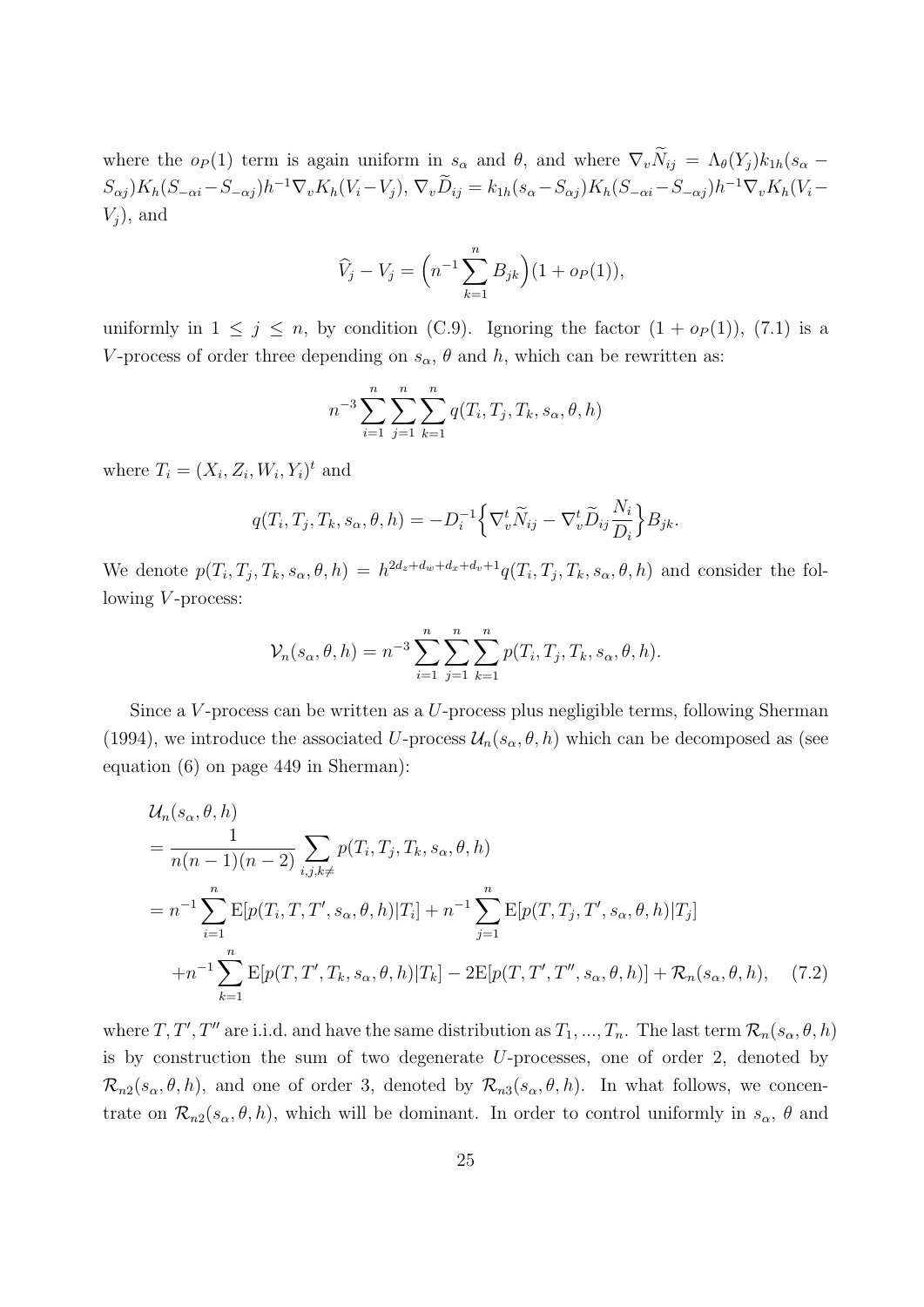*h* the term  $\mathcal{R}_{n2}(s_{\alpha}, \theta, h)$ , we will apply Corollary 4 in Sherman (1994). Let us first introduce some notations. We define the following functional class associated to the *U*-process  $\mathcal{U}_n(s_\alpha, \theta, h)$ :

$$
\mathcal{F} = \{ (t, t', t'') \rightarrow p(t, t', t'', s_\alpha, \theta, h) : s_\alpha \in R_{S_\alpha}, \theta \in \Theta, h > 0 \}.
$$

In order to apply Corollary 4, we need to check that  $\mathcal F$  is Euclidean (see Sherman 1994 or Pakes and Pollard 1989 for a precise definition). Using conditions (C.5), (C.6) and (C.9), and Lemma 2.14 and Example 2.10 in Pakes and Pollard (1989), it follows that  $\mathcal F$  is Euclidean and so is the class of functions associated to  $\mathcal{R}_{n2}(s_{\alpha}, \theta, h)$  (see Lemma 6 in Sherman 1994). Then, using Corollary 4 in Sherman (1994), it follows that

$$
\sup_{s_{\alpha},\theta,h} |\mathcal{R}_{n2}(s_{\alpha},\theta,h)| = O_P(n^{-1})
$$

and hence, using Assumption (C.2),

$$
h_n^{-(2d_z+d_w+d_x+d_v+1)} \sup_{s_\alpha,\theta} |\mathcal{R}_{n2}(s_\alpha,\theta,h_n)| = O_P(n^{-1}h_n^{-(2d_z+d_w+d_x+d_v+1)})
$$
  
=  $o_P(n^{-1/2}),$ 

where  $h_n$  denotes (here) the smoothing parameter associated to the sample size *n* (in order to make the distinction with the parameter *h* of the *U*-process). Let us now go back to the first term on the right hand side of equation (7.2) evaluated at  $h = h_n$ :

$$
n^{-1} \sum_{i=1}^n \mathbb{E}[p(T_i, T, T', s_\alpha, \theta, h_n) | T_i] := n^{-1} h_n^{2d_z + d_w + d_x + d_v + 1} \sum_{i=1}^n \mathbb{E}[q(T_i, T, T', s_\alpha, \theta, h_n) | T_i].
$$

By definition, we have:

$$
n^{-1} \sum_{i=1}^n \mathbb{E}[q(T_i, T_j, T_k, s_\alpha, \theta, h_n) | T_i] = -n^{-1} \sum_{i=1}^n D_i^{-1} \mathbb{E}\Big[\Big\{\nabla_v^t \widetilde{N}_{ij} - \nabla_v^t \widetilde{D}_{ij} \frac{N_i}{D_i} \Big\} B_{jk} \Big| T_i\Big].
$$

From condition (C.9) we know that  $||E(B_{jk}|T_j)|| = O_P(h_n^{q_1})$  uniformly in *j*. Then, it easily follows that

$$
n^{-1} \sum_{i=1}^{n} \mathbb{E}[q(T_i, T, T', s_\alpha, \theta, h_n) | T_i] = O_P(h_n^{q_1}) = o_P(n^{-1/2}),
$$

since  $nh_n^{2q_1} \to 0$  and by using assumptions (C.3), (C.5) and (C.6). In reality the order is even smaller than  $O_P(h_n^{q_1})$ , but it is not necessary to do a more detailed order calculation, since we reach already the required  $o_P(n^{-1/2})$ -rate based on this simple argument. In a similar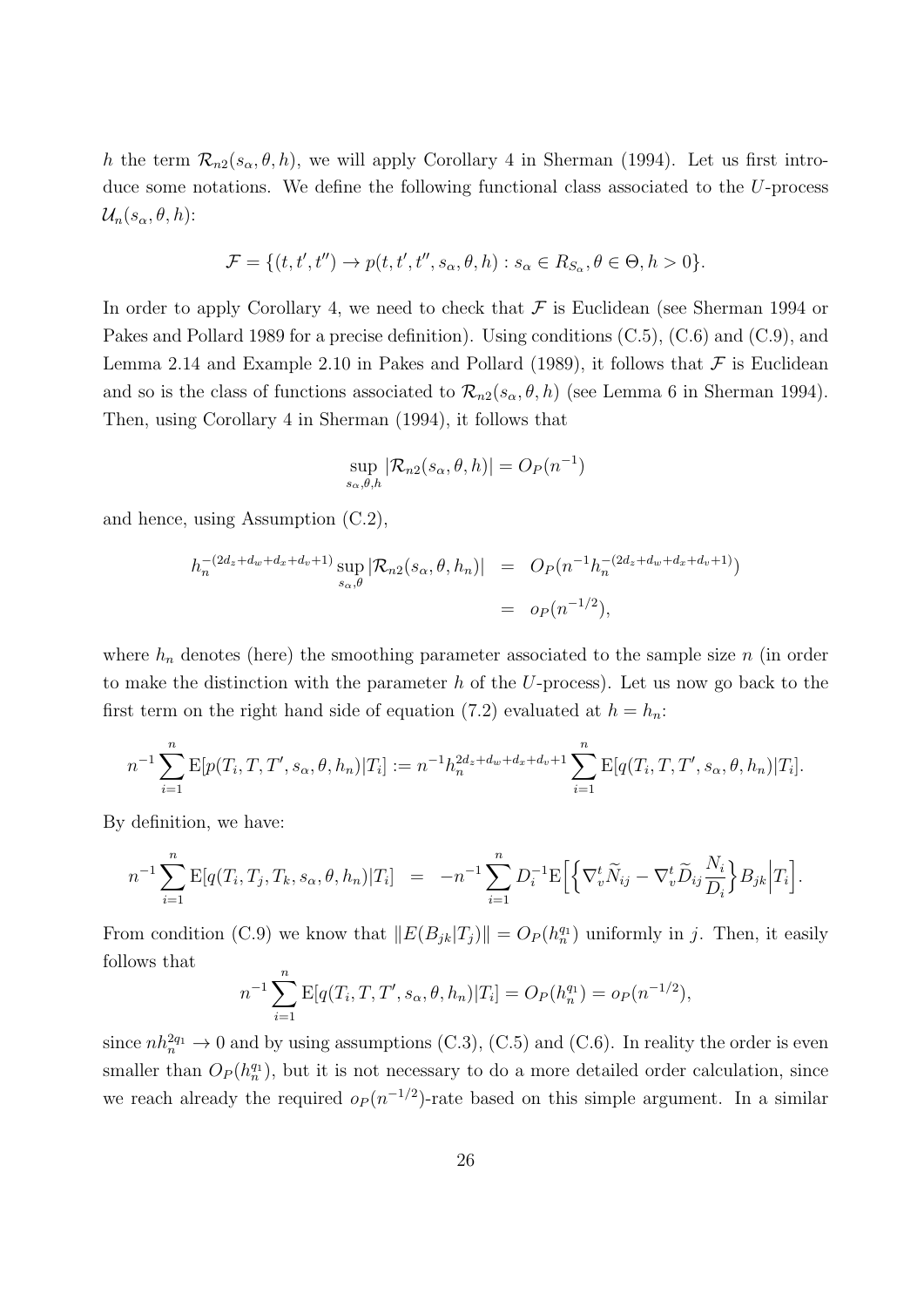way we can show the order of the second term on the right hand side of (7.2) (with *p* replaced by  $q$ ) :

$$
n^{-1} \sum_{j=1}^{n} \mathbb{E}[q(T, T_j, T', s_\alpha, \theta, h_n)|T_j] = O_P(h_n^{q_1}) = o_P(n^{-1/2}).
$$

For the third term more work is needed. It is easily seen that

$$
E[q(T, T_j, T_k, s_\alpha, \theta, h_n) | T_j, T_k]
$$
  
=  $\nabla_v^t \Big\{ \frac{\Lambda_\theta(Y_j) - E(\Lambda_\theta(Y)|s_\alpha, S_{-\alpha j}, V_j)}{f_{S_\alpha|S_{-\alpha}V}(s_\alpha|S_{-\alpha j}, V_j)} \Big\} k_{1h}(s_\alpha - S_{\alpha j}) K_h(Z_j - Z_k) K_h(W_j - W_k)$   
× $Q(X_j, X_k, Z_j, W_j) + o_P(n^{-1/2})$  (7.3)

uniformly in *j*, *k*,  $s_\alpha$  and  $\theta$ . The calculation of the expected value of (7.3) with respect to  $T_j$ depends on the value of  $\alpha$ . In fact, when  $\alpha = 1, \ldots, d_x, S_{\alpha j} = X_{\alpha j}$  and so the variables in the product  $k_{1h}(s_{\alpha} - S_{\alpha j})K_h(Z_j - Z_k)$  appearing in (7.3) are  $d_z + 1$  different variables. However, when  $\alpha = d_x + 1, \ldots, d_s$ , then we have only  $d_z$  different variables, one of the components of *Z*<sub>*j*</sub> appearing in fact twice. This has an impact on the expected value. For  $\alpha = 1, \ldots, d_x$ , it is easily shown that

$$
n^{-1} \sum_{k=1}^{n} \mathbb{E}[q(T, T', T_k, s_\alpha, \theta, h_n) | T_k]
$$
  
=  $E_{X_{-\alpha}} \Big[ \nabla_v^t \Big\{ \frac{E(\Lambda_\theta(Y)|s_\alpha, S_{-\alpha}, W) - E(\Lambda_\theta(Y)|s_\alpha, S_{-\alpha}, V)}{f_{S_\alpha|S_{-\alpha}V}(s_\alpha|S_{-\alpha}, V)} f_{S_\alpha Z W | X_{-\alpha}}(s_\alpha, Z, W | X_{-\alpha}) \Big\}$   

$$
\times Q(s_\alpha, X_{-\alpha}, S_k, W_k) \Big| S_\alpha = s_\alpha, Z = Z_k, W = W_k \Big] + o_P(n^{-1/2}),
$$

uniformly in  $s_\alpha$  and  $\theta$ . The derivation for  $\alpha = d_x + 1, \ldots, d_s$  can be done in a similar manner. Finally, it follows from the above calculations that  $E[q(T, T', T'', s_\alpha, \theta, h_n)] = o(n^{-1/2})$ uniformly in  $s_\alpha$  and  $\theta$ . This finishes the calculation of  $R_{211}^{\alpha}(s)$ , and hence of  $R_{21}^{\alpha}(s)$ .

Next, consider  $R_{22}^{\alpha}(s)$ . Using again Sherman (1994)'s result on degenerate *U*-processes, we can prove in a very similar way as for  $R_{21}^{\alpha}(s)$  that

$$
R_{22}^{\alpha}(s) = n^{-1} \sum_{i=1}^{n} \nabla_v^t m_{\theta}(s_{\alpha}, S_{-\alpha i}, V_i) (\hat{V}_i - V_i)
$$
  
=  $\left\{ n^{-2} \sum_{i=1}^{n} \sum_{k=1}^{n} \nabla_v^t m_{\theta}(s_{\alpha}, S_{-\alpha i}, V_i) B_{ik} \right\} (1 + o_P(1))$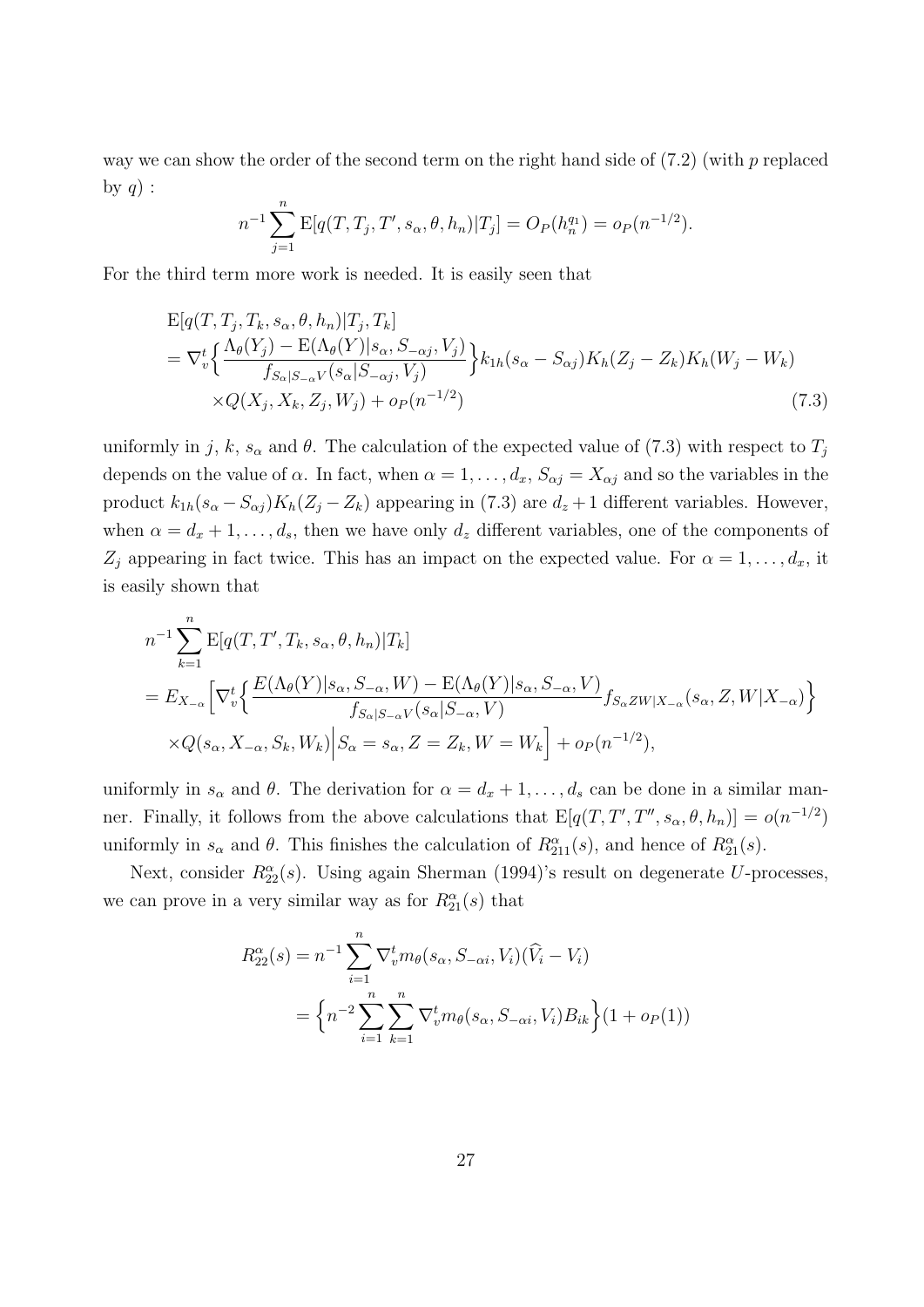$$
= \left\{ n^{-1} \sum_{i=1}^{n} \mathbb{E} \left[ \nabla_{v}^{t} m_{\theta}(s_{\alpha}, S_{-\alpha i}, V_{i}) Q(X_{i}, X, Z_{i}, W_{i}) K_{h}(Z_{i} - Z) K_{h}(W_{i} - W) \Big| T_{i} \right] \right\}
$$
  
+
$$
n^{-1} \sum_{k=1}^{n} \mathbb{E} \left[ \nabla_{v}^{t} m_{\theta}(s_{\alpha}, S_{-\alpha}, V) Q(X, X_{k}, Z, W) K_{h}(Z - Z_{k}) K_{h}(W - W_{k}) \Big| T_{k} \right]
$$
  
-
$$
\mathbb{E} \left[ \nabla_{v}^{t} m_{\theta}(s_{\alpha}, S_{-\alpha 1}, V_{1}) S_{12} \right] \left\{ (1 + o_{P}(1)) + o_{P}(n^{-1/2}) \right\}
$$
  
=
$$
n^{-1} \sum_{k=1}^{n} \mathbb{E} \left[ \nabla_{v}^{t} m_{\theta}(s_{\alpha}, S_{-\alpha}, V) Q(X, S_{k}, W_{k}) \Big| T_{k}, Z = Z_{k}, W = W_{k} \right] f_{ZW}(Z_{k}, W_{k})
$$
  
+
$$
O(h_{n}^{q_{1}}) + o_{P}(n^{-1/2}),
$$

provided  $nh_n^{2q_1} \to 0$ . This finishes the proof.

Next, write the result of Lemma 7.1 for  $\theta = \theta_0$  using the following abbreviated notations:

$$
\widehat{\phi}_0^{add}(s) - \phi_0^{add}(s) = n^{-1} \sum_{i=1}^n \left\{ \sum_{\alpha=1}^{d_s} k_{1h}(s_\alpha - S_{\alpha i}) v_1^\alpha(T_i) + v_2(s, T_i) \right\} + o_P(n^{-1/2}), \quad (7.4)
$$

and

$$
\dot{\hat{\phi}}_{0}^{add}(s) - \dot{\phi}_{0}^{add}(s) = n^{-1} \sum_{i=1}^{n} \left\{ \sum_{\alpha=1}^{d_{s}} k_{1h}(s_{\alpha} - S_{\alpha i}) w_{1}^{\alpha}(T_{i}) + w_{2}(s, T_{i}) \right\} + o_{P}(n^{-1/2}), \quad (7.5)
$$

uniformly in  $s \in R_{X,Z}$ , where  $S_i = (X_i, Z_i)$  and  $T_i = (S_i, W_i, Y_i)$  for  $i = 1, ..., n$ .

**Lemma 7.2.** *Assume (A.1)–(A.6) and (C.1)–(C.9). Then,*

$$
f_{\epsilon(\theta_0)}(y) - f_{\epsilon(\theta_0)}(y)
$$
  
=  $n^{-1} \sum_{i=1}^n \left\{ \sum_{\alpha=1}^{d_s} v_1^{\alpha}(T_i) \frac{\partial}{\partial y} f_{\epsilon(\theta_0), S_{\alpha}}(y, S_{\alpha i}) + \mathbb{E} \left[ v_2(S, T_i) f'_{\epsilon(\theta_0)|S}(y|S) | T_i \right] \right\}$   
+  $n^{-1} \sum_{i=1}^n k_{2g}(y - \epsilon_i(\theta_0)) - f_{\epsilon(\theta_0)}(y) + R_{n1}(y),$   

$$
\hat{f}'_{\epsilon(\theta_0)}(y) - f'_{\epsilon(\theta_0)}(y)
$$
  
=  $n^{-1} \sum_{i=1}^n \left\{ \sum_{\alpha=1}^{d_s} v_1^{\alpha}(T_i) \frac{\partial^2}{\partial y^2} f_{\epsilon(\theta_0), S_{\alpha}}(y, S_{\alpha i}) + \mathbb{E} \left[ v_2(S, T_i) f''_{\epsilon(\theta_0)|S}(y|S) | T_i \right] \right\}$   
+  $(ng)^{-1} \sum_{i=1}^n k'_{2g}(y - \epsilon_i(\theta_0)) - f'_{\epsilon(\theta_0)}(y) + R_{n2}(y),$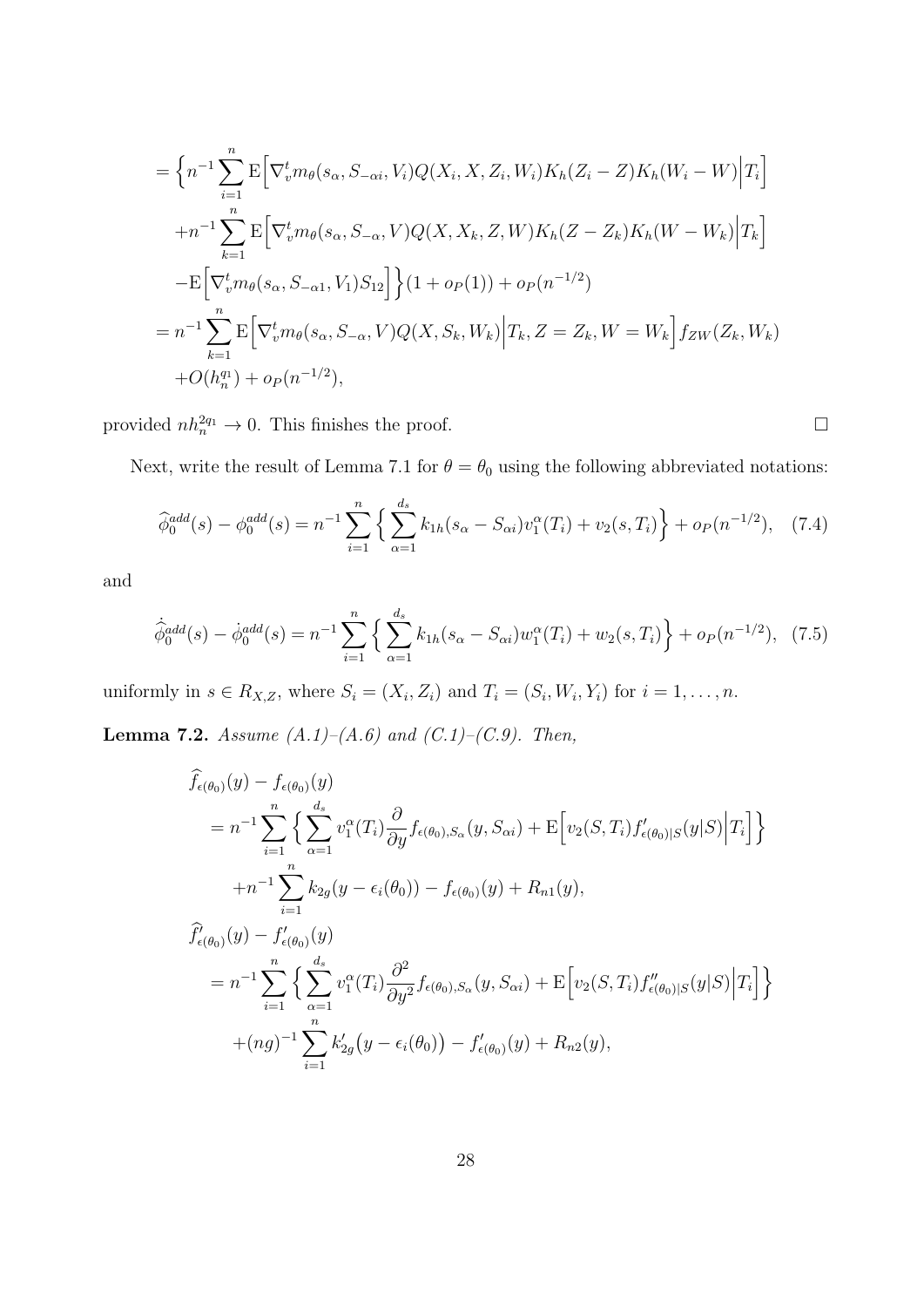$$
\hat{f}_{\epsilon(\theta_{0})}(y) - \dot{f}_{\epsilon(\theta_{0})}(y)
$$
\n
$$
= n^{-1} \sum_{i=1}^{n} \Big\{ \sum_{\alpha=1}^{d_{s}} v_{1}^{\alpha}(T_{i}) \frac{\partial}{\partial y} \dot{f}_{\epsilon(\theta_{0}),S_{\alpha}}(y, S_{\alpha i}) + \mathbb{E} \Big[ v_{2}(S, T_{i}) \dot{f}'_{\epsilon(\theta_{0})|S}(y|S) \Big| T_{i} \Big] + \sum_{\alpha=1}^{d_{s}} w_{1}^{\alpha}(T_{i}) \frac{\partial}{\partial y} f_{\epsilon(\theta_{0}),S_{\alpha}}(y, S_{\alpha i}) + \mathbb{E} \Big[ w_{2}(S, T_{i}) f'_{\epsilon(\theta_{0})|S}(y|S) \Big| T_{i} \Big] \Big\} + (ng)^{-1} \sum_{i=1}^{n} k'_{2g}(y - \epsilon_{i}(\theta_{0})) (\dot{\Lambda}_{0}(Y_{i}) - \dot{\phi}_{0}^{add}(S_{i})) - \dot{f}_{\epsilon(\theta_{0})}(y) + R_{n3}(y),
$$

 $where \sup_y |R_{nj}(y)| = o_P(n^{-1/2}), j = 1, 2, 3.$ 

The proof of Lemma 7.2 is similar to that of Lemmas A.1–A.3 in Linton, Sperlich and Van Keilegom (2008), and is therefore omitted. The only difference is that here  $\epsilon$  and  $(X, Z)$ are not independent, which has an effect on the main term in the above representations.

For the next lemma, we say for any  $\theta \in \Theta$  that  $G(\theta, \gamma)$  is pathwise differentiable at  $\gamma$  in the direction  $[\bar{\gamma} - \gamma]$  if the limit  $\lim_{\tau \to 0} [G\{\theta, \gamma + \tau(\bar{\gamma} - \gamma)\} - G(\theta, \gamma)]/\tau$  exists. The limit is in that case denoted by  $\Delta(\theta, \gamma)[\overline{\gamma} - \gamma]$ . This limit places an important role in the calculation of the asymptotic variance of  $\widehat{\theta}$ .

**Lemma 7.3.** *Assume (A.1)–(A.6) and (C.1)–(C.9). Then,*

$$
\Delta(\theta_0, \gamma_0^{add})[\widehat{\gamma}_0^{add} - \gamma_0^{add}] = n^{-1} \sum_{i=1}^n \left\{ \sum_{\alpha=1}^{d_s} D_1^{\alpha}(T_i) + D_2(T_i) \right\} + o_P(n^{-1/2}),
$$

*where for*  $i = 1, \ldots, n$ *,* 

$$
D_1^{\alpha}(T_i) = v_1^{\alpha}(T_i)E\Big[-\frac{\partial}{\partial \epsilon} \Big(\frac{1}{f_{\epsilon(\theta_0)}(y)} \nabla_{\theta} \left[f_{\epsilon(\theta_0)}(\epsilon(\theta_0))\right] \Big) f_{S_{\alpha}|\epsilon(\theta_0)}(S_{\alpha i}|\epsilon(\theta_0)) -\frac{1}{f_{\epsilon(\theta_0)}^2(\epsilon(\theta_0))} \frac{\partial}{\partial \epsilon} f_{\epsilon(\theta_0), S_{\alpha}}(\epsilon(\theta_0), S_{\alpha i}) \nabla_{\theta} \left[f_{\epsilon(\theta_0)}(\epsilon(\theta_0))\right] +\frac{1}{f_{\epsilon(\theta_0)}(\epsilon(\theta_0))} \nabla_{\theta} \left[\frac{\partial}{\partial \epsilon} f_{\epsilon(\theta_0), S_{\alpha}}(\epsilon(\theta_0), S_{\alpha i})\right] \Big| S_{\alpha i} \Big] + w_1^{\alpha}(T_i)E\Big[\frac{\partial}{\partial \epsilon} f_{S_{\alpha}|\epsilon(\theta_0)}(S_{\alpha i}|\epsilon(\theta_0)) \Big| S_{\alpha i} \Big], \tag{7.6}
$$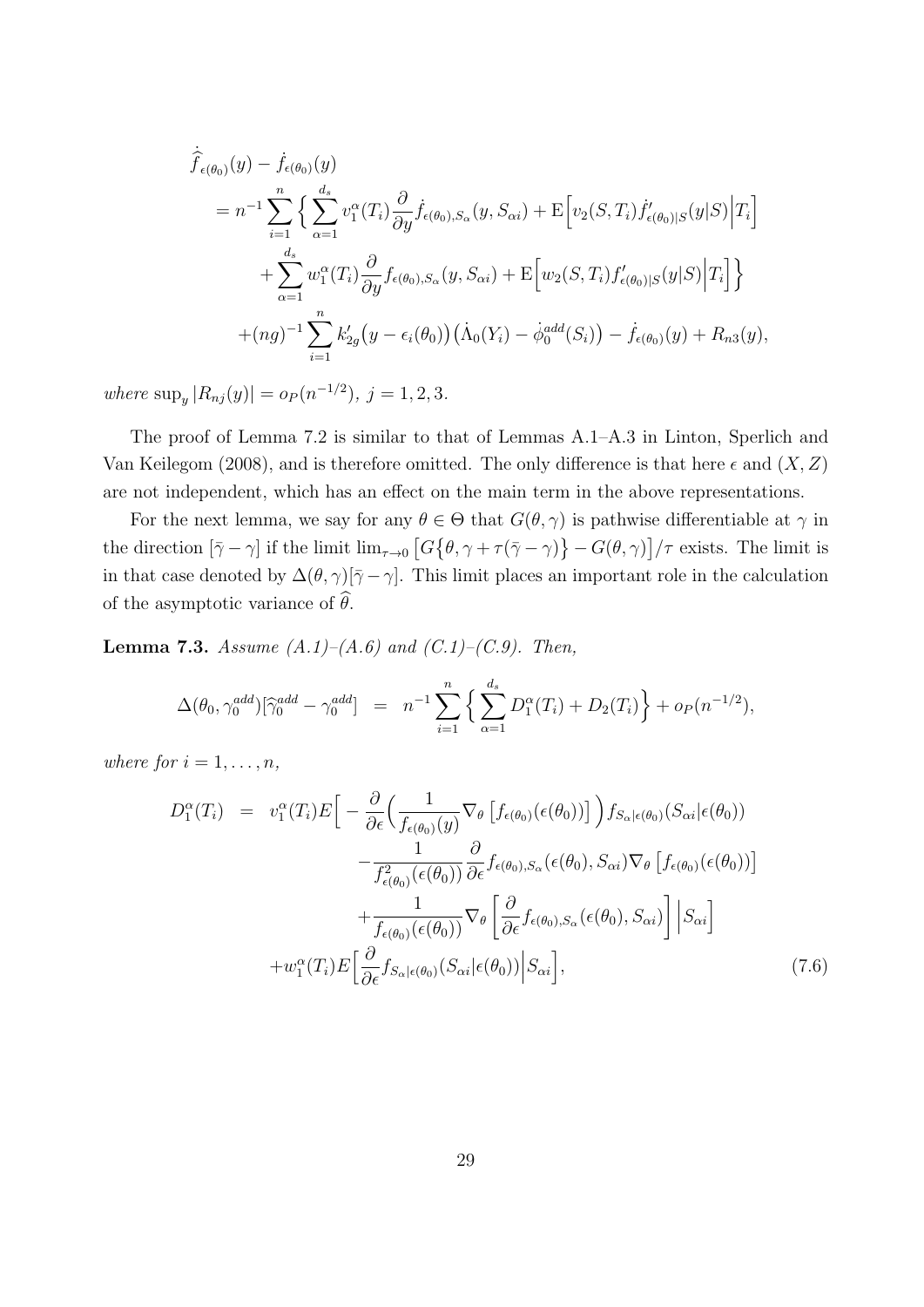*and*

$$
D_2(T_i) = E\Big[\frac{1}{f_{\epsilon(\theta_0)}(\epsilon(\theta_0))}\Big\{\frac{f'_{\epsilon(\theta_0)}(\epsilon(\theta_0))}{f_{\epsilon(\theta_0)}(\epsilon(\theta_0))}\nabla_{\theta}\Big[f_{\epsilon(\theta_0)}(\epsilon(\theta_0))\Big]v_2(S,T_i) - \frac{\nabla_{\theta}\Big[f_{\epsilon(\theta_0)}(\epsilon(\theta_0))\Big]}{f_{\epsilon(\theta_0)}(\epsilon(\theta_0))}E\Big(f'_{\epsilon(\theta_0)|S}(\epsilon(\theta_0)|S)v_2(S,T_i)\Big|\epsilon(\theta_0),T_i\Big) - \nabla_{\theta}\Big[f'_{\epsilon(\theta_0)}(\epsilon(\theta_0))\Big]v_2(S,T_i) + \nabla_{\theta}\epsilon(\theta_0)E\Big(f''_{\epsilon(\theta_0)|S}(\epsilon(\theta_0)|S)v_2(S,T_i)\Big|\epsilon(\theta_0),T_i\Big) + E\Big(\frac{f'}{f_{\epsilon(\theta_0)}(\epsilon(\theta_0))}\Big\{\epsilon(\theta_0)|S)v_2(S,T_i)\Big|\epsilon(\theta_0),T_i\Big\}\Big|T_i\Big] + E\Big[\frac{1}{f_{\epsilon(\theta_0)}(\epsilon(\theta_0))}\Big\{-f'_{\epsilon(\theta_0)}(\epsilon(\theta_0))w_2(S,T_i) + E\Big(f'_{\epsilon(\theta_0)|S}(\epsilon(\theta_0)|S)w_2(S,T_i)\Big|\epsilon(\theta_0),T_i\Big)\Big\}\Big|T_i\Big],\tag{7.7}
$$

*and where the functions*  $v_1^{\alpha}$ ,  $w_1^{\alpha}$ ,  $v_2$  *and*  $w_2$  *are defined in (7.4) and (7.5)*,  $\nabla_{\theta}$  *denotes the gradient with respect to the vector*  $\theta$ *, and*  $\frac{\partial}{\partial \epsilon}$  *denotes the derivative with respect to the*  $argument \in.$ 

**Proof.** Consider an arbitrary *θ*. Straightforward calculations show that

$$
\Delta(\theta, \gamma_{\theta}^{add})[\hat{\gamma}_{\theta}^{add} - \gamma_{\theta}^{add}] \n= E\Big[\Big\{\frac{f'_{\epsilon(\theta)}(\epsilon(\theta))}{f_{\epsilon(\theta)}^{2}(\epsilon(\theta))}(\hat{\phi}_{\theta}^{add} - \phi_{\theta}^{add})(S) - \frac{(\hat{f}_{\epsilon(\theta)} - f_{\epsilon(\theta)})(\epsilon(\theta))}{f_{\epsilon(\theta)}^{2}(\epsilon(\theta))}\Big\} \n\times \Big\{f'_{\epsilon(\theta)}(\epsilon(\theta))[\dot{\Lambda}_{\theta}(Y) - \dot{\phi}_{\theta}^{add}(S)] + \dot{f}_{\epsilon(\theta)}(\epsilon(\theta))\Big\} \n+ \frac{1}{f_{\epsilon(\theta)}(\epsilon(\theta))}\Big\{-f''_{\epsilon(\theta)}(\epsilon(\theta))[\dot{\Lambda}_{\theta}(Y) - \dot{\phi}_{\theta}^{add}(S)](\hat{\phi}_{\theta}^{add} - \phi_{\theta}^{add})(S) \n+ (\hat{f}'_{\epsilon(\theta)} - f'_{\epsilon(\theta)})(\epsilon(\theta))[\dot{\Lambda}_{\theta}(Y) - \dot{\phi}_{\theta}^{add}(S)] \n- f'_{\epsilon(\theta)}(\epsilon(\theta))(\dot{\hat{\phi}}_{\theta}^{add} - \dot{\phi}_{\theta}^{add})(S) \n+ (\hat{f}_{\epsilon(\theta)} - \dot{f}_{\epsilon(\theta)})(\epsilon(\theta)) - \dot{f}'_{\epsilon(\theta)}(\epsilon(\theta))(\hat{\phi}_{\theta}^{add} - \phi_{\theta}^{add})(S)\Big\} \Big].
$$

In order to calculate this expression for  $\theta = \theta_0$ , we make use of the expansions given in (7.4) and (7.5) and of Lemma 7.2. We will develop i.i.d. expansions for the terms involving  $v_1^{\alpha}$ ,  $v_2$ ,  $w_1^{\alpha}$  and  $w_2$ .

We start with  $w_1^{\alpha}$ . The terms that contribute to  $w_1^{\alpha}$  are those involving  $(\hat{\phi}_0^{add} - \dot{\phi}_0^{add})(S)$ and  $(\dot{f}_{\epsilon(\theta_0)} - \dot{f}_{\epsilon(\theta_0)}) (\epsilon(\theta_0))$ . More precisely, from the i.i.d. representations of these expressions,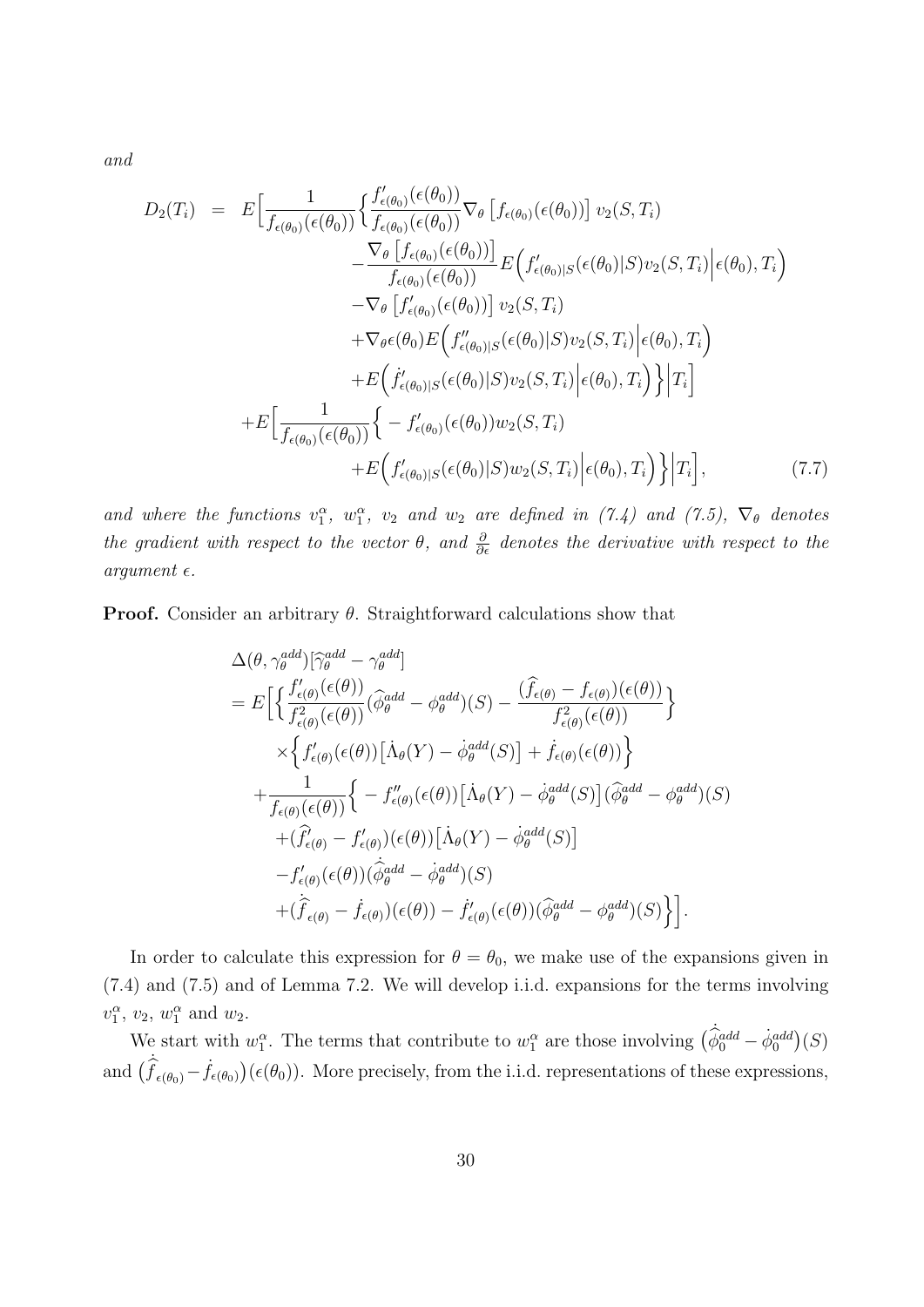we get

$$
n^{-1} \sum_{i=1}^{n} \sum_{\alpha=1}^{d_s} w_1^{\alpha}(T_i) E\Big[ - \frac{f'_{\epsilon(\theta_0)}(\epsilon(\theta_0))}{f_{\epsilon(\theta_0)}(\epsilon(\theta_0))} k_{1h}(S_{\alpha} - S_{\alpha i}) + \frac{\frac{\partial}{\partial \epsilon} f_{\epsilon(\theta_0), S_{\alpha}}(\epsilon(\theta_0), S_{\alpha i})}{f_{\epsilon(\theta_0)}(\epsilon(\theta_0))} \Big| S_{\alpha i} \Big]
$$
  
\n
$$
= n^{-1} \sum_{i=1}^{n} \sum_{\alpha=1}^{d_s} w_1^{\alpha}(T_i) E\Big[ - \frac{f'_{\epsilon(\theta_0)}(\epsilon(\theta_0))}{f_{\epsilon(\theta_0)}(\epsilon(\theta_0))} f_{S_{\alpha}|\epsilon(\theta_0)}(S_{\alpha i}|\epsilon(\theta_0)) + \frac{\frac{\partial}{\partial \epsilon} f_{\epsilon(\theta_0), S_{\alpha}}(\epsilon(\theta_0), S_{\alpha i})}{f_{\epsilon(\theta_0)}(\epsilon(\theta_0))} \Big| S_{\alpha i} \Big]
$$
  
\n
$$
= n^{-1} \sum_{i=1}^{n} \sum_{\alpha=1}^{d_s} w_1^{\alpha}(T_i) E\Big[ \frac{\partial}{\partial \epsilon} \Big( \frac{f_{\epsilon(\theta_0), S_{\alpha}}(\epsilon(\theta_0), S_{\alpha i})}{f_{\epsilon(\theta_0)}(\epsilon(\theta_0))} \Big) \Big| S_{\alpha i} \Big]
$$
  
\n
$$
= n^{-1} \sum_{i=1}^{n} \sum_{\alpha=1}^{d_s} w_1^{\alpha}(T_i) E\Big[ \frac{\partial}{\partial \epsilon} f_{S_{\alpha}|\epsilon(\theta_0)}(S_{\alpha i}|\epsilon(\theta_0)) \Big| S_{\alpha i} \Big].
$$
  
\n(7.8)

Note that the terms in this sum have mean zero, since  $E[w_1^{\alpha}(T)|S_{\alpha}] = 0$ .

We now consider the terms involving  $v_1^{\alpha}$ . Note that

$$
\nabla_{\theta}\left[f_{\epsilon(\theta)}(\epsilon(\theta))\right] = f'_{\epsilon(\theta)}(\epsilon(\theta))\big[\dot{\Lambda}_{\theta}(Y) - \dot{\phi}_{\theta}^{add}(S)\big] + \dot{f}_{\epsilon(\theta)}(\epsilon(\theta))
$$

and that

$$
\nabla_{\theta}\left[f_{\epsilon(\theta),S_{\alpha}}(\epsilon(\theta),S_{\alpha})\right]=\frac{\partial}{\partial\epsilon}f_{\epsilon(\theta),S_{\alpha}}(\epsilon(\theta),S_{\alpha})\big[\dot{\Lambda}_{\theta}(Y)-\dot{\phi}_{\theta}^{add}(S)\big]+\dot{f}_{\epsilon(\theta),S_{\alpha}}(\epsilon(\theta),S_{\alpha}).
$$

The terms that involve  $v_1^{\alpha}$  can hence be written as

$$
n^{-1} \sum_{i=1}^{n} \sum_{\alpha=1}^{d_s} v_1^{\alpha}(T_i) E\Big[\frac{f'_{\epsilon(\theta_0)}(\epsilon(\theta_0))}{f_{\epsilon(\theta_0)}^2(\epsilon(\theta_0))} k_{1h}(S_{\alpha} - S_{\alpha i}) \nabla_{\theta} \left[ f_{\epsilon(\theta_0)}(\epsilon(\theta_0)) \right] -\frac{\frac{\partial}{\partial \epsilon} f_{\epsilon(\theta_0), S_{\alpha}}(\epsilon(\theta_0), S_{\alpha i})}{f_{\epsilon(\theta_0)}^2(\epsilon(\theta_0))} \nabla_{\theta} \left[ f_{\epsilon(\theta_0)}(\epsilon(\theta_0)) \right] - \frac{\nabla_{\theta} \left[ f'_{\epsilon(\theta_0)}(\epsilon(\theta_0)) \right]}{f_{\epsilon(\theta_0)}(\epsilon(\theta_0))} k_{1h}(S_{\alpha} - S_{\alpha i}) +\frac{\frac{\partial^2}{\partial \epsilon^2} f_{\epsilon(\theta_0), S_{\alpha}}(\epsilon(\theta_0), S_{\alpha i})}{f_{\epsilon(\theta_0)}(\epsilon(\theta_0))} \nabla_{\theta} \left[ \epsilon(\theta_0) \right] + \frac{\frac{\partial}{\partial \epsilon} f_{\epsilon(\theta_0), S_{\alpha}}(\epsilon(\theta_0), S_{\alpha i})}{f_{\epsilon(\theta_0)}(\epsilon(\theta_0))} \Big| S_{\alpha i} \Big]
$$
\n
$$
= n^{-1} \sum_{i=1}^{n} \sum_{\alpha=1}^{d_s} v_1^{\alpha}(T_i) E\Big[-\frac{\partial}{\partial \epsilon} \Big(\frac{\nabla_{\theta} \left[ f_{\epsilon(\theta_0)}(\epsilon(\theta_0)) \right]}{f_{\epsilon(\theta_0)}(\epsilon(\theta_0))} \Big) f_{S_{\alpha}|\epsilon(\theta_0)}(S_{\alpha i}|\epsilon(\theta_0))
$$
\n
$$
-\frac{\frac{\partial}{\partial \epsilon} f_{\epsilon(\theta_0), S_{\alpha}}(\epsilon(\theta_0), S_{\alpha i})}{f_{\epsilon(\theta_0)}^2(\epsilon(\theta_0))} \nabla_{\theta} \left[ f_{\epsilon(\theta_0)}(\epsilon(\theta_0)) \right] + \frac{\nabla_{\theta} \left[ \frac{\partial}{\partial \epsilon} f_{\epsilon(\theta_0), S_{\alpha}}(\epsilon(\theta_0), S_{\alpha i}) \right]}{f_{\epsilon(\theta_0)}(\epsilon(\theta_0))} \Big|
$$

Again, note that the above expression has mean zero since  $E[v_1^{\alpha}(T)|S_{\alpha}] = 0$ .

We now turn to the calculation of the expressions involving  $w_2$ , which are given by

$$
n^{-1} \sum_{i=1}^{n} E\Big[\frac{1}{f_{\epsilon(\theta_0)}(\epsilon(\theta_0))} \Big\{ - f'_{\epsilon(\theta_0)}(\epsilon(\theta_0)) w_2(S, T_i) + E\Big(f'_{\epsilon(\theta_0)|S}(\epsilon(\theta_0)|S) w_2(S, T_i) \Big| \epsilon(\theta_0), T_i\Big) \Big\} \Big| T_i \Big].
$$
 (7.10)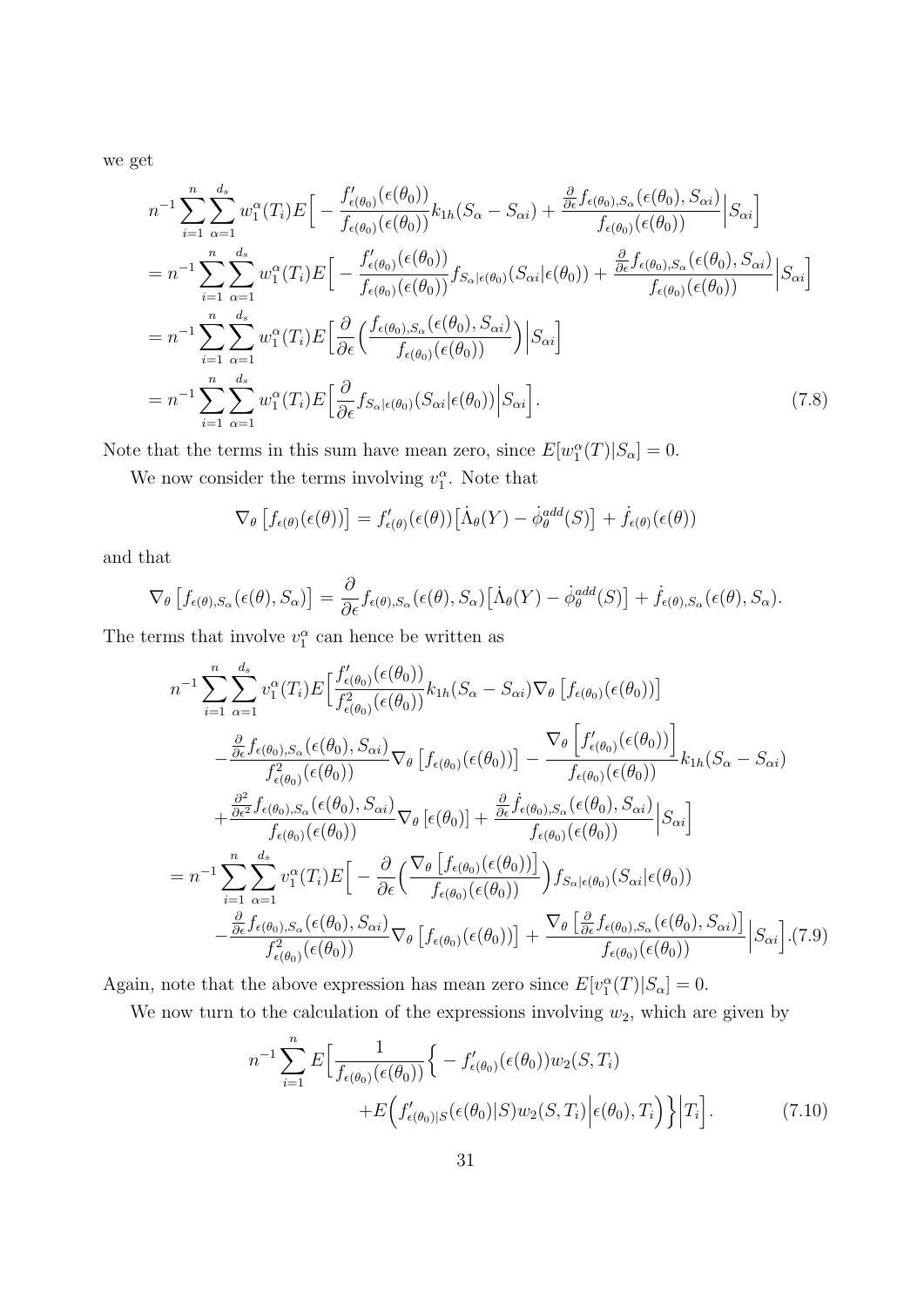Finally, the terms involving  $v_2$  can be calculated in a similar manner. It now suffices to combine this calculation with (7.8), (7.9) and (7.10) to get the required result.  $\Box$ 

### **7.4 Consistency**

**Proof of Theorem 4.1.** We prove the consistency of  $\hat{\theta}$  by checking the conditions of Theorem 1 in Delsol and Van Keilegom (2014) (DVK hereafter). In that paper, high level conditions are developed for the consistency of the maximizer of a fairly general semiparametric maximization problem. In our setting,

$$
\widehat{\theta} = \arg \max_{\theta \in \Theta} H_n(\theta, \widehat{f}_{\epsilon(\theta)}, \widehat{\phi}_{\theta}^{add}),
$$

and we need to check whether the functions  $H_n$ ,  $\hat{f}_{\epsilon(\theta)}$  and  $\hat{\phi}_{\theta}^{add}$  satisfy the conditions of the above theorem. First of all, condition (A1) in DVK is satisfied by definition of the estimator  $\hat{\theta}$ , and their condition (A2) is our condition (C.8). Next, define the class

$$
\mathcal{H} = \mathcal{M} \times C_1^1(\mathbb{R}),
$$

where  $\mathcal{M} = \sum_{\alpha=1}^{d_s} C_a^1(R_{S_{\alpha}})$  and  $C_a^b(R)$   $(0 < a < \infty, 0 < b \leq 1, R \subset \mathbb{R}^k$  for some k) is the set of all continuous functions  $f: R \to \mathbb{R}$  for which

$$
\sup_{y} |f(y)| + \sup_{y,y'} \frac{|f(y) - f(y')|}{\|y - y'\|^b} \le a.
$$

We equip the space  $\mathcal M$  with the  $L_2$ -norm  $\|\cdot\|_{L_2}$ . For condition (A3) in DVK we need to show that

$$
\mathrm{P}((\widehat{\phi}_{\theta}^{add}, \widehat{f}_{\epsilon(\theta)}) \in \mathcal{H} \ \ \forall \theta \in \Theta) \to 1 \text{ as } n \to \infty,
$$

and that  $\sup_{\theta \in \Theta} ||\dot{\phi}_{\theta}^{add} - \phi_{\theta}^{add}||_{L_2} = o_P(1)$  and  $\sup_{\theta \in \Theta} ||\hat{f}_{\epsilon(\theta)} - f_{\epsilon(\theta)}||_{L_2} = o_P(1)$ . For  $\dot{\phi}_{\theta}^{add}$ , the decomposition in Lemma 7.1 allows to uniformly bound  $\hat{\phi}_{\theta}^{add} - \phi_{\theta}^{add}$  whereas for  $\hat{f}_{\epsilon(\theta)}$  this follows from Lemma 7.2 together with Corollary 2.7.4 in Van der Vaart and Wellner (1996). For condition (A4), since  $H(\theta, h_1, h_2) = \mathbb{E}\{\log [h_2(\Lambda_{\theta}(Y) - h_1(X, Z))] + \log [\Lambda'_{\theta}(Y)]\}$ , it suffices to show that  $\sup_{\theta \in \Theta}$ , $(h_1, h_2) \in \mathcal{H}$   $|H_n(\theta, h_1, h_2) - H(\theta, h_1, h_2)| = o_P(1)$ , i.e. we need to show that the family  $\mathcal{F} = \{(x, z, y) \to \log [h_2(\Lambda_{\theta}(y) - h_1(x, z))] + \log [\Lambda_{\theta}'(y)] : \theta \in \Theta, (h_1, h_2) \in \mathcal{H}\}\$ is Glivenko-Cantelli. This follows easily from Corollaries 2.7.2 and 2.7.4 in Van der Vaart and Wellner (1996). At last, condition (A5) is a regularity condition on *H* which is automatically satisfied since *H* is continuously differentiable of order 1. This finishes the proof of the  $\Box$ consistency.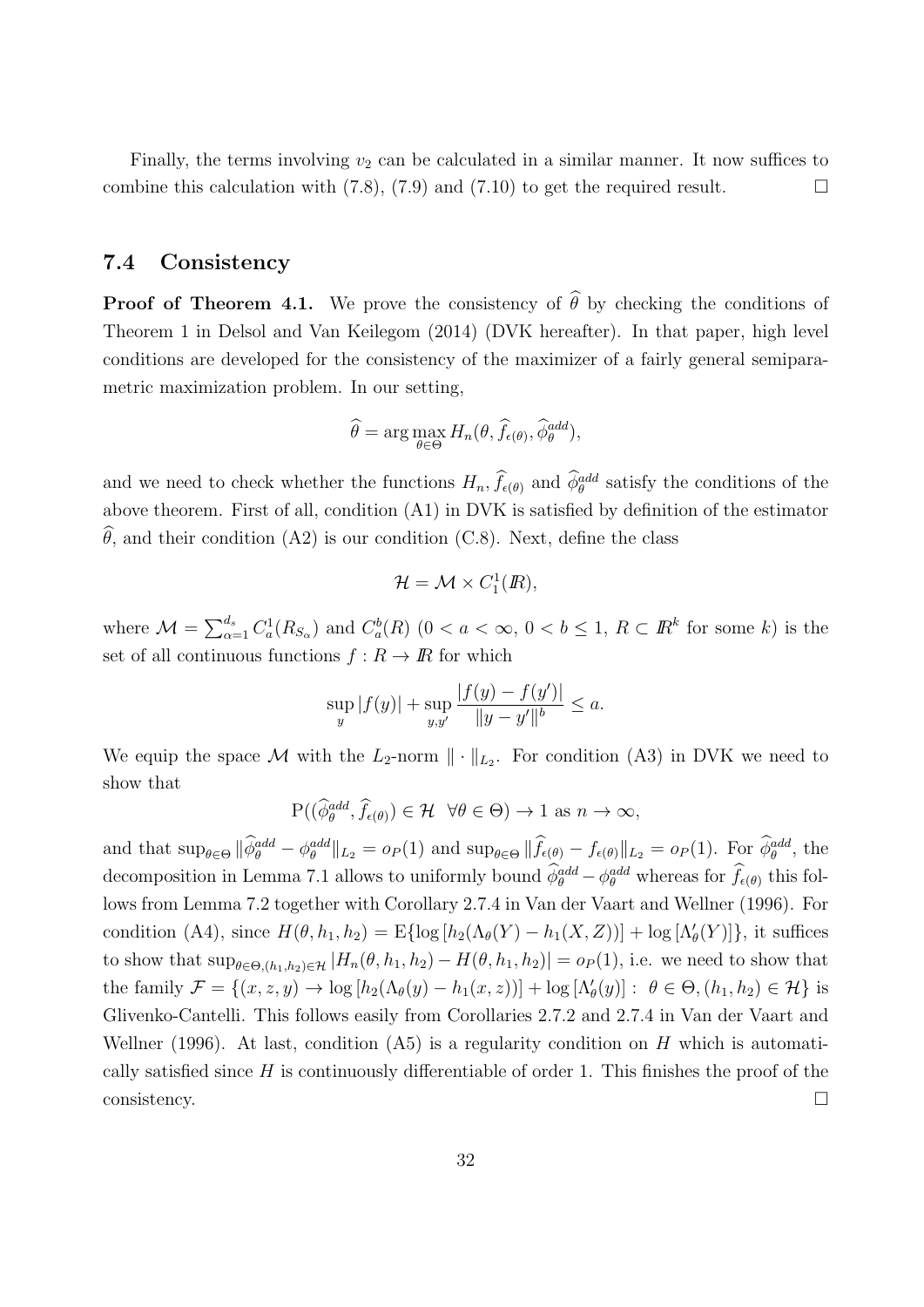#### **7.5 Asymptotic normality**

**Proof of Theorem 4.2.** In order to prove the asymptotic properties of our estimator, we need to check the high level assumptions of Theorems 1 and 2 in Chen, Linton and Van Keilegom (2003). Note that our setting is very different from Linton, Sperlich and Van Keilegom (2008) due to the fact that  $S = (X, Z)$  and  $\epsilon$  are not independent in our case and that we also have a generated covariate  $\hat{V}$  to take into account. However the structure of our proof is somewhat similar to the structure of the proof of their Theorem 4.1.

A crucial assumption of their Theorem 4.1 is assumption A.8 given in the Appendix of their paper, which gives the properties that the estimator  $\phi_{\theta}^{add}(s)$  (denoted by  $\widehat{m}_{\theta}(x)$  in their paper) needs to satisfy. In addition, to check condition (2.6) of Theorem 2 in Chen, Linton and Van Keilegom (2003), they use the results of 11 lemmas given in their Appendix A.2.

In our setting, using the conditions (*C.*1)*−*(*C.*9) which already include their assumptions A.1.-A.7., everything boils down to checking an analogue of their assumption A.8. and an analogue of their lemmas. Let's start with the analogue of their assumption A.8, which in our case corresponds to the following:

(i) The estimator  $\phi_0^{add}$  can be written as

$$
\widehat{\phi}_0^{add}(s) - \phi_0^{add}(s)
$$
\n
$$
= n^{-1} \sum_{i=1}^n \sum_{\alpha=1}^{d_s} k_{1h}(s_{\alpha} - S_{\alpha i}) v_{01\alpha}(s_{\alpha}, T_i) + n^{-1} \sum_{i=1}^n v_{02}(s, T_i) + \widehat{v}_0(s),
$$

where  $T_i = (X_i, Z_i, W_i, Y_i)^t$ ,  $\sup_s |\hat{v}_0(s)| = o_P(n^{-1/2}), E(v_{01\alpha}(s_\alpha, T)|S_\alpha = s_\alpha) = 0$  and  $E(v_{02}(s,T)) = 0$ . Moreover, a similar expansion holds for the estimator  $\hat{\phi}_0^{add}$ .

- (ii) Consider the space *M* defined in the proof of the consistency, Theorem 4.1. Then,  $P(\hat{\phi}_{\theta}^{add}, \hat{\phi}_{\theta}^{add} \in \mathcal{M} \text{ for all } \theta \in \Theta) \to 1 \text{ as } n \to \infty.$
- (iii) The space M satisfies  $\int \sqrt{\log N(\lambda, \mathcal{M}, \| \cdot \|_{L_2})} d\lambda < \infty$ , where  $N(\lambda, \mathcal{M}, \| \cdot \|_{L_2})$  is the covering number with respect to the norm  $\|\cdot\|_{L_2}$  of the class  $\mathcal{M}$ , i.e. the minimal number of balls of  $\|\cdot\|_{L_2}$ -radius  $\lambda$  needed to cover  $\mathcal{M}$ .

(iv) 
$$
\sup_{\theta \in \Theta} \|\hat{\phi}_{\theta}^{add} - \phi_{\theta}^{add}\|_{L_2} = o_P(1), \sup_{\theta \in \Theta} \|\hat{\phi}_{\theta}^{add} - \dot{\phi}_{\theta}^{add}\|_{L_2} = o_P(1).
$$

(v) Uniformly over all  $\theta$  with  $\|\theta - \theta_0\| = o(1)$ ,  $\|\hat{\phi}_{\theta}^{add} - \phi_{\theta}^{add}\|_{L_2} = o_P(n^{-1/4})$  and  $\|\hat{\phi}_{\theta}^{add} - \theta_{\theta}^{add}\|_{L_2} = o_P(n^{-1/4})$  $\dot{\phi}_{\theta}^{add} \|_{L_2} = o_P(n^{-1/4}).$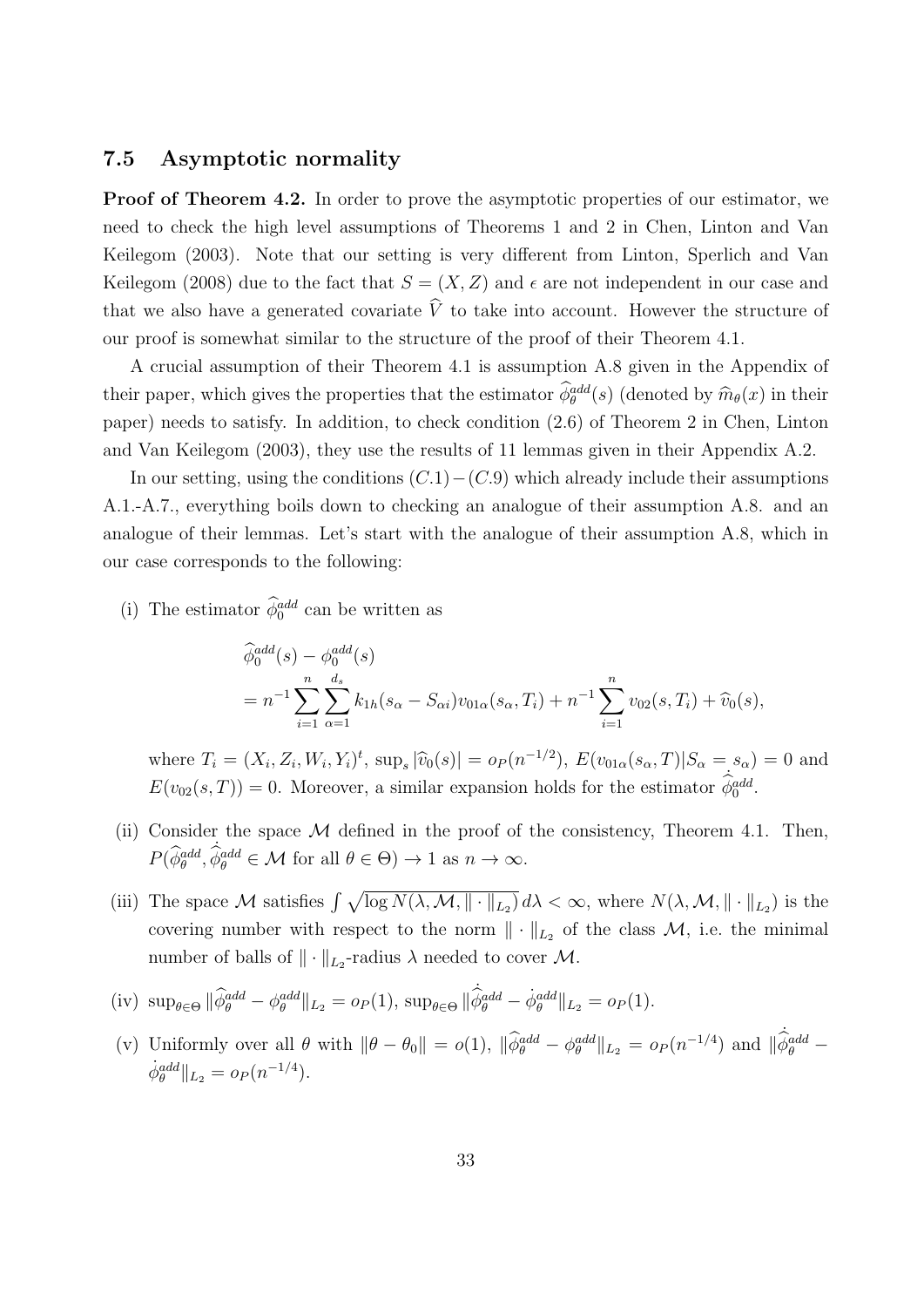(vi) For all  $\theta$  with  $||\theta - \theta_0|| = o(1)$ ,

$$
\sup_{s} \left| (\dot{\hat{\phi}}_{\theta}^{add} - \dot{\phi}_{\theta}^{add})(s) - (\dot{\hat{\phi}}_0^{add} - \dot{\phi}_0^{add})(s) \right| = o_P(1) ||\theta - \theta_0|| + O_P(n^{-1/2}).
$$

First, for point (i), note that the i.i.d. representations for  $\hat{\phi}_0^{add}(s) - \phi_0^{add}(s)$  and  $\hat{\phi}_0^{add}(s) \dot{\phi}_0^{add}(s)$  are given in Lemma 7.1.

Next, let us check that  $P(\hat{\phi}_{\theta}^{add}, \hat{\phi}_{\theta}^{add} \in \mathcal{M} \text{ for all } \theta \in \Theta) \rightarrow 1 \text{ as } n \rightarrow \infty$ . We have to prove that  $\hat{\phi}_{\theta}^{add}$  and  $\hat{\phi}_{\theta}^{add}$  are uniformly bounded in *s* and  $\theta$  as well as their first derivatives with respect to the components of *s*. Using condition  $(C.2)$ , the decomposition in Lemma 7.1 allows to uniformly bound  $\hat{\phi}_{\theta}^{add} - \phi_{\theta}^{add}$  and  $\hat{\phi}_{\theta}^{add} - \dot{\phi}_{\theta}^{add}$ . As for the first derivatives of these estimators, it suffices to show that they converge in probability to the true functions, uniformly in *s* and  $\theta$ . The proof for these derivatives is somewhat similar in structure to the proof of Lemma 7.1, and we therefore restrict to explaining the main differences. In fact, the proof is even much simpler than that of Lemma 7.1, since the remainder terms are only required to be  $o_P(1)$ , instead of the much sharper bound  $o_P(n^{-1/2})$  that is required in the aforementioned proof. In particular, contrary to the proof of Lemma 7.1, we do not need to develop expansions of *U*-processes and we do not need to perform detailed order calculations. Hence, the uniform boundedness of these derivatives follows, which shows point (ii) above.

For point (iii), note that the covering number  $N(\lambda, \mathcal{M}, \| \cdot \|_{L_2})$  satisfies  $\log N(\lambda, \mathcal{M}, \| \cdot \|_{L_2})$  $| \cdot |$ <sub>L<sub>2</sub></sub>  $\leq K\lambda^{-1}$  (see Corollary 2.7.2 in Van der Vaart and Wellner, 1996), and hence

$$
\int_0^\infty \sqrt{\log N(\lambda, \mathcal{M}, \| \cdot \|_{L_2})} \, d\lambda < \infty.
$$

Next, using Lemma 7.1 it is easy to show that  $\sup_{\theta \in \Theta} ||\phi_{\theta}^{add} - \phi_{\theta}^{add}||_{L_2} = O_P((nh^{1/2})^{-1/2} +$  $h^{q_1}$  =  $o_P(n^{-1/4})$  (the uniformity in  $\theta$  can be shown using standard arguments based on partitioning the compact set  $\Theta$  in small subsets, and the rate of the  $L_2$ -distance can be proved following e.g. the method of proof in Härdle and Mammen, 1993). In a similar way we can show that  $\sup_{\theta \in \Theta} \|\hat{\phi}_{\theta}^{add} - \dot{\phi}_{\theta}^{add}\|_{L_2} = o_P(n^{-1/4})$ . This shows (iv) and (v).

Finally, for point (vi), note that (again using the second part of Lemma 7.1) it suffices to control (for all *i*)

$$
\Big\|\dot{\Lambda}_{\theta}(Y_i)-\dot{m}_{\theta}(S_i,V_i)-\dot{\Lambda}_{0}(Y_i)+\dot{m}_{0}(S_i,V_i)\Big\|,
$$

and this is bounded by

$$
\left\|\ddot{\Lambda}_0(Y_i) - \ddot{m}_0(S_i, V_i)\right\| \|\theta - \theta_0\|(1 + o_P(1)) = o_P(1)\|\theta - \theta_0\|,
$$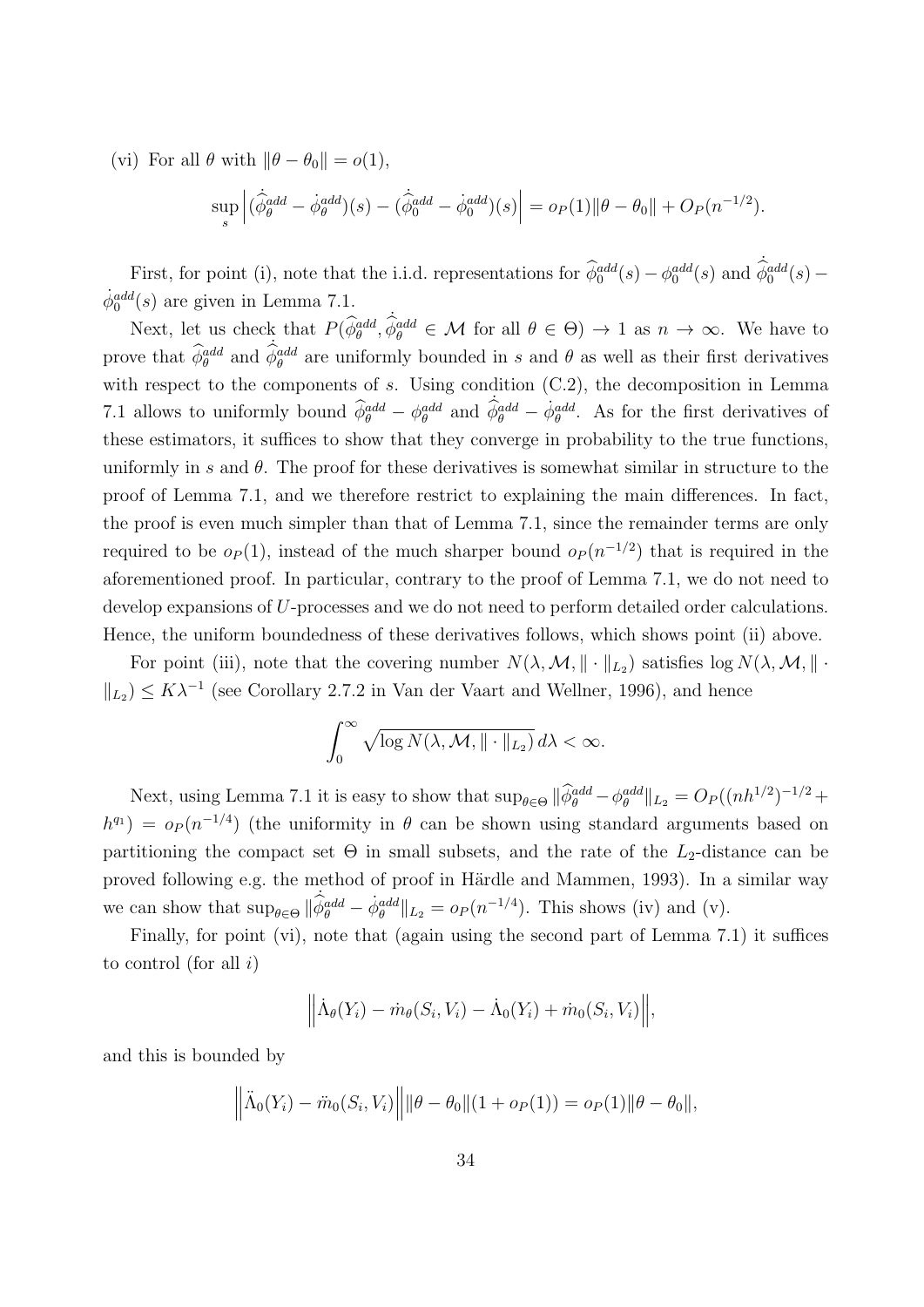which is of the required order, and where  $\ddot{\Lambda}_0$  represents the Hessian matrix with respect to  $\theta_0$ . This finishes the proof of results (i)-(vi).

The next step is to present the analogues of the 11 lemmas given in Linton, Sperlich and Van Keilegom (2008). Their lemmas A.1-A-3, A.5 and A.9 concern results about the density estimation of the error  $\epsilon$  and its derivatives and correspond to our Lemma 7.2. Their lemmas A.4, A.6-A.8, A.10-A.11 concern results about the functions *M*, *M<sup>n</sup>* and their derivatives and correspond to our Lemma 7.3.

Conditions  $(C.1)$ - $(C.10)$ , the results  $(i)$ - $(vi)$  stated above and these last two lemmas allow us to conclude. In particular, Lemma 7.3 is crucial for calculating the asymptotic variance of  $\widehat{\theta}$ , which is equal to the asymptotic variance of  $\Gamma^{-1}\{M_n(\theta_0, \gamma_0^{add}) + \Delta(\theta_0, \gamma_0^{add})[\widehat{\gamma}_0^{add} - \gamma_0^{add}]\},$ with  $\Delta(\theta_0, \gamma_0^{add})[\hat{\gamma_0}^{add} - \gamma_0^{add}]$  defined in the paragraph above Lemma 7.3 (see condition (2.6) in Theorem 2 in Chen, Linton and Van Keilegom 2003). The asymptotic normality of  $\widehat{\theta}$  then follows.  $\Box$ 

#### **Proof of Corollary 4.1.** Write

$$
\widehat{\phi}^{add}(s) - \phi_0(s) = \left[\widehat{\phi}_{\widehat{\theta}}^{add}(s) - \widehat{\phi}_0^{add}(s)\right] + \left[\widehat{\phi}_0^{add}(s) - \phi_0^{add}(s)\right].\tag{7.11}
$$

The first term on the right hand side equals  $(\hat{\phi}_{\theta}^{add}(s)|_{\theta=\xi})^t(\hat{\theta}-\theta_0)$  for some  $\xi$  on the line segment between  $\widehat{\theta}$  and  $\theta_0$ . From the proof of Theorem 4.2 it follows that

$$
\sup_{\theta \in \Theta} \|\dot{\hat{\phi}}^{add}_{\theta}(s)\| \leq \sup_{\theta \in \Theta} \|\dot{\hat{\phi}}^{add}_{\theta}(s) - \dot{\phi}^{add}_{\theta}(s)\| + \sup_{\theta \in \Theta} \|\dot{\phi}^{add}_{\theta}(s)\| = O_P(1),
$$

and hence the first term of (7.11) is  $O_P(n^{-1/2}) = o_P((nh)^{-1/2})$  by Theorem 4.2. For the second term of (7.11) we apply Lemma 7.1, which yields that

$$
\widehat{\phi}_0^{add}(s) - \phi_0^{add}(s)
$$
\n
$$
= n^{-1} \sum_{i=1}^n \sum_{\alpha=1}^{d_s} k_{1h}(s_{\alpha} - S_{\alpha i}) \left[ \Lambda_0(Y_i) - m_0(S_i, V_i) \right] f_{S_{\alpha}|S_{-\alpha},V}^{-1}(S_{\alpha i}|S_{-\alpha i}, V_i) + o_P((nh)^{-1/2}).
$$

The result now follows from e.g. Lindeberg's central limit theorem, together with standard variance calculations.  $\Box$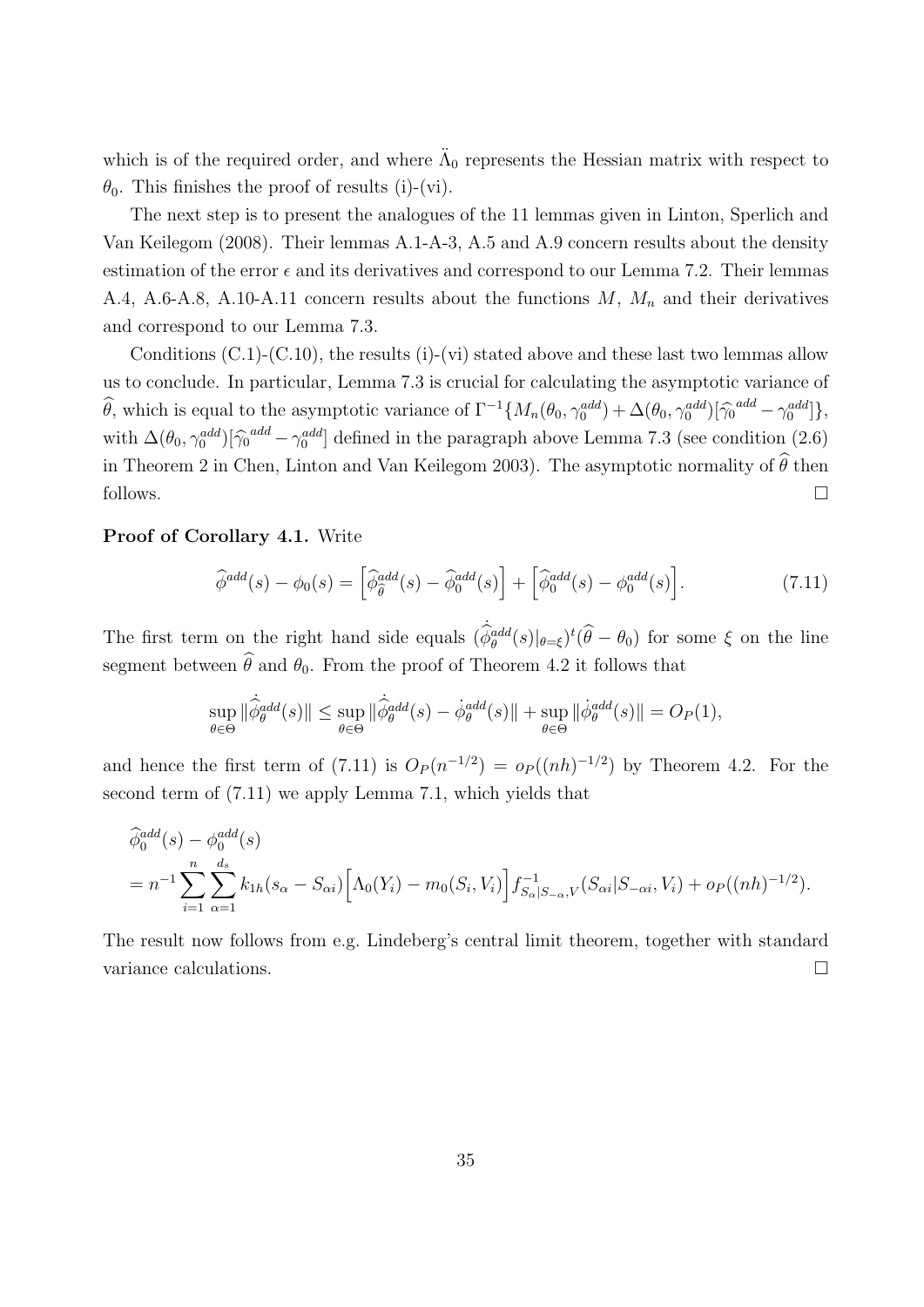## **References**

- Angrist, J.D. and Krueger, A.B. (2001). Instrumental variables and the search for identification: from supply and demand to natural experiments. *Journal of Economic Perspectives*, **15**, 69-85.
- Bickel, P.J. and Doksum, K. (1981). An analysis of transformations revisited. *Journal of the American Statistical Association*, **76**, 296-311.
- Birke, M., Van Bellegem, S. and Van Keilegom, I. (2014). Semi-parametric estimation in a single-index model with endogenous variables. Technical report (http://www.uclouvain.be/ en-369695.html, DP2014/43).
- Blundell, R., Chen, X. and Kristensen, D. (2007). Semi-nonparametric IV estimation of shape-invariant Engel curves. *Econometrica*, **75**, 1613-1669.
- Box, G.E.P. and Cox, D.R. (1964). An analysis of transformations. *Journal of the Royal Statistical Society - Series B*, **26**, 211-252.
- Carroll, R.J. and Ruppert, D. (1988). *Transformation and Weighting in Regression*. Chapman and Hall, New York.
- Chen, X., Linton, O.B. and Van Keilegom, I. (2003). Estimation of semiparametric models when the criterion function is not smooth. *Econometrica*, **71**, 1591-1608.
- Chen, X. and Pouzo, D. (2009). Efficient estimation of semiparametric conditional moment models with possibly nonsmooth residuals. *Journal of Econometrics*, **152**, 46-60.
- Cheng, G. (2015). Moment consistency of the exchangeably weighted bootstrap for semiparametric M-estimation. *Scandinavian Journal of Statistics* (to appear).
- Cheng, G. and Huang, J.Z. (2010). Bootstrap consistency for general semiparametric Mestimation. *Annals of Statistics*, **38**, 2884–2915.
- Cheng, G. and Kosorok, M.R. (2008). General frequentist properties of the posterior profile distribution. *Annals of Statistics*, **36**, 1819–1853.
- Cheng, G. and Pillai, N. (2012). Semiparametric model based bootstrap. Working paper.
- Chiappori, P.-A., Komunjer, I. and Kristensen, D. (2010). Nonparametric identification and estimation of transformation models. Technical report.
- Colling, B., Heuchenne, C., Samb, R. and Van Keilegom, I. (2015). Estimation of the error density in a semiparametric transformation model. *Annals of the Institute of Statistical Mathematics*, **67**, 1-18.
- Colling, B. and Van Keilegom, I. (2014). Goodness-of-fit tests in semiparametric transformation models. Technical report (http://www.uclouvain.be/en-369695.html, DP2014/17).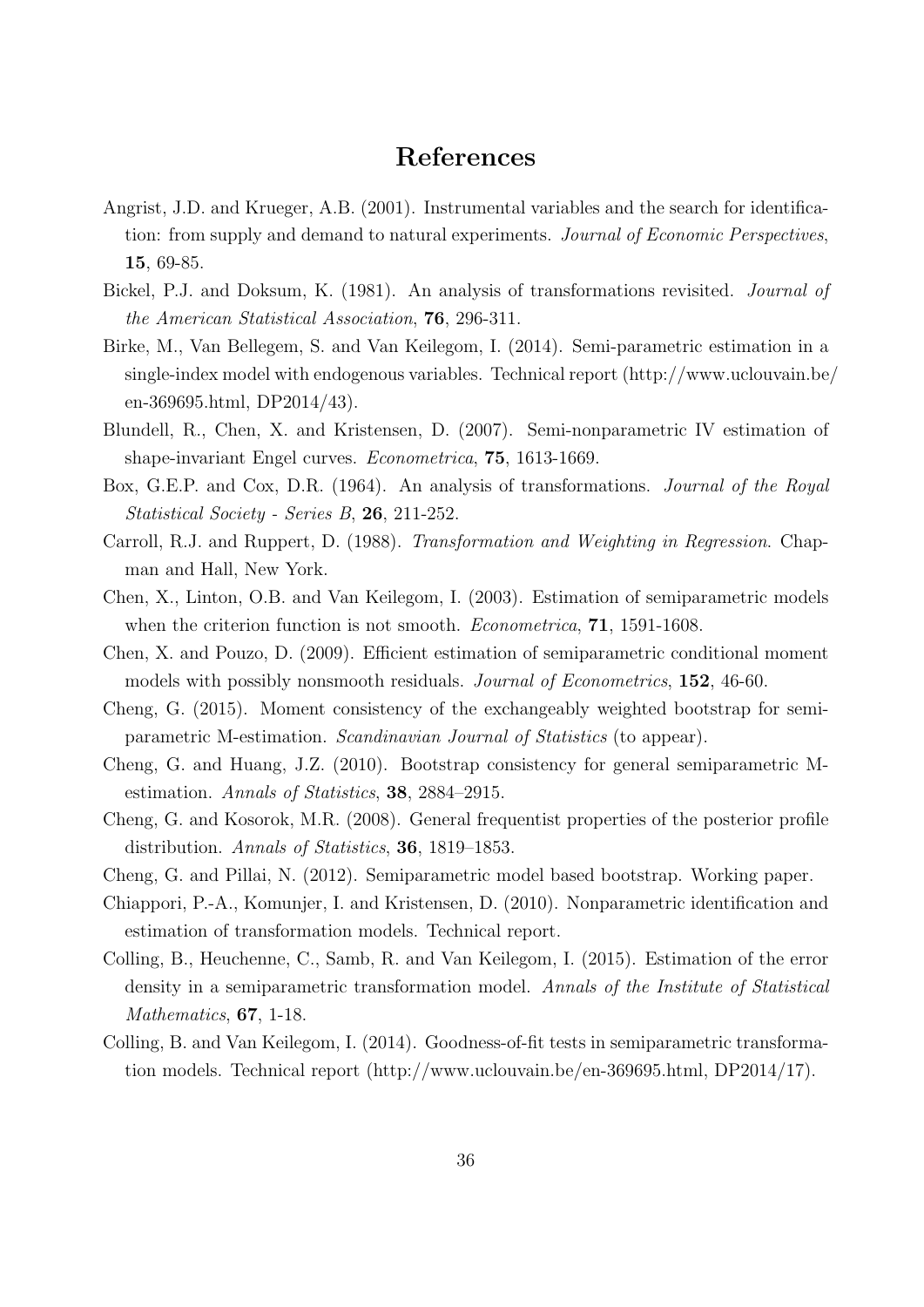- Delsol, L. and Van Keilegom, I. (2014). Semiparametric M-estimation with non-smooth criterion functions. Technical report (http://www.uclouvain.be/en-369695.html, DP2011/41).
- Fève, F. and Florens, J.P. (2010). The practice of nonparametric estimation by solving inverse problems: the example of transformation models. *Econometrics Journal*, **13**, S1-S27.
- Florens, J.-P., Johannes, J. and Van Bellegem, S. (2012). Instrumental regression in partially linear models. *Econometrics Journal*, **15**, 304-324.
- Florens, J.P. and Sokullu, S. (2012). Nonparametric estimation of semiparametric transformation models. Technical report.
- Härdle, W. and Mammen, E. (1993). Comparing nonparametric versus parametric regression fits. *Annals of Statistics*, **21**, 1926-1947.
- Hayashi, F. (2000). *Econometrics*. Princeton University Press.
- Heuchenne, C., Samb, R. and Van Keilegom, I. (2014). Estimating the residual distribution in semiparametric transformation models. Technical report (http://www.uclouvain.be/en-369695.html, DP2014/11).
- Horowitz, J.L. (1996). Semiparametric estimation of a regression model with an unknown transformation of the dependent variable. *Econometrica*, **64**, 103-137.
- Horowitz, J.L. (2001). Nonparametric estimation of a generalized additive model with an unknown link function. *Econometrica*, **69**, 499-513.
- Imbens, G. and Newey, W. (2009). Identification and estimation of triangular simultaneous equations models without additivity. *Econometrica*, **77**, 1481-1512.
- Imbens, G.W. and Rubin, D.B. (2015). *Causal Inference in Statistics, Social, and Biomedical Sciences: An Introduction*. Cambridge University Press, New York.
- Jacho-Chavez, D., Lewbel, A. and Linton, O. (2010). Identification and nonparametric estimation of a transformed additively separable model. *Journal of Econometrics*, **156**, 392-407.
- Johannes, J., Van Bellegem, S. and Vanhems, A. (2013). Iterative regularization in nonparametric instrumental regression. *Journal of Statistical Planning and Inference*, **143**, 24-39.
- Linton, O.B. and Nielsen, J.P. (1995). A kernel method of estimating structured nonparametric regression using marginal integration. *Biometrika*, **82**, 93-100.
- Linton, O., Sperlich, S. and Van Keilegom, I. (2008). Estimation on a semiparametric transformation model. *Annals of Statistics*, **36**, 686-718.
- Mammen, E., Linton, O.B. and Nielsen, J.P. (1999). The existence and asymptotic properties of a backfitting projection algorithm under weak conditions. *Annals of Statistics*, **27**,